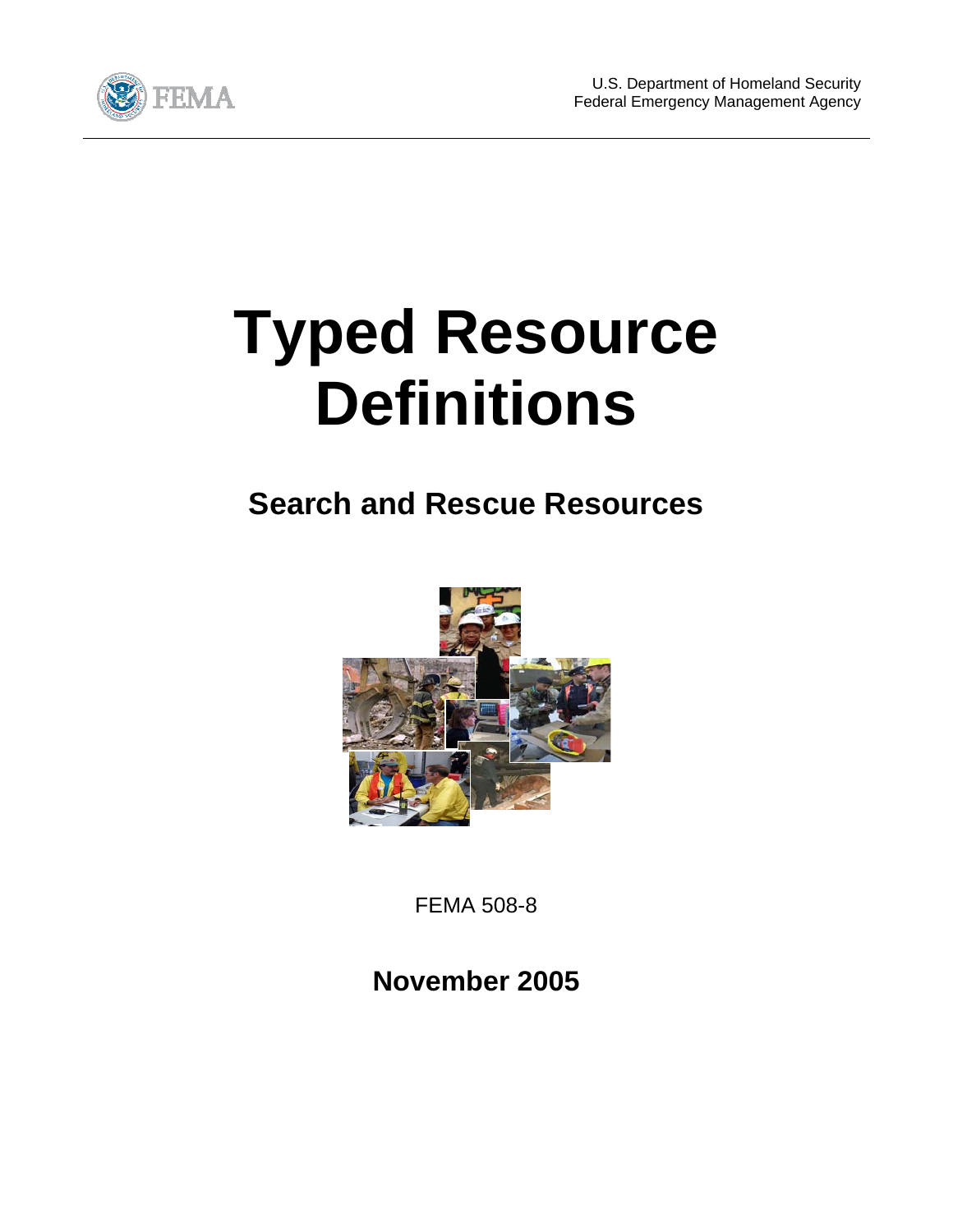<span id="page-1-0"></span>

- Background The National Mutual Aid and Resource Management Initiative supports the National Incident Management System (NIMS) by establishing a comprehensive, integrated national mutual aid and resource management system that provides the basis to type, order, and track all (Federal, State, and local) response assets.
- Resource Typing For ease of ordering and tracking, response assets need to be categorized via resource typing. Resource typing is the categorization and description of resources that are commonly exchanged in disasters via mutual aid, by capacity and/or capability. Through resource typing, disciplines examine resources and identify the capabilities of a resource's components (i.e., personnel, equipment, training). During a disaster, an emergency manager knows what capability a resource needs to have to respond efficiently and effectively. Resource typing definitions will help define resource capabilities for ease of ordering and mobilization during a disaster. As a result of the resource typing process, a resource's capability is readily defined and an emergency manager is able to effectively and efficiently request and receive resources through mutual aid during times of disaster.
- Web Site For more information, you can also refer to the National Mutual Aid and Resource Management Web site located at:

http://www.fema.gov/nims/mutual\_aid.shtm.

Supersedure This document replaces *Search and Rescue Resources*, dated May 2005

Changes Changed the name of the Swiftwater/Flood Search and Dive Rescue Team to Swiftwater/Flood Search and Rescue Team. Also added a reference source to the *Comments* section.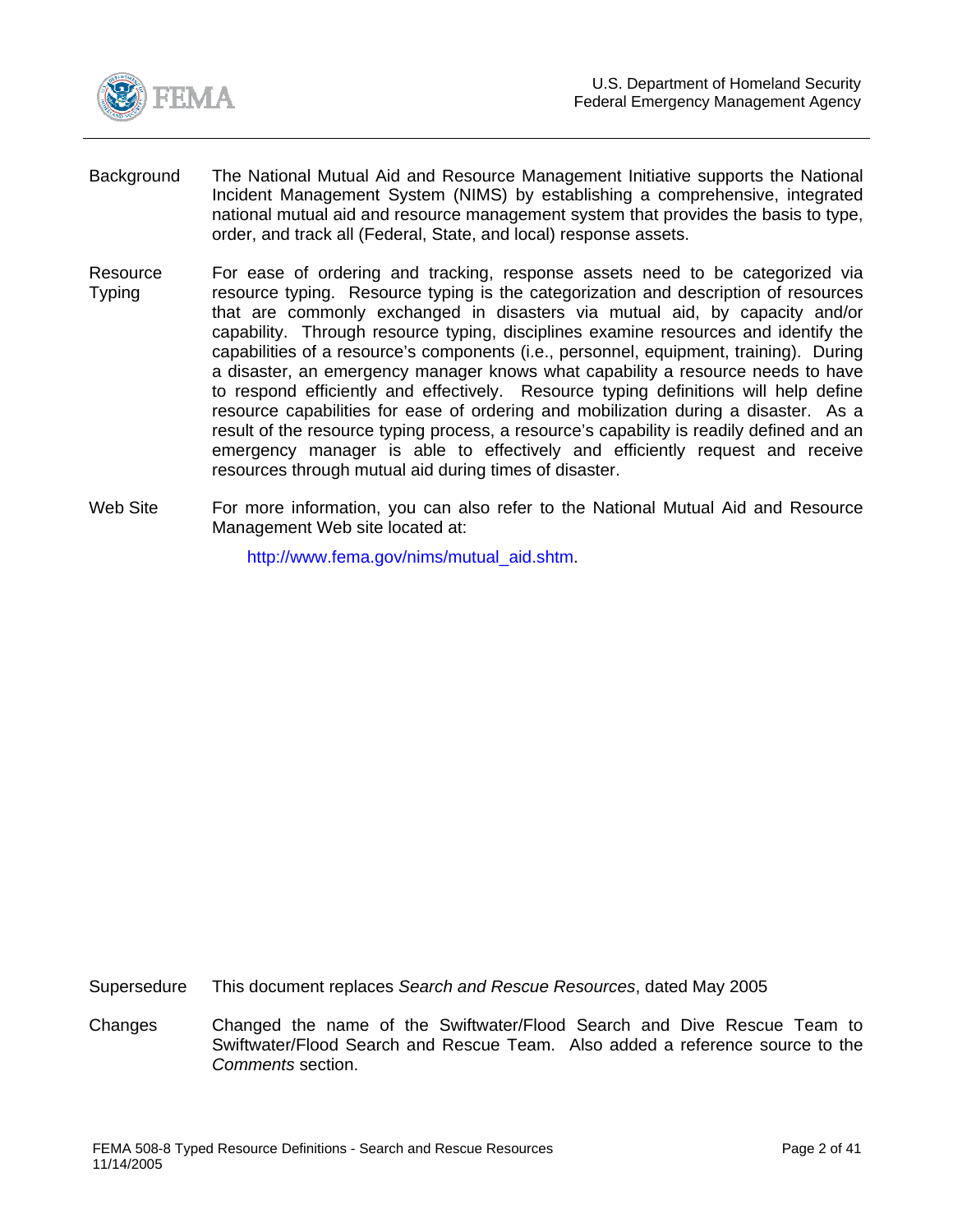

## **Table of Contents**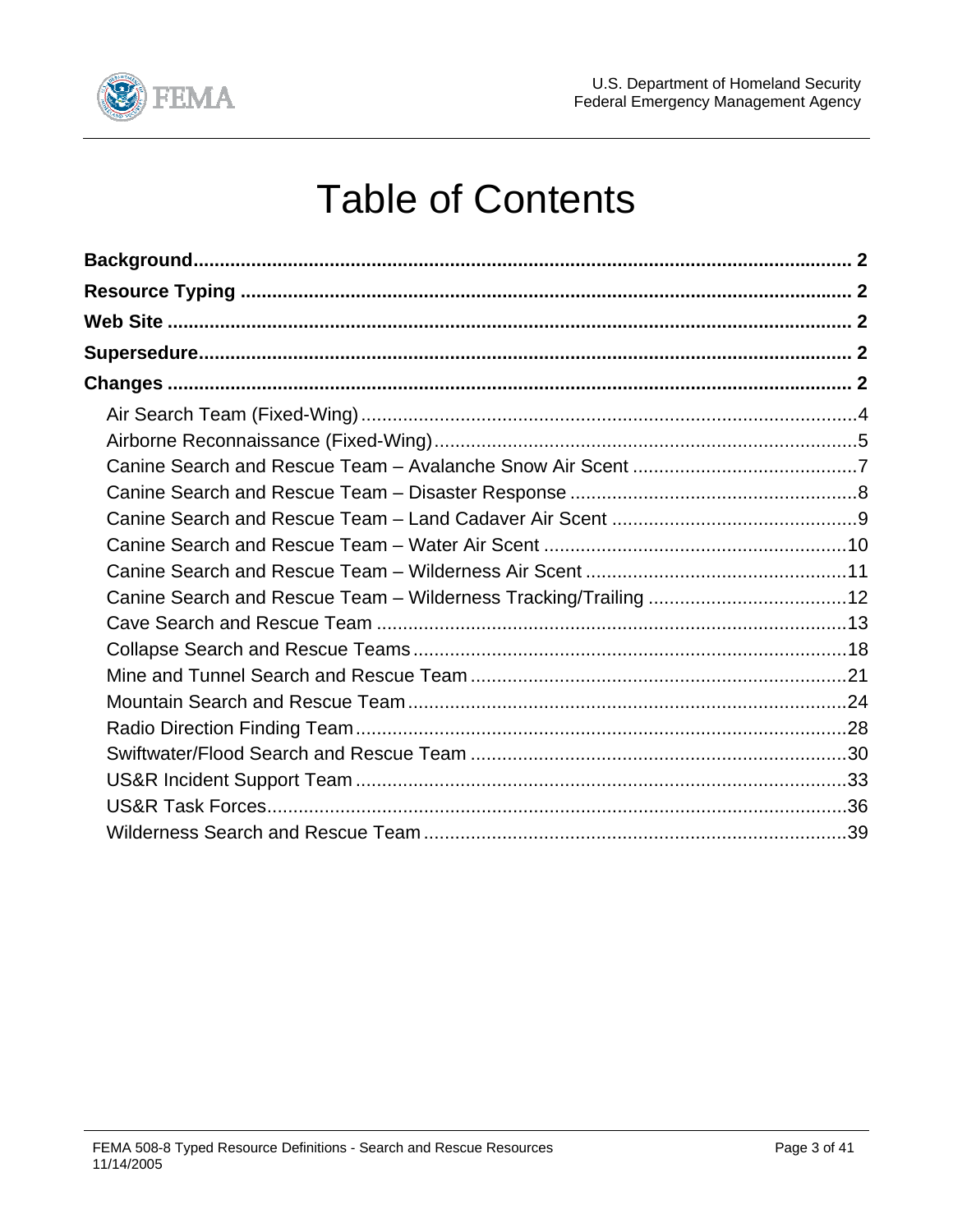<span id="page-3-0"></span>

| <b>RESOURCE:</b>             |                                    |                                                                                                                                                                                                                                                                                                                                                                                                                                                                                                                        |                                                                                                                                                                | Air Search Team (Fixed-Wing)                                          |                                                                                                                                                |              |  |  |  |
|------------------------------|------------------------------------|------------------------------------------------------------------------------------------------------------------------------------------------------------------------------------------------------------------------------------------------------------------------------------------------------------------------------------------------------------------------------------------------------------------------------------------------------------------------------------------------------------------------|----------------------------------------------------------------------------------------------------------------------------------------------------------------|-----------------------------------------------------------------------|------------------------------------------------------------------------------------------------------------------------------------------------|--------------|--|--|--|
| <b>CATEGORY:</b>             |                                    | Search & Rescue (ESF #9)                                                                                                                                                                                                                                                                                                                                                                                                                                                                                               |                                                                                                                                                                | <b>KIND:</b><br>Team                                                  |                                                                                                                                                |              |  |  |  |
| <b>MINIMUM CAPABILITIES:</b> |                                    | <b>TYPE I</b>                                                                                                                                                                                                                                                                                                                                                                                                                                                                                                          | <b>TYPE II</b>                                                                                                                                                 | <b>TYPE III</b>                                                       | <b>TYPE IV</b>                                                                                                                                 | <b>OTHER</b> |  |  |  |
| <b>COMPONENT</b>             | <b>METRIC</b>                      |                                                                                                                                                                                                                                                                                                                                                                                                                                                                                                                        |                                                                                                                                                                |                                                                       |                                                                                                                                                |              |  |  |  |
| Vehicle                      | Fixed-Wing<br>Aircraft             | Same as Type II                                                                                                                                                                                                                                                                                                                                                                                                                                                                                                        | IFR Capable Fixed-Wing<br><b>Observation Aircraft</b>                                                                                                          | Same as Type IV                                                       | Fixed-Wing Observation<br>Aircraft                                                                                                             |              |  |  |  |
| Vehicle                      | Capacity                           | 4-8 passengers with cargo<br>not to exceed design<br>specification of aircraft                                                                                                                                                                                                                                                                                                                                                                                                                                         | Same as Type III                                                                                                                                               | Same as Type IV                                                       | 2-4 passenger with cargo not<br>to exceed design<br>specification of aircraft                                                                  |              |  |  |  |
| Equipment                    | <b>Flight Suit</b>                 | Same as Type II                                                                                                                                                                                                                                                                                                                                                                                                                                                                                                        | Same as Type III                                                                                                                                               | Same as Type IV                                                       | Appropriate level of PPE                                                                                                                       |              |  |  |  |
| Equipment                    | Communicati<br>ons                 | Same as Type II except:<br>Satellite Phone                                                                                                                                                                                                                                                                                                                                                                                                                                                                             | Same as Type III                                                                                                                                               | Same as Type IV except:<br><b>VHF Radios</b>                          | Standard FAA FM Radio                                                                                                                          |              |  |  |  |
| Equipment                    | Video/<br>Electronic               | Same as Type III except:<br>Capable of Airborne Video<br>Transmission                                                                                                                                                                                                                                                                                                                                                                                                                                                  | Same as Type III except:<br>Capable of flying back video<br>or still imagery                                                                                   | <b>Electronic Direction Finding</b><br>Capable                        | None                                                                                                                                           |              |  |  |  |
| Aircrews                     | Training &<br>Ratings              | Pilot - Commercial<br>(instrument) or higher<br>certificate and complete unit<br>certification program<br>Observer - Complete unit<br>certification program                                                                                                                                                                                                                                                                                                                                                            | Pilot - Private Pilot<br>(instrument) or higher<br>certificate and complete unit<br>certification program<br>Observer - Complete unit<br>certification program | Same as Type IV                                                       | Pilot - Private Pilot or higher<br>certificate and complete unit<br>certification program<br>Observer - Complete unit<br>certification program |              |  |  |  |
| Aircrews                     | Crew<br>Availability               | Aircrew(s) available for<br>extended operations                                                                                                                                                                                                                                                                                                                                                                                                                                                                        | Aircrew(s) available for<br>8 to 14 days of operations                                                                                                         | Aircrew(s) available for<br>3 to 7 days of operations                 | Aircrew(s) available for at<br>least 2 days of operations                                                                                      |              |  |  |  |
| Management<br>Support        | Overhead<br>Incident<br>Management | Full incident command staff<br>capable of managing all<br>phases of air search<br>operations                                                                                                                                                                                                                                                                                                                                                                                                                           | Incident staff capable of<br>managing air operations<br>branch                                                                                                 | Incident staff capable of<br>supporting independent flight<br>release | Unit level flight release; No<br>search management<br>capabilities                                                                             |              |  |  |  |
| <b>COMMENTS:</b>             |                                    | Aircrews can work a maximum of 12-hour shifts, depending on individual unit policies and procedures. Aircraft will be maintained in accordance with Federal Aviation<br>Administration Regulations. Aircraft will be expected to operate out of established airfield with paved runways. Aircrews will indicate fueling and runway requirements for the<br>aircraft provided. Crew availability does not require continuous availability of specific personnel, only that crews are available to those specifications. |                                                                                                                                                                |                                                                       |                                                                                                                                                |              |  |  |  |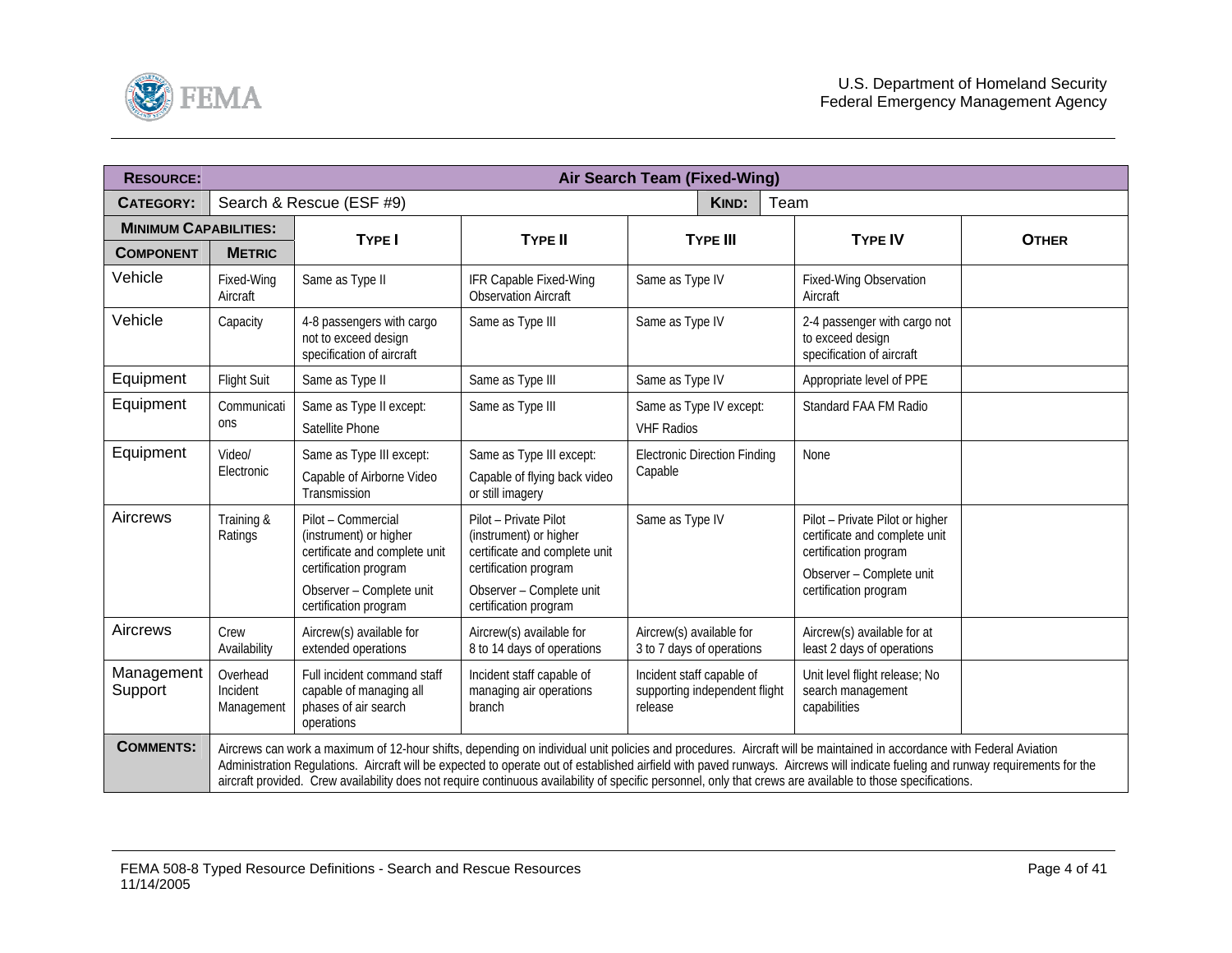<span id="page-4-0"></span>

| <b>RESOURCE:</b>             |                                    |                                                                                                                                                                                                                                                |                                                                                                                                                                | <b>Airborne Reconnaissance (Fixed-Wing)</b>                           |                                                                                                                                                |              |
|------------------------------|------------------------------------|------------------------------------------------------------------------------------------------------------------------------------------------------------------------------------------------------------------------------------------------|----------------------------------------------------------------------------------------------------------------------------------------------------------------|-----------------------------------------------------------------------|------------------------------------------------------------------------------------------------------------------------------------------------|--------------|
| <b>CATEGORY:</b>             |                                    | Search & Rescue (ESF #9)                                                                                                                                                                                                                       |                                                                                                                                                                | KIND:<br>Team                                                         |                                                                                                                                                |              |
| <b>MINIMUM CAPABILITIES:</b> |                                    | <b>TYPE I</b>                                                                                                                                                                                                                                  | <b>TYPE II</b>                                                                                                                                                 | <b>TYPE III</b>                                                       | <b>TYPE IV</b>                                                                                                                                 | <b>OTHER</b> |
| <b>COMPONENT</b>             | <b>METRIC</b>                      |                                                                                                                                                                                                                                                |                                                                                                                                                                |                                                                       |                                                                                                                                                |              |
| Vehicle                      | Fixed-Wing<br>Aircraft             | Same as Type II                                                                                                                                                                                                                                | IFR Capable Fixed-Wing<br><b>Observation Aircraft</b>                                                                                                          | Same as Type IV                                                       | Fixed-Wing Observation<br>Aircraft                                                                                                             |              |
| Vehicle                      | Capacity                           | 4-8 passengers with cargo<br>not to exceed design<br>specification of aircraft                                                                                                                                                                 | Same as Type III                                                                                                                                               | Same as Type IV                                                       | 2-4 passengers with cargo<br>not to exceed design<br>specification of aircraft                                                                 |              |
| Equipment                    | <b>Flight Suit</b>                 | Same as Type II                                                                                                                                                                                                                                | Same as Type III                                                                                                                                               | Same as Type IV                                                       | Appropriate level of PPE                                                                                                                       |              |
| Equipment                    | Communicati<br>ons                 | Same as Type II except:<br>Satellite Phone                                                                                                                                                                                                     | Same as Type III                                                                                                                                               | Same as Type IV except:<br><b>VHF Radios</b>                          | Standard FAA FM Radio                                                                                                                          |              |
| Equipment                    | Video/Electr<br>onic               | Capable of flying back video<br>or still imagery<br>Capable of High Resolution<br>Airborne Video Transmission<br>Desired: FLIR or other<br>infrared capabilities<br>Desired: Capable of<br>supporting Hyperspectral<br><b>Imaging Requests</b> | Same as Type III except:<br>Capable of Low resolution<br>Airborne Video Transmission<br>Desired: FLIR or other<br>infrared capabilities                        | Capable of flying back video<br>or still imagery                      | None                                                                                                                                           |              |
| Personnel                    | Training &<br>Ratings              | Pilot - Commercial<br>(instrument) or higher<br>certificate and complete unit<br>certification program<br>Observer - Complete unit<br>certification program                                                                                    | Pilot - Private Pilot<br>(instrument) or higher<br>certificate and complete unit<br>certification program<br>Observer - Complete unit<br>certification program | Same as Type IV                                                       | Pilot - Private Pilot or higher<br>certificate and complete unit<br>certification program<br>Observer - Complete unit<br>certification program |              |
| Personnel                    | Crew<br>Availability               | Aircrew(s) available for<br>extended operations                                                                                                                                                                                                | Aircrew(s) available for<br>8 to 14 days of operations                                                                                                         | Aircrew(s) available for 3 to<br>7 days of operations                 | Aircrew(s) available for at<br>least 2 days of operations                                                                                      |              |
| Management<br>Support        | Overhead<br>Incident<br>Management | Full Incident Command staff<br>capable of managing all<br>phases of air search<br>operations                                                                                                                                                   | Incident staff capable of<br>managing air operations<br>branch                                                                                                 | Incident staff capable of<br>supporting independent flight<br>release | Unit level flight release; no<br>incident management<br>capabilities                                                                           |              |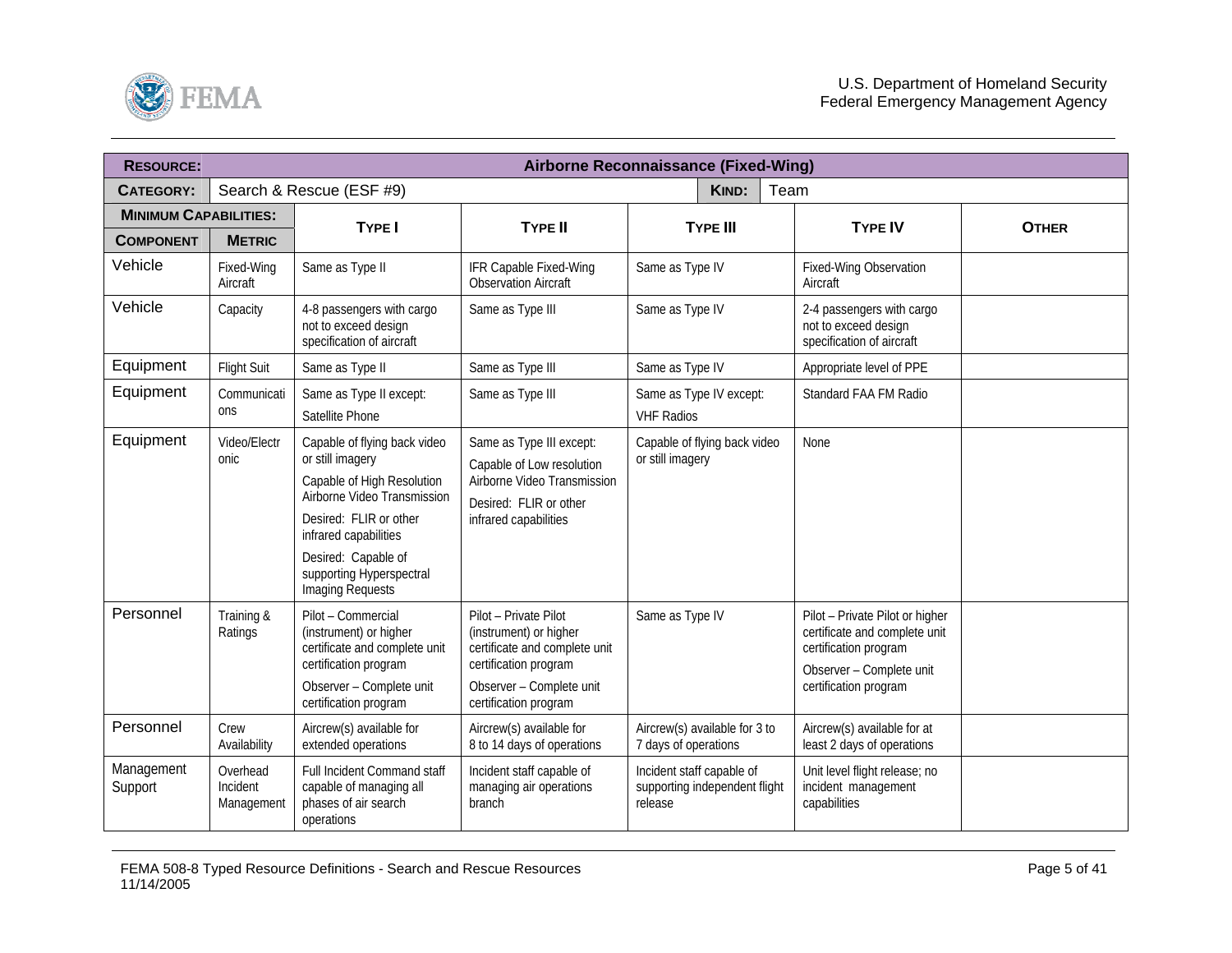

| <b>RESOURCE:</b>             |                                                                                                                                                                                                                                                                                                                                                                                                                                                                                                                        | Airborne Reconnaissance (Fixed-Wing) |         |  |                 |      |                |              |  |  |  |
|------------------------------|------------------------------------------------------------------------------------------------------------------------------------------------------------------------------------------------------------------------------------------------------------------------------------------------------------------------------------------------------------------------------------------------------------------------------------------------------------------------------------------------------------------------|--------------------------------------|---------|--|-----------------|------|----------------|--------------|--|--|--|
| CATEGORY:                    | Search & Rescue (ESF #9)                                                                                                                                                                                                                                                                                                                                                                                                                                                                                               |                                      |         |  |                 | Team |                |              |  |  |  |
| <b>MINIMUM CAPABILITIES:</b> |                                                                                                                                                                                                                                                                                                                                                                                                                                                                                                                        | TYPE I                               | TYPE II |  | <b>TYPE III</b> |      | <b>TYPE IV</b> | <b>OTHER</b> |  |  |  |
| <b>COMPONENT</b>             | <b>METRIC</b>                                                                                                                                                                                                                                                                                                                                                                                                                                                                                                          |                                      |         |  |                 |      |                |              |  |  |  |
| <b>COMMENTS:</b>             | Aircrews can work a maximum of 12-hour shifts, depending on individual unit policies and procedures. Aircraft will be maintained in accordance with Federal Aviation<br>Administration Regulations. Aircraft will be expected to operate out of established airfield with paved runways. Aircrews will indicate fueling and runway requirements for the<br>aircraft provided. Crew availability does not require continuous availability of specific personnel, only that crews are available to those specifications. |                                      |         |  |                 |      |                |              |  |  |  |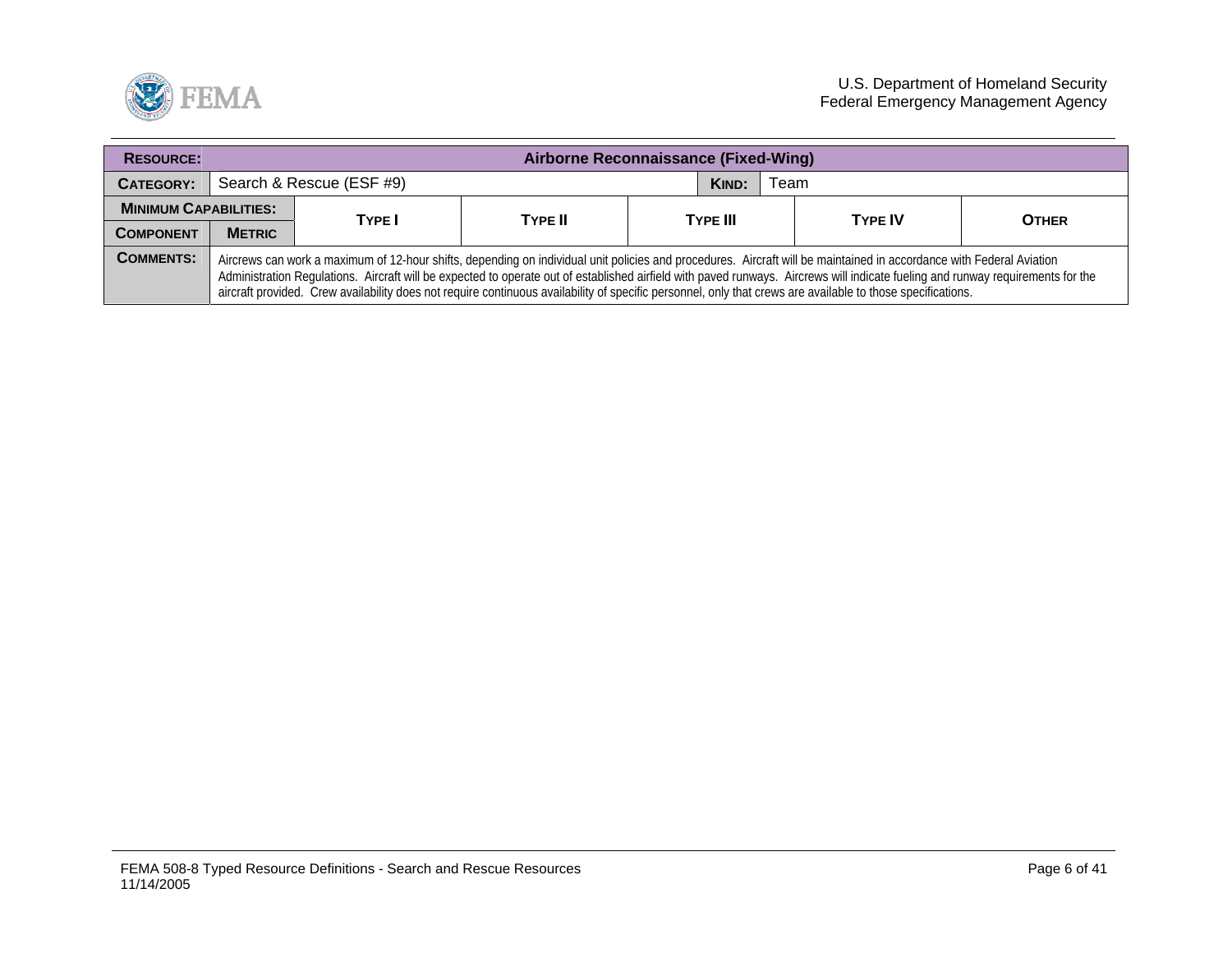<span id="page-6-0"></span>

| <b>RESOURCE:</b>             |                        |                                                                                                                                                                                                                                                                                                                                                      | Canine Search and Rescue Team - Avalanche Snow Air Scent                                                                                             |                 |      |                |              |
|------------------------------|------------------------|------------------------------------------------------------------------------------------------------------------------------------------------------------------------------------------------------------------------------------------------------------------------------------------------------------------------------------------------------|------------------------------------------------------------------------------------------------------------------------------------------------------|-----------------|------|----------------|--------------|
| <b>CATEGORY:</b>             |                        | Search & Rescue (ESF #9)                                                                                                                                                                                                                                                                                                                             |                                                                                                                                                      | <b>KIND:</b>    | Team |                |              |
| <b>MINIMUM CAPABILITIES:</b> |                        | <b>TYPE I</b>                                                                                                                                                                                                                                                                                                                                        | <b>TYPE II</b>                                                                                                                                       | <b>TYPE III</b> |      | <b>TYPE IV</b> | <b>OTHER</b> |
| <b>COMPONENT</b>             | <b>METRIC</b>          |                                                                                                                                                                                                                                                                                                                                                      |                                                                                                                                                      |                 |      |                |              |
| Personnel                    | Dog Team               | 1 Dog                                                                                                                                                                                                                                                                                                                                                | Same as Type I                                                                                                                                       |                 |      |                |              |
|                              |                        | 1 Handler                                                                                                                                                                                                                                                                                                                                            |                                                                                                                                                      |                 |      |                |              |
|                              |                        | 1 Support Person                                                                                                                                                                                                                                                                                                                                     |                                                                                                                                                      |                 |      |                |              |
| Equipment                    | Search<br>Capabilities | Capable of self-sustaining<br>and searching for 24 hours in<br>extreme weather and terrain<br>conditions through avalanche<br>debris fields                                                                                                                                                                                                          | Capable of self-sustaining<br>and searching for 24 hours in<br>snow-covered environments<br>in extreme weather<br>conditions and moderate<br>terrain |                 |      |                |              |
| Personnel                    | Equipment              | Personal snow travel<br>equipment and gear to<br>self-sustain for 24 hours<br>Equipped to include cross-<br>country skis or snow shoes,<br>poles, probe poles, snow<br>shovel, and avalanche<br>beacon                                                                                                                                               | Same as Type I                                                                                                                                       |                 |      |                |              |
| Personnel                    | Training               | Training, including avalanche<br>safety and winter survival,<br>including building snow cave,<br>First Aid for both human and<br>dog, personal/ dog safety,<br>and radio communications                                                                                                                                                              | Same as Type I                                                                                                                                       |                 |      |                |              |
| <b>COMMENTS:</b>             |                        | Note: Many of these resources are capable of searching in a disaster environment, such as a wilderness team in outlying areas of a tornado zone, etc. It is critical that canine<br>management personnel, knowledgeable in multiuse of canine resources, are available to Incident Command. This will not necessarily be reflected in this document. |                                                                                                                                                      |                 |      |                |              |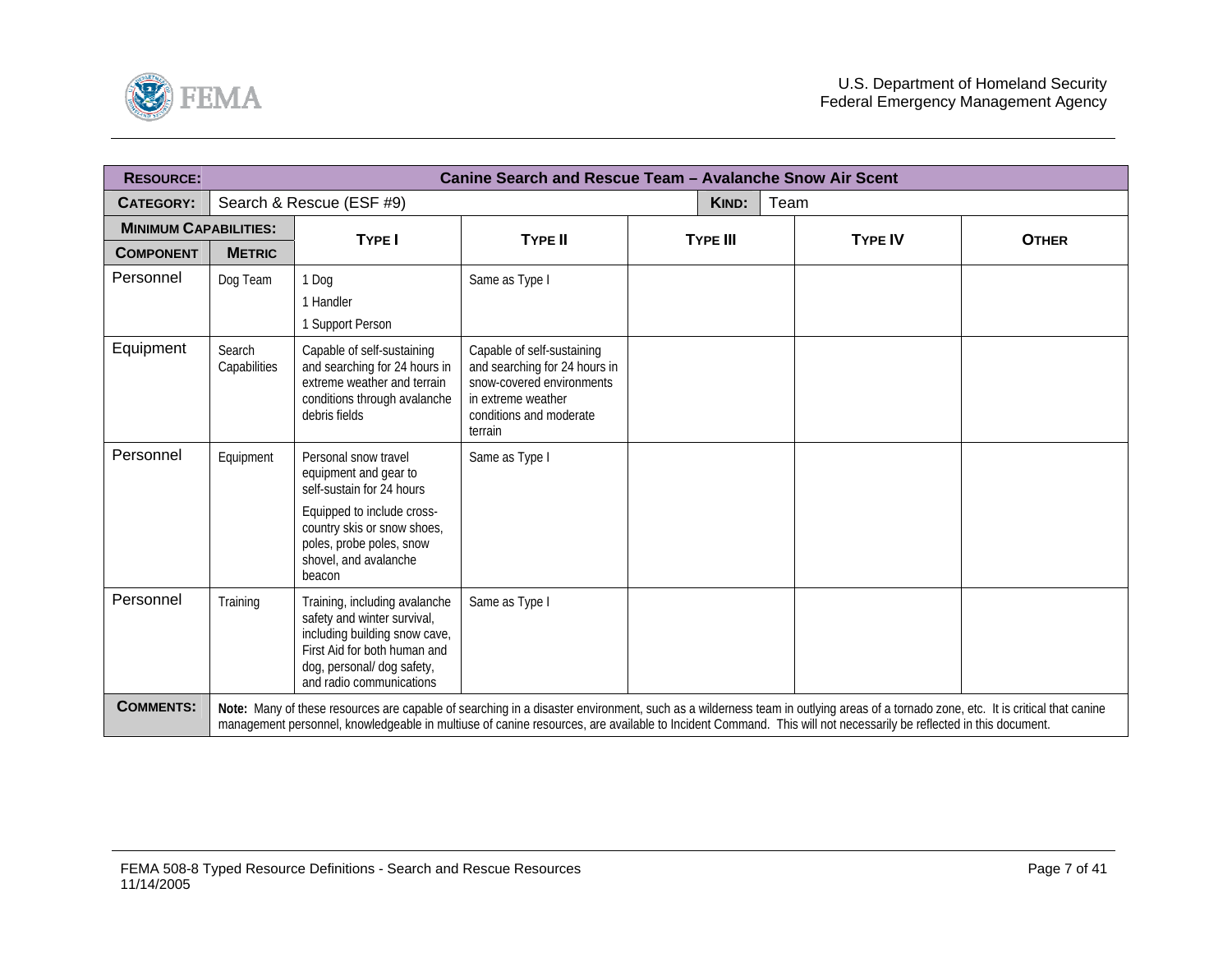<span id="page-7-0"></span>

| <b>RESOURCE:</b>             |                               |                                                                                                                                                                                                                 | <b>Canine Search and Rescue Team - Disaster Response</b>                                                                                                                                              |                                                                                                                                                                                                                                        |       |                                                                                                                                                                                                                                                                                                                                                                 |              |
|------------------------------|-------------------------------|-----------------------------------------------------------------------------------------------------------------------------------------------------------------------------------------------------------------|-------------------------------------------------------------------------------------------------------------------------------------------------------------------------------------------------------|----------------------------------------------------------------------------------------------------------------------------------------------------------------------------------------------------------------------------------------|-------|-----------------------------------------------------------------------------------------------------------------------------------------------------------------------------------------------------------------------------------------------------------------------------------------------------------------------------------------------------------------|--------------|
| CATEGORY:                    |                               | Search & Rescue (ESF #9)                                                                                                                                                                                        |                                                                                                                                                                                                       |                                                                                                                                                                                                                                        | KIND: | Team                                                                                                                                                                                                                                                                                                                                                            |              |
| <b>MINIMUM CAPABILITIES:</b> |                               | TYPE I                                                                                                                                                                                                          | <b>TYPE II</b>                                                                                                                                                                                        | <b>TYPE III</b>                                                                                                                                                                                                                        |       | <b>TYPE IV</b>                                                                                                                                                                                                                                                                                                                                                  | <b>OTHER</b> |
| <b>COMPONENT</b>             | <b>METRIC</b>                 |                                                                                                                                                                                                                 |                                                                                                                                                                                                       |                                                                                                                                                                                                                                        |       |                                                                                                                                                                                                                                                                                                                                                                 |              |
| Personnel                    | Dog Team                      | 1 Dog<br>1 Handler<br>1 Support Person                                                                                                                                                                          |                                                                                                                                                                                                       |                                                                                                                                                                                                                                        |       |                                                                                                                                                                                                                                                                                                                                                                 |              |
| Personnel                    | Search<br>Capabilities        | A disaster search canine that<br>has successfully completed<br>the DHS/FEMA Disaster<br><b>Search Canine Readiness</b><br>Evaluation for both Type II<br>and Capable of national and<br>international responses | A disaster search canine that<br>has successfully completed<br>the DHS/FEMA Disaster<br>Search Canine Readiness<br>Evaluation for Type II only;<br>Capable of national and<br>international responses | A disaster search canine that<br>has successfully completed<br>Disaster Search Canine<br><b>Readiness Evaluation</b><br>through an organized<br>disaster task force - non-<br>FEMA; Capable of national<br>and international responses |       | A search canine with minimal<br>exposure to disaster search;<br>Capable of local/regional<br>response only; No task force<br>participation                                                                                                                                                                                                                      |              |
| Team                         | Knowledge<br>and<br>Equipment | All requirements as set forth<br>by DHS/FEMA National<br><b>US&amp;R Response System</b>                                                                                                                        | All requirements as set forth<br>by DHS/FEMA National<br><b>US&amp;R Response System</b>                                                                                                              | All requirements as set forth<br>by organized task force for<br>availability for<br>national/international<br>response                                                                                                                 |       | Agility; Obedience; First Aid-<br>Human/Dog; HazMat;<br>Disaster; Environment<br>Exposure minimal; Initial<br>responder readiness through<br>local agency                                                                                                                                                                                                       |              |
| <b>COMMENTS:</b>             |                               |                                                                                                                                                                                                                 |                                                                                                                                                                                                       |                                                                                                                                                                                                                                        |       | Please note that many of these resources are capable of searching in a disaster environment, such as a wilderness team in outlying areas of a tornado zone, etc. It is critical that<br>canine management personnel, knowledgeable in multiuse of canine resources, are available to Incident Command. This will not necessarily be reflected in this document. |              |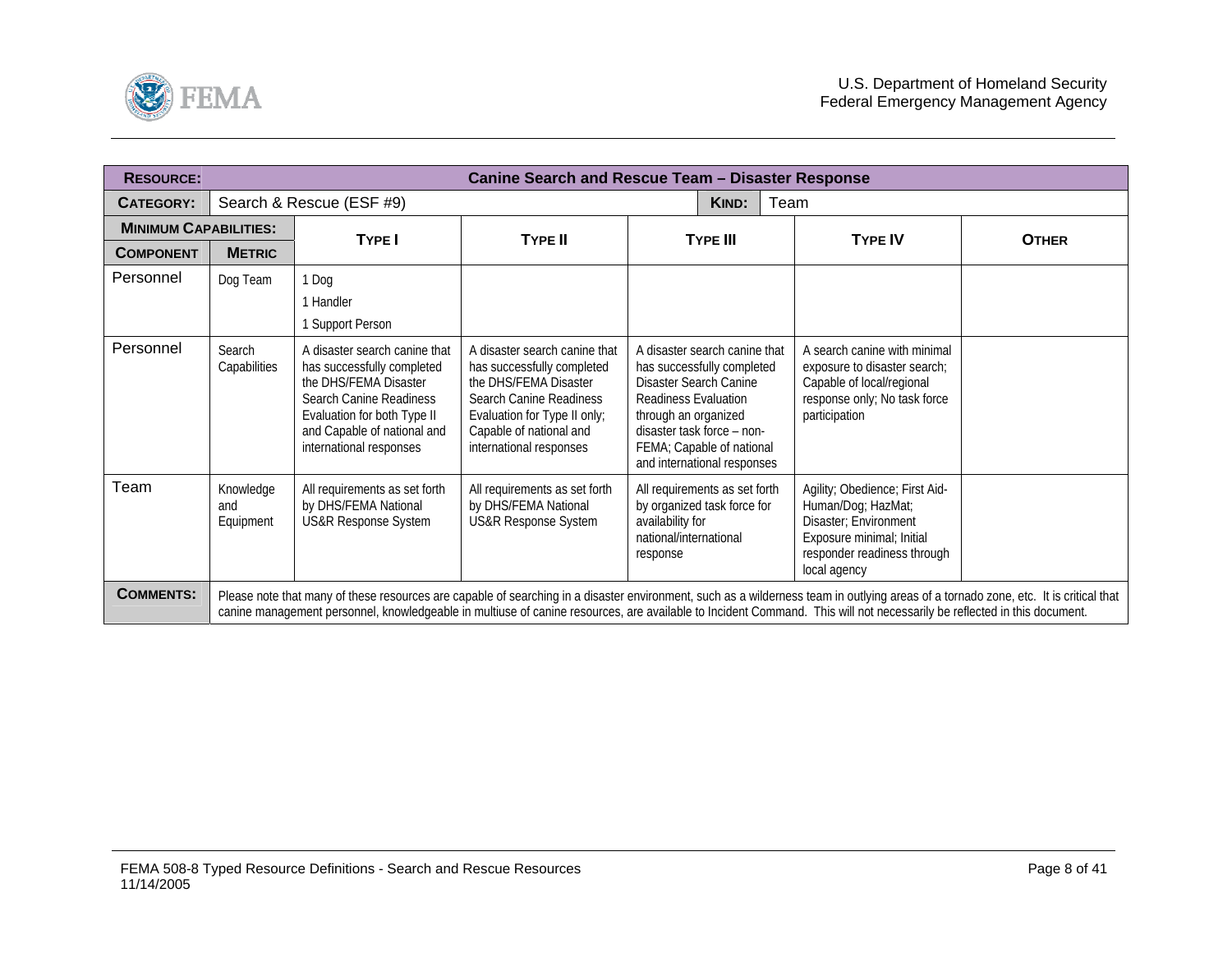<span id="page-8-0"></span>

| <b>RESOURCE:</b>             | Canine Search and Rescue Team - Land Cadaver Air Scent |                                                                                                                                  |                                                                                                                                    |                                                                                                                                |                                                                                                                                                                                                                                                                              |                                                                                                                     |  |  |  |  |
|------------------------------|--------------------------------------------------------|----------------------------------------------------------------------------------------------------------------------------------|------------------------------------------------------------------------------------------------------------------------------------|--------------------------------------------------------------------------------------------------------------------------------|------------------------------------------------------------------------------------------------------------------------------------------------------------------------------------------------------------------------------------------------------------------------------|---------------------------------------------------------------------------------------------------------------------|--|--|--|--|
| <b>CATEGORY:</b>             |                                                        | Search & Rescue, Other                                                                                                           |                                                                                                                                    | KIND:                                                                                                                          | Team                                                                                                                                                                                                                                                                         |                                                                                                                     |  |  |  |  |
| <b>MINIMUM CAPABILITIES:</b> |                                                        | <b>TYPE I</b>                                                                                                                    | <b>TYPE II</b>                                                                                                                     | <b>TYPE III</b>                                                                                                                | <b>TYPE IV</b>                                                                                                                                                                                                                                                               | <b>OTHER</b>                                                                                                        |  |  |  |  |
| <b>COMPONENT</b>             | <b>METRIC</b>                                          |                                                                                                                                  |                                                                                                                                    |                                                                                                                                |                                                                                                                                                                                                                                                                              |                                                                                                                     |  |  |  |  |
| Personnel                    | Dog Team                                               | 1 Dog<br>1 Handler<br>1 Support Person                                                                                           | Same as Type I                                                                                                                     | Same as Type I                                                                                                                 | Same as Type I                                                                                                                                                                                                                                                               | Same as Type I                                                                                                      |  |  |  |  |
| Team                         | Search<br>Capabilities                                 | Capable of locating less than<br>15 grams of human remains<br>during disaster ops; Capable<br>of self-sustaining for 24<br>hours | Capable of locating<br>deceased persons (greater<br>than 15 grams) in disaster<br>ops; Capable of self-<br>sustaining for 24 hours | Capable of locating less than<br>15 grams of human remains<br>buried, hanging, ground<br>level, or in vehicles,<br>nondisaster | Capable of locating less than<br>15 grams of human remains<br>buried, hanging, ground<br>level, nondisaster                                                                                                                                                                  | Capable of locating<br>deceased persons (greater<br>than 15 grams) buried,<br>hanging, ground level,<br>nondisaster |  |  |  |  |
| Team                         | Knowledge<br>and<br>Equipment                          | Same as Type II                                                                                                                  | Same as Type III plus:<br>Disaster ops training and<br>capabilities                                                                | Same as Type IV                                                                                                                | Training and equipment for<br>biohazard environment,<br>including OSHA guidelines,<br>scene preservation,<br>documentation, collection,<br>chain of custody, and scene<br>security<br>First Aid for both human and<br>dog, personal/ dog safety,<br>and radio communications | Same as Type IV                                                                                                     |  |  |  |  |
| <b>COMMENTS:</b>             |                                                        |                                                                                                                                  |                                                                                                                                    |                                                                                                                                |                                                                                                                                                                                                                                                                              |                                                                                                                     |  |  |  |  |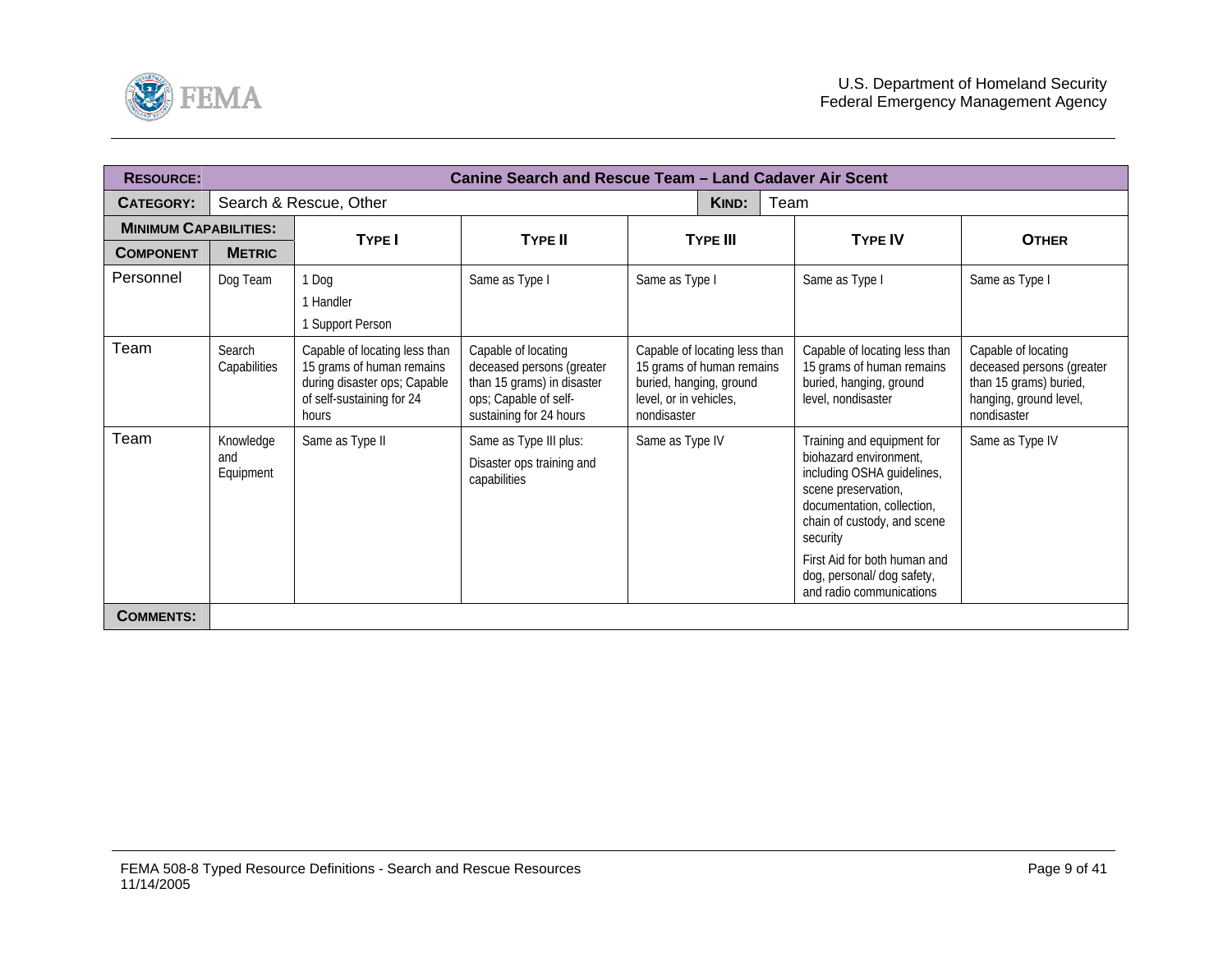<span id="page-9-0"></span>

| <b>RESOURCE:</b>             |                               |                                                                                                                                                                                                                                                                                                                                                      |                                                                                                                                                                                                                                                                | <b>Canine Search and Rescue Team - Water Air Scent</b>                 |                                                         |                                                                                                                                                                                                                                                                                           |
|------------------------------|-------------------------------|------------------------------------------------------------------------------------------------------------------------------------------------------------------------------------------------------------------------------------------------------------------------------------------------------------------------------------------------------|----------------------------------------------------------------------------------------------------------------------------------------------------------------------------------------------------------------------------------------------------------------|------------------------------------------------------------------------|---------------------------------------------------------|-------------------------------------------------------------------------------------------------------------------------------------------------------------------------------------------------------------------------------------------------------------------------------------------|
| <b>CATEGORY:</b>             |                               | Search & Rescue (ESF #9)                                                                                                                                                                                                                                                                                                                             |                                                                                                                                                                                                                                                                | <b>KIND:</b><br>Team                                                   |                                                         |                                                                                                                                                                                                                                                                                           |
| <b>MINIMUM CAPABILITIES:</b> |                               | <b>TYPE I</b>                                                                                                                                                                                                                                                                                                                                        | <b>TYPE II</b>                                                                                                                                                                                                                                                 | <b>TYPE III</b>                                                        | <b>TYPE IV</b>                                          | <b>OTHER</b>                                                                                                                                                                                                                                                                              |
| <b>COMPONENT</b>             | <b>METRIC</b>                 |                                                                                                                                                                                                                                                                                                                                                      |                                                                                                                                                                                                                                                                |                                                                        |                                                         |                                                                                                                                                                                                                                                                                           |
| Personnel                    | Dog Team                      | 1 Dog<br>1 Handler<br>1 Support Person                                                                                                                                                                                                                                                                                                               |                                                                                                                                                                                                                                                                |                                                                        |                                                         |                                                                                                                                                                                                                                                                                           |
| Team                         | Search<br>Capabilities        | Capable of working<br>swiftwater/stillwater<br>environments: Trained and<br>equipped to perform search<br>ops on foot and from any<br>type of watercraft                                                                                                                                                                                             | Capable of working stillwater<br>environments: Trained and<br>equipped to perform search<br>ops on foot and from any<br>type of watercraft                                                                                                                     | Capable of working<br>swiftwater and stillwater ops<br>from shore only | Capable of working<br>swiftwater ops from shore<br>only | Type V capable of working<br>stillwater ops from shore only<br>Type VI capable of working<br>salt-water and very large<br>fresh water environments<br>from both boat and shore<br>Type VII capable of working<br>salt-water and very large<br>fresh water environments<br>from shore only |
| Team                         | Knowledge<br>and<br>Equipment | Water Helmet; Class V Water<br>Vest; Throw Rope<br>Swiftwater lifesaving skills;<br>Knowledge of water rescue<br>and boat operations; First Aid<br>for both human and dog;<br>Personal/dog safety<br>Radio communications                                                                                                                            | Water Helmet: Class III-V<br>Water Vest; Throw Rope<br>Stillwater lifesaving skills;<br>Knowledge of water rescue<br>operations in stillwater<br>environment: First Aid for<br>both human and dog;<br>Personal/dog safety<br>Radio communications<br>equipment | Same as Type I                                                         | Same as Type I                                          | Type V same as Type II<br>Type VI, VII same as Type I                                                                                                                                                                                                                                     |
| <b>COMMENTS:</b>             |                               | Note: Many of these resources are capable of searching in a disaster environment, such as a wilderness team in outlying areas of a tornado zone, etc. It is critical that canine<br>management personnel, knowledgeable in multiuse of canine resources, are available to Incident Command. This will not necessarily be reflected in this document. |                                                                                                                                                                                                                                                                |                                                                        |                                                         |                                                                                                                                                                                                                                                                                           |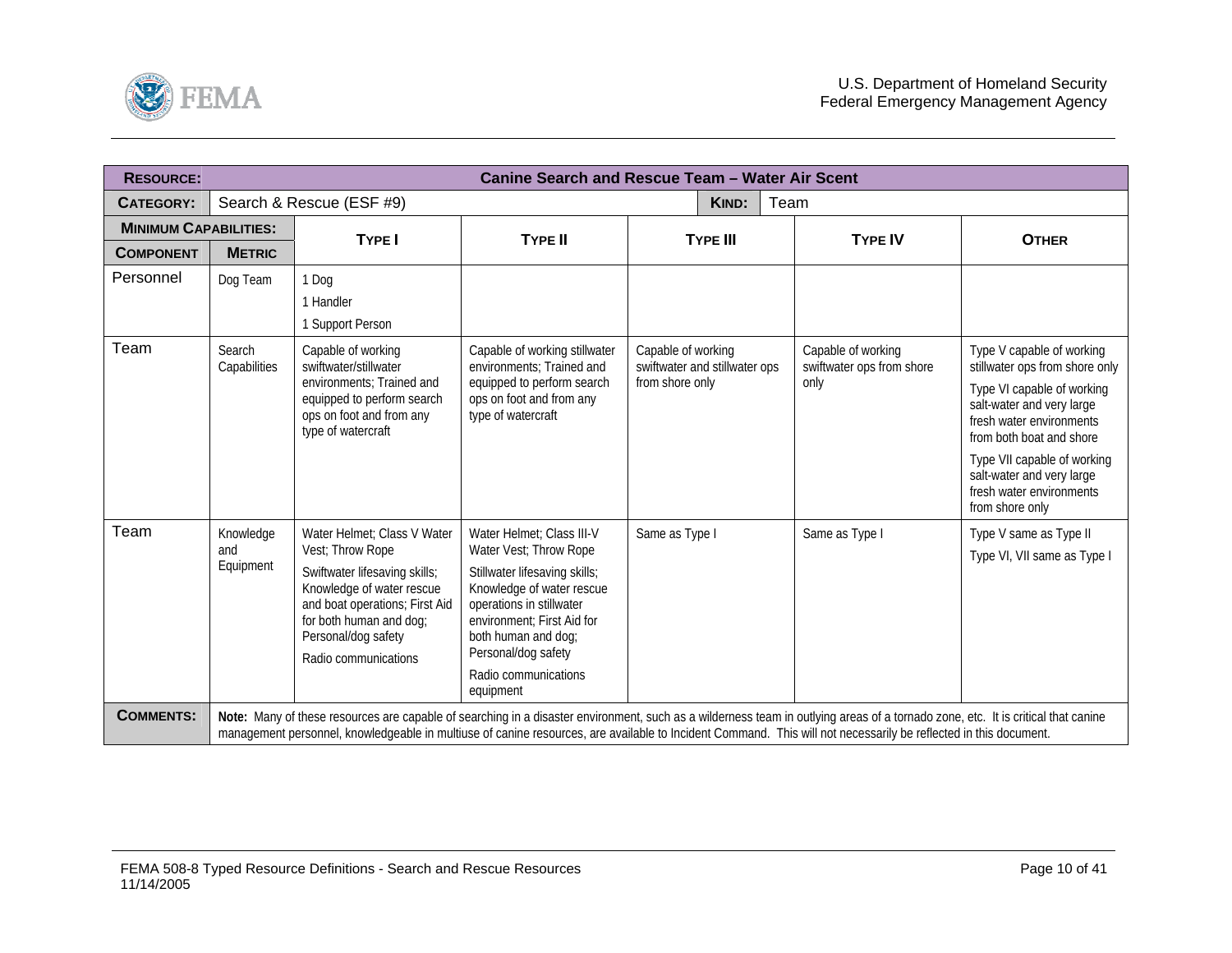<span id="page-10-0"></span>

| <b>RESOURCE:</b>             |                                                                                                                                                                                                                                                                                                                                                                                                                                                                                                                                                                                                                                                                                                                                                                                                               |                                                                                                                                                 | <b>Canine Search and Rescue Team - Wilderness Air Scent</b>                                                                                     |                                                                                                                                                  |                 |      |                                                                                                                                                 |                                                             |
|------------------------------|---------------------------------------------------------------------------------------------------------------------------------------------------------------------------------------------------------------------------------------------------------------------------------------------------------------------------------------------------------------------------------------------------------------------------------------------------------------------------------------------------------------------------------------------------------------------------------------------------------------------------------------------------------------------------------------------------------------------------------------------------------------------------------------------------------------|-------------------------------------------------------------------------------------------------------------------------------------------------|-------------------------------------------------------------------------------------------------------------------------------------------------|--------------------------------------------------------------------------------------------------------------------------------------------------|-----------------|------|-------------------------------------------------------------------------------------------------------------------------------------------------|-------------------------------------------------------------|
| <b>CATEGORY:</b>             |                                                                                                                                                                                                                                                                                                                                                                                                                                                                                                                                                                                                                                                                                                                                                                                                               | Search & Rescue (ESF #9)                                                                                                                        |                                                                                                                                                 |                                                                                                                                                  | KIND:           | Team |                                                                                                                                                 |                                                             |
| <b>MINIMUM CAPABILITIES:</b> |                                                                                                                                                                                                                                                                                                                                                                                                                                                                                                                                                                                                                                                                                                                                                                                                               | <b>TYPE I</b>                                                                                                                                   | <b>TYPE II</b>                                                                                                                                  |                                                                                                                                                  | <b>TYPE III</b> |      | <b>TYPE IV</b>                                                                                                                                  | <b>OTHER</b>                                                |
| <b>COMPONENT</b>             | <b>METRIC</b>                                                                                                                                                                                                                                                                                                                                                                                                                                                                                                                                                                                                                                                                                                                                                                                                 |                                                                                                                                                 |                                                                                                                                                 |                                                                                                                                                  |                 |      |                                                                                                                                                 |                                                             |
| Single<br>Resource           | Search<br>Capabilities                                                                                                                                                                                                                                                                                                                                                                                                                                                                                                                                                                                                                                                                                                                                                                                        | Capable of search and self-<br>sustaining for 72 hours in all<br>weather and low angle<br>wilderness terrain or larger<br>areas of 60+ acres    | Capable of searching and<br>self-sustaining for 48 hours in<br>all weather and low angle<br>wilderness terrain or larger<br>areas of 60+ acres  | Capable of searching high<br>probability local wilderness<br>terrain for short durations<br>(24 hours or less) or small<br>areas 40-60 acres     |                 |      | Capable of searching high<br>probability local wilderness<br>terrain for short durations<br>(12 hours or less) or small<br>areas 40-60 acres    | Human discriminating (scent<br>source necessary)            |
| Single<br>Resource           | Search<br>Capabilities                                                                                                                                                                                                                                                                                                                                                                                                                                                                                                                                                                                                                                                                                                                                                                                        | Capable of searching and<br>self-sustaining for 72 hours in<br>all weather and low angle<br>wilderness terrain or larger<br>areas of 120+ acres | Capable of searching and<br>self-sustaining for 48 hours in<br>all weather and low angle<br>wilderness terrain or larger<br>areas of 120+ acres | Capable of searching high<br>probability local wilderness<br>terrain for short durations<br>(24 hours or less) or small<br>areas of 60-120 acres |                 |      | Capable of searching high<br>probability local wilderness<br>terrain for short durations<br>(12 hours or less) or small<br>areas of 40-60 acres | Non-discriminating (locate all<br>human indication in area) |
| <b>COMMENTS:</b>             | There are significant differences in the training required for urban versus wilderness environments, both in air scent/area and trailing/tracking. Because of the vast differences,<br>often a resource highly skilled in one environment may not function as well in the other environment because of a lack of continuous training in the environment. Teams may be<br>cross-trained in both environments, depending on the team training criteria.<br>Note: Many of these resources are capable of searching in a disaster environment, such as a wilderness team in outlying areas of a tornado zone, etc. It is critical that canine<br>management personnel, knowledgeable in multiuse of canine resources, are available to Incident Command. This will not necessarily be reflected in this document. |                                                                                                                                                 |                                                                                                                                                 |                                                                                                                                                  |                 |      |                                                                                                                                                 |                                                             |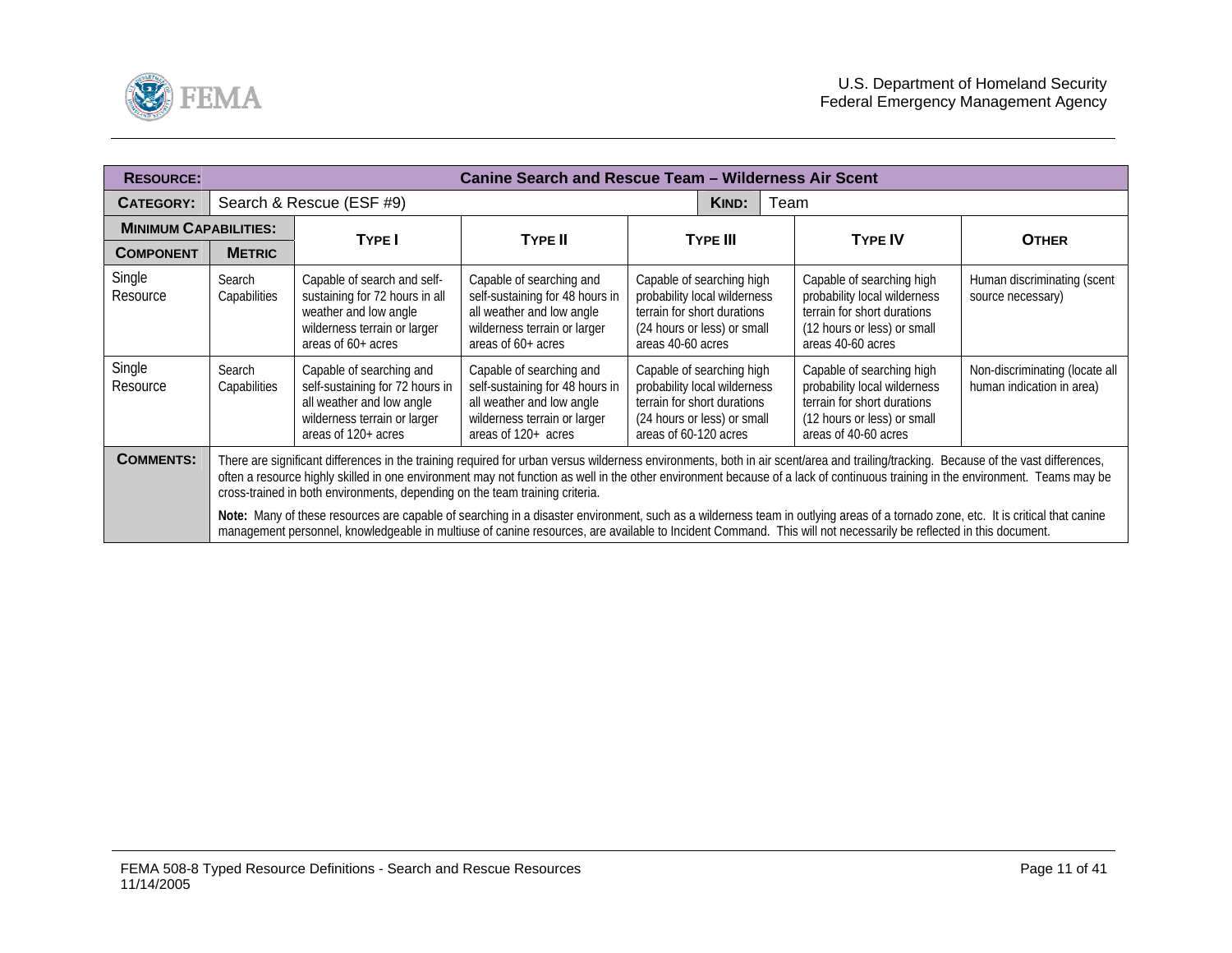<span id="page-11-0"></span>

| <b>RESOURCE:</b>             |                        |                                                                                                                                                                                                                                                                                                                                                                |                                                           | Canine Search and Rescue Team - Wilderness Tracking/Trailing |                                                       |                                                    |
|------------------------------|------------------------|----------------------------------------------------------------------------------------------------------------------------------------------------------------------------------------------------------------------------------------------------------------------------------------------------------------------------------------------------------------|-----------------------------------------------------------|--------------------------------------------------------------|-------------------------------------------------------|----------------------------------------------------|
| <b>CATEGORY:</b>             |                        | Law Enforcement/Security, Search & Rescue (ESF #9)                                                                                                                                                                                                                                                                                                             |                                                           | Team<br>KIND:                                                |                                                       |                                                    |
| <b>MINIMUM CAPABILITIES:</b> |                        | <b>TYPE I</b>                                                                                                                                                                                                                                                                                                                                                  | <b>TYPE II</b>                                            | <b>TYPE III</b>                                              | <b>TYPE IV</b>                                        | <b>OTHER</b>                                       |
| <b>COMPONENT</b>             | <b>METRIC</b>          |                                                                                                                                                                                                                                                                                                                                                                |                                                           |                                                              |                                                       |                                                    |
| Personnel                    | Dog Team               | Same as Type IV                                                                                                                                                                                                                                                                                                                                                | Same as Type IV                                           | Same as Type IV                                              | 1 Dog<br>1 Handler<br>1 Support Person                | Same as Type IV                                    |
| Team                         | Search<br>Capabilities | Capable of trailing in<br>wilderness terrain                                                                                                                                                                                                                                                                                                                   | Capable of trailing in<br>wilderness terrain              | Capable of trailing in<br>wilderness terrain                 | Capable of trailing in<br>wilderness terrain          | Discriminating (scent source<br>must be available) |
|                              |                        | Aged 24+ hours; 1 mile or<br>longer; Heavy contamination                                                                                                                                                                                                                                                                                                       | Aged 4-12 hours; 1 mile or<br>longer; Heavy contamination | Aged 1.5-4 hours; .5-1 mile;<br>Heavy contamination          | Aged 0-1.5 hours; .25-.5<br>mile; Heavy contamination |                                                    |
| Personnel                    | Equipment              | Personally equipped for 24<br>hours for dog/handler                                                                                                                                                                                                                                                                                                            | Same as Type I                                            | Same as Type I                                               | Same as Type I                                        | N/A                                                |
|                              |                        | First Aid for both human and<br>dog                                                                                                                                                                                                                                                                                                                            |                                                           |                                                              |                                                       |                                                    |
|                              |                        | Radio communications                                                                                                                                                                                                                                                                                                                                           |                                                           |                                                              |                                                       |                                                    |
| Personnel                    | Knowledge              | Wilderness survival skills                                                                                                                                                                                                                                                                                                                                     | Same as Type I                                            | Same as Type I                                               | Same as Type I                                        | N/A                                                |
|                              |                        | Capable of establishing and<br>maintaining direction of travel                                                                                                                                                                                                                                                                                                 |                                                           |                                                              |                                                       |                                                    |
|                              |                        | First Aid for both human and<br>dog                                                                                                                                                                                                                                                                                                                            |                                                           |                                                              |                                                       |                                                    |
|                              |                        | Personal/ dog safety                                                                                                                                                                                                                                                                                                                                           |                                                           |                                                              |                                                       |                                                    |
|                              |                        | Skill in collection of scent<br>articles                                                                                                                                                                                                                                                                                                                       |                                                           |                                                              |                                                       |                                                    |
| <b>COMMENTS:</b>             | not.                   | As these dogs use scent articles, they are commonly referred to as trailing dogs. However, occasionally, a unit may refer to such dogs as tracking dogs. They do have the<br>capability of human discrimination between sources with the aid of a provided scent source. Care should be taken to determine if a tracking dog requires the use of an article or |                                                           |                                                              |                                                       |                                                    |
|                              |                        | Note: Many of these resources are capable of searching in a disaster environment, such as a wilderness team in outlying areas of a tornado zone, etc. It is critical that canine<br>management personnel, knowledgeable in multiuse of canine resources, are available to Incident Command. This will not necessarily be reflected in this document.           |                                                           |                                                              |                                                       |                                                    |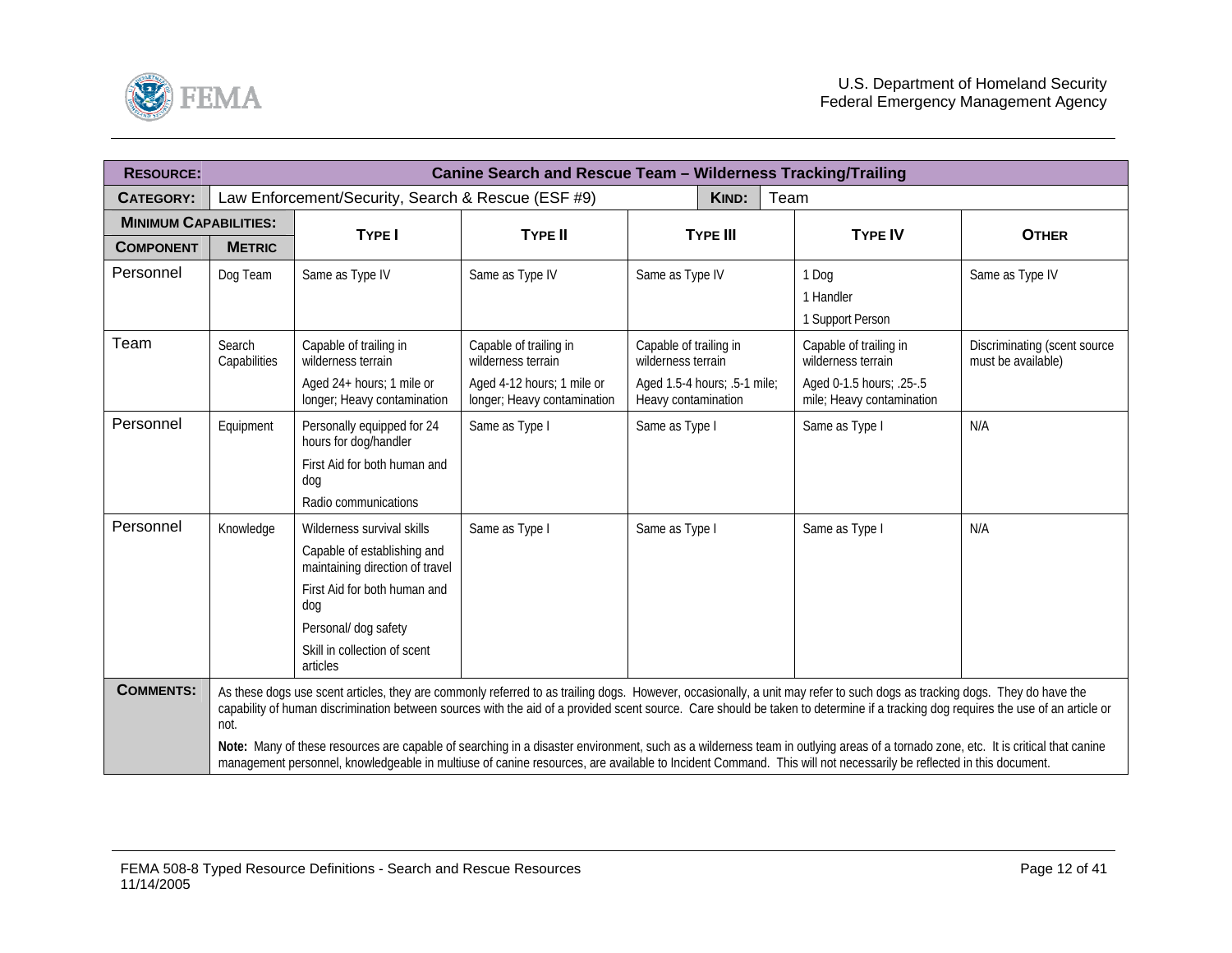<span id="page-12-0"></span>

| <b>RESOURCE:</b>             |                  |                                                                                                                                                                                          |                                                                                                                                                                                                                                          | <b>Cave Search and Rescue Team</b>                                                                           |                 |      |                                                                                                                                                                                                                                                                                                                                                                                                                                                                                                                                                                                                                                                                                                                                                                                                                                           |              |
|------------------------------|------------------|------------------------------------------------------------------------------------------------------------------------------------------------------------------------------------------|------------------------------------------------------------------------------------------------------------------------------------------------------------------------------------------------------------------------------------------|--------------------------------------------------------------------------------------------------------------|-----------------|------|-------------------------------------------------------------------------------------------------------------------------------------------------------------------------------------------------------------------------------------------------------------------------------------------------------------------------------------------------------------------------------------------------------------------------------------------------------------------------------------------------------------------------------------------------------------------------------------------------------------------------------------------------------------------------------------------------------------------------------------------------------------------------------------------------------------------------------------------|--------------|
| <b>CATEGORY:</b>             |                  | Search & Rescue (ESF #9)                                                                                                                                                                 |                                                                                                                                                                                                                                          |                                                                                                              | KIND:           | Team |                                                                                                                                                                                                                                                                                                                                                                                                                                                                                                                                                                                                                                                                                                                                                                                                                                           |              |
| <b>MINIMUM CAPABILITIES:</b> |                  | <b>TYPE I</b>                                                                                                                                                                            | <b>TYPE II</b>                                                                                                                                                                                                                           |                                                                                                              | <b>TYPE III</b> |      | <b>TYPE IV</b>                                                                                                                                                                                                                                                                                                                                                                                                                                                                                                                                                                                                                                                                                                                                                                                                                            | <b>OTHER</b> |
| <b>COMPONENT</b>             | <b>METRIC</b>    |                                                                                                                                                                                          |                                                                                                                                                                                                                                          |                                                                                                              |                 |      |                                                                                                                                                                                                                                                                                                                                                                                                                                                                                                                                                                                                                                                                                                                                                                                                                                           |              |
| Team                         | Personnel        | Same as Type III                                                                                                                                                                         | Same as Type III                                                                                                                                                                                                                         | Same as Type IV plus<br>Medical specialist                                                                   |                 |      | Field team leader<br>Field team members                                                                                                                                                                                                                                                                                                                                                                                                                                                                                                                                                                                                                                                                                                                                                                                                   |              |
| Personnel                    | Cave<br>Training | Same as Type II, plus:<br>Proficiency in cave and<br>surface search;<br>Proficiency in high- and<br>low-angle technical rescues<br>and evacuations from dry,<br>wet, and multidrop caves | Same as Type III, plus:<br>Proficiency in vertical<br>environments greater than<br>100 feet in depth;<br>Ability to safely traverse<br>multidrop caves;<br>Ability to rapidly ascend a<br>rope next to a litter during a<br>litter raise | Same as Type IV, plus:<br>Ability to carry additional<br>rescue-related equipment to<br>and through the cave |                 |      | Basic understanding of the<br>cave environment, including<br>regional differences in<br>ambient cave temperature,<br>normal hazards such as risk<br>of flooding, hypothermia, and<br>potential changes in cave<br>environment because of<br>seasonal variations and<br>outside weather:<br>Proficiency in crawling,<br>climbing and moving over<br>uneven surfaces and<br>breakdown areas covered in<br>mud, sand, or water;<br>Familiarity with chimneying,<br>bridging, and other basic<br>climbing techniques used in<br>moving through caves;<br>Ability to move comfortably<br>and efficiently in small<br>spaces;<br>Ability to rappel and ascend<br>66' of static line using<br>standard single rope<br>techniques;<br>Proficiency in changing over<br>from ascent to rappel and<br>rappel to ascent;<br>Ability to carry personal |              |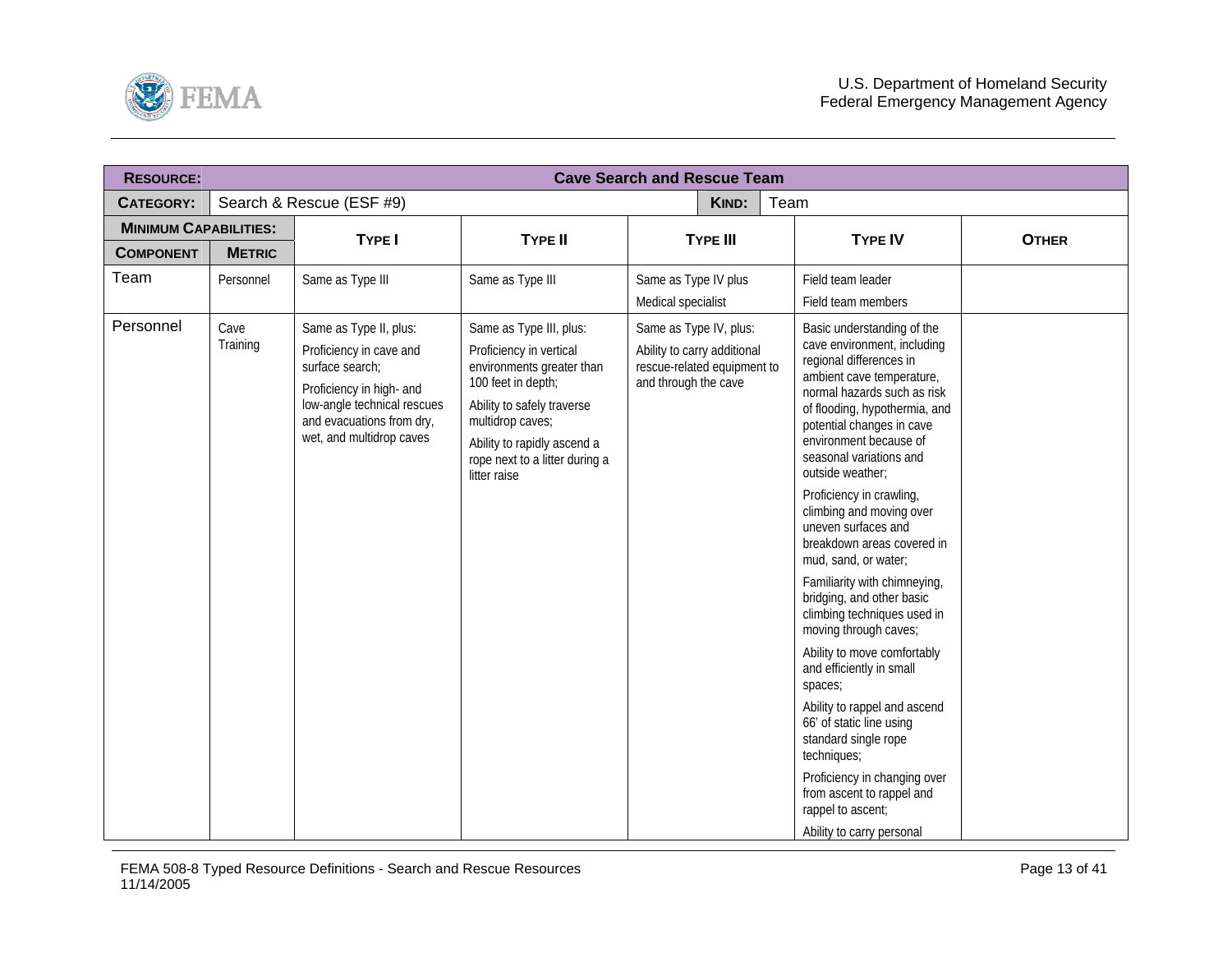

| <b>RESOURCE:</b>             | <b>Cave Search and Rescue Team</b> |                                                                                                                                                            |                                                                                                                                                                                                                                                                                       |                                                                                                                                                                                                                                                                                                                                                                                                                             |                                                                                                                                                                                                                                                                                                                                                                                                                                                                                                                   |              |  |  |  |  |
|------------------------------|------------------------------------|------------------------------------------------------------------------------------------------------------------------------------------------------------|---------------------------------------------------------------------------------------------------------------------------------------------------------------------------------------------------------------------------------------------------------------------------------------|-----------------------------------------------------------------------------------------------------------------------------------------------------------------------------------------------------------------------------------------------------------------------------------------------------------------------------------------------------------------------------------------------------------------------------|-------------------------------------------------------------------------------------------------------------------------------------------------------------------------------------------------------------------------------------------------------------------------------------------------------------------------------------------------------------------------------------------------------------------------------------------------------------------------------------------------------------------|--------------|--|--|--|--|
| <b>CATEGORY:</b>             |                                    | Search & Rescue (ESF #9)                                                                                                                                   |                                                                                                                                                                                                                                                                                       | KIND:<br>Team                                                                                                                                                                                                                                                                                                                                                                                                               |                                                                                                                                                                                                                                                                                                                                                                                                                                                                                                                   |              |  |  |  |  |
| <b>MINIMUM CAPABILITIES:</b> |                                    | <b>TYPE I</b>                                                                                                                                              | <b>TYPE II</b>                                                                                                                                                                                                                                                                        | <b>TYPE III</b>                                                                                                                                                                                                                                                                                                                                                                                                             | <b>TYPE IV</b>                                                                                                                                                                                                                                                                                                                                                                                                                                                                                                    | <b>OTHER</b> |  |  |  |  |
| <b>COMPONENT</b>             | <b>METRIC</b>                      |                                                                                                                                                            |                                                                                                                                                                                                                                                                                       |                                                                                                                                                                                                                                                                                                                                                                                                                             |                                                                                                                                                                                                                                                                                                                                                                                                                                                                                                                   |              |  |  |  |  |
|                              |                                    |                                                                                                                                                            |                                                                                                                                                                                                                                                                                       |                                                                                                                                                                                                                                                                                                                                                                                                                             | equipment to and through the<br>cave;<br>Ability to identify fragile cave<br>environments and take<br>measures to protect them;<br>Ability to maintain primary<br>light sources                                                                                                                                                                                                                                                                                                                                   |              |  |  |  |  |
| Personnel                    | Navigation<br>Training             | Same as Type II                                                                                                                                            | Same as Type III, plus:<br>Proficiency in back-country<br>navigation and route finding<br>with a map and compass,<br>use of GPS and UTM<br>coordinate system                                                                                                                          | Same as Type IV, plus:<br>Knowledge of common<br>symbols present on cave<br>maps; Proficiency in reading<br>cave maps; Ability to use<br>topographic maps to locate<br>caves                                                                                                                                                                                                                                                | Familiar with cave maps and<br>topographic maps                                                                                                                                                                                                                                                                                                                                                                                                                                                                   |              |  |  |  |  |
| Personnel                    | Basic<br>Training                  | Same as Type II, plus;<br>Ability to plan, organize, and<br>direct cave rescue and<br>search missions using ICS;<br>Experience with ICS Unified<br>Command | Same as Type III, plus:<br>Ability to direct activities<br>according to ICS;<br>Technical proficiency in<br>single person rope rescue<br>techniques;<br>Proficiency in crack and<br>crevice rescue:<br>Proficiency in creating load<br>distributing and artificial<br>anchors in-cave | Same as Type IV, plus:<br>Capable of operating within<br>ICS:<br>Proficiency in edge tending<br>for the vertical environment;<br>Proficiency in preparing and<br>rigging basket and flexible<br>litters for haul and lower<br>operations;<br>Proficiency in patient<br>packaging for extrication;<br>Familiarity with the basic<br>techniques for crack and<br>crevice rescue:<br>Ability to improvise patient<br>packaging | Familiarity with basic cave<br>search techniques;<br>Familiarity with the NIIMS<br>ICS of incident management;<br>Proficiency in establishing<br>simple anchors and fixing<br>lines for personal rappels<br>and ascents;<br>Awareness of the<br>psychological and physical<br>patient considerations in<br>rescue extrications of long<br>duration;<br>Proficiency in basic in-cave<br>litter movement techniques;<br>Ability to assist in patient<br>packaging for extrication;<br>Specialized training required |              |  |  |  |  |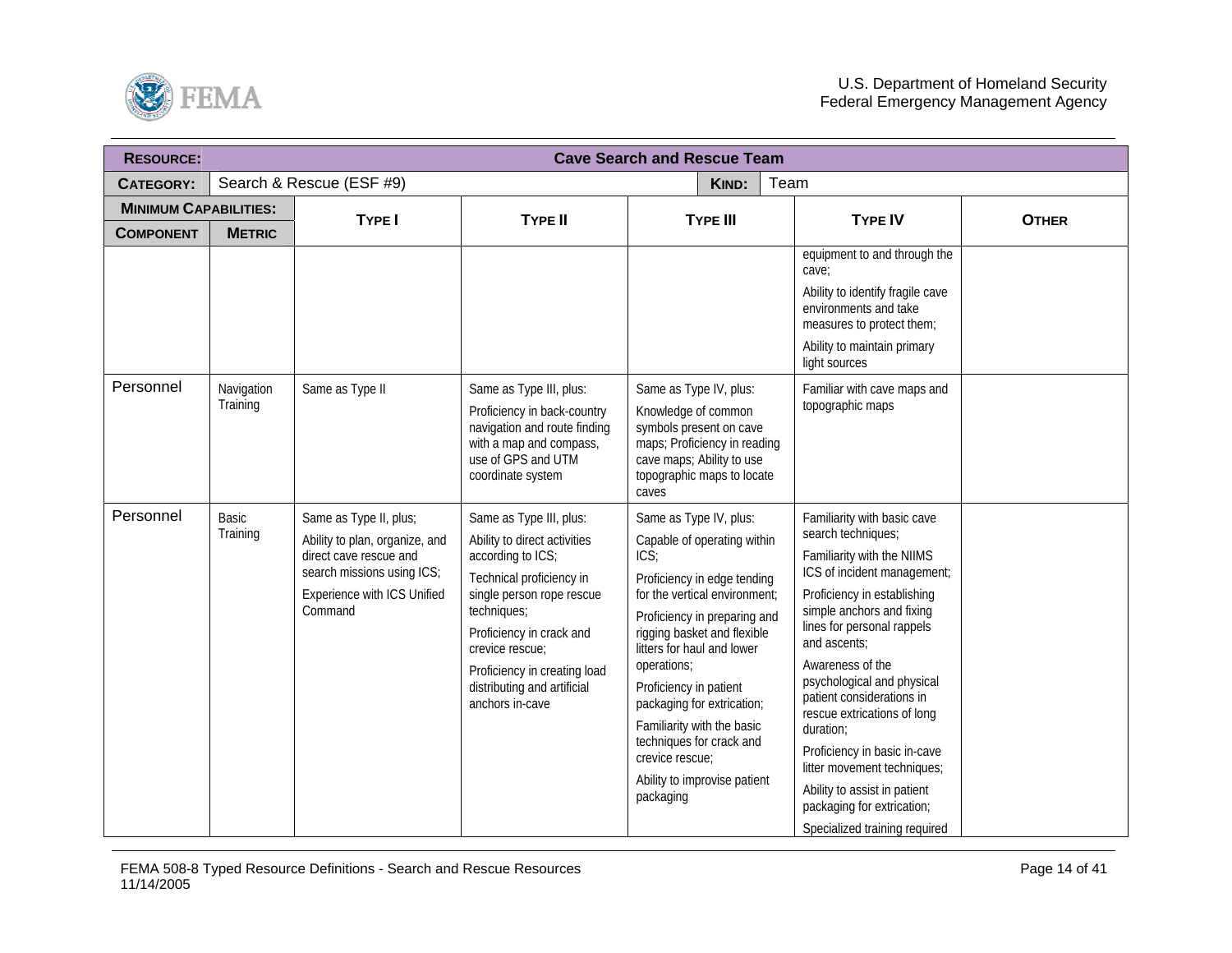

| <b>RESOURCE:</b>             |               |                                                                                                                                                                                                                                                                                                                                                                                                                                                                   |                                                                                                                                                                                                                                                                                                                                                                                                                                                                                                                                                                                                        | <b>Cave Search and Rescue Team</b>                                                                                                                                                                                                                                                                                                                                                                                                                                                                                                                              |                                                                                                                                                                                                                   |              |
|------------------------------|---------------|-------------------------------------------------------------------------------------------------------------------------------------------------------------------------------------------------------------------------------------------------------------------------------------------------------------------------------------------------------------------------------------------------------------------------------------------------------------------|--------------------------------------------------------------------------------------------------------------------------------------------------------------------------------------------------------------------------------------------------------------------------------------------------------------------------------------------------------------------------------------------------------------------------------------------------------------------------------------------------------------------------------------------------------------------------------------------------------|-----------------------------------------------------------------------------------------------------------------------------------------------------------------------------------------------------------------------------------------------------------------------------------------------------------------------------------------------------------------------------------------------------------------------------------------------------------------------------------------------------------------------------------------------------------------|-------------------------------------------------------------------------------------------------------------------------------------------------------------------------------------------------------------------|--------------|
| <b>CATEGORY:</b>             |               | Search & Rescue (ESF #9)                                                                                                                                                                                                                                                                                                                                                                                                                                          |                                                                                                                                                                                                                                                                                                                                                                                                                                                                                                                                                                                                        | KIND:<br>Team                                                                                                                                                                                                                                                                                                                                                                                                                                                                                                                                                   |                                                                                                                                                                                                                   |              |
| <b>MINIMUM CAPABILITIES:</b> |               | <b>TYPE I</b>                                                                                                                                                                                                                                                                                                                                                                                                                                                     | <b>TYPE II</b>                                                                                                                                                                                                                                                                                                                                                                                                                                                                                                                                                                                         | <b>TYPE III</b>                                                                                                                                                                                                                                                                                                                                                                                                                                                                                                                                                 | <b>TYPE IV</b>                                                                                                                                                                                                    | <b>OTHER</b> |
| <b>COMPONENT</b>             | <b>METRIC</b> |                                                                                                                                                                                                                                                                                                                                                                                                                                                                   |                                                                                                                                                                                                                                                                                                                                                                                                                                                                                                                                                                                                        |                                                                                                                                                                                                                                                                                                                                                                                                                                                                                                                                                                 |                                                                                                                                                                                                                   |              |
|                              |               |                                                                                                                                                                                                                                                                                                                                                                                                                                                                   |                                                                                                                                                                                                                                                                                                                                                                                                                                                                                                                                                                                                        |                                                                                                                                                                                                                                                                                                                                                                                                                                                                                                                                                                 | to safely and appropriately<br>use communication and<br>technical rescue equipment                                                                                                                                |              |
| Personnel                    | Technical     | Same as Type II, plus:                                                                                                                                                                                                                                                                                                                                                                                                                                            | Same as Type III, plus:                                                                                                                                                                                                                                                                                                                                                                                                                                                                                                                                                                                | Same as Type IV, plus:                                                                                                                                                                                                                                                                                                                                                                                                                                                                                                                                          | Ability to serve as a member                                                                                                                                                                                      |              |
|                              | Training      | Proficiency in the use,<br>placement, and analysis of<br>mechanical anchors and<br>anchor systems;<br>Proficiency in use of<br>highlines and guiding lines;<br>Proficiency in the<br>organization and direction of<br>technical cave rescue<br>searches and rescues;<br>For regions/caves with<br>swiftwater:<br>Proficiency in working in and<br>around moving water<br>underground;<br>Swiftwater/flatwater<br>technician<br>For regions/caves with bad<br>air: | Understanding of the<br>mechanical forces involved in<br>technical rescue systems;<br>Proficiency in the selection<br>and setup of rescue anchor<br>systems;<br>Proficiency at estimating<br>component and system load<br>ratios and assessing safety<br>factors;<br>Ability to rig and operate<br>simple and compound 4:1,<br>6:1, and 9:1 mechanical<br>advantage systems;<br>Proficiency in rigging and use<br>of counterbalance systems;<br>Proficiency in technical litter<br>evacuations and transport<br>including litter raises and<br>lowers on breakdown, in<br>free-fall and other vertical | Proficiency in tying common<br>knots and knowledge of their<br>applications and strength<br>efficiencies;<br>Proficiency in establishing<br>simple anchors for haul and<br>lower systems;<br>Ability to establish 2:1 and<br>3:1 haul systems, fixed brake<br>lowering systems, and belay<br>systems;<br>Familiarity with basic search<br>techniques and<br>nomenclature;<br>Ability to maintain scene<br>integrity in case of crime;<br>Proficiency in establishing<br>and operating in-cave wired<br>communications systems;<br>Ability to operate a handheld | of a haul or lower team and<br>familiarity of appropriate<br>commands;<br>Ability to serve as a member<br>of an evacuation team;<br>Other skills or abilities as<br>identified by the team's<br>operations leader |              |
|                              |               | Proficiency in the use of a<br>3-gas monitor (oxygen,<br>hydrogen sulfide and carbon<br>monoxide) and ability to<br>understand its output                                                                                                                                                                                                                                                                                                                         | environments, in narrow or<br>waterfall situations, and in<br>multidrop caves                                                                                                                                                                                                                                                                                                                                                                                                                                                                                                                          | radio;<br>Proficiency in choosing<br>appropriate in-cave litter<br>movement techniques                                                                                                                                                                                                                                                                                                                                                                                                                                                                          |                                                                                                                                                                                                                   |              |
| Personnel                    | Survival      | Same as Type III                                                                                                                                                                                                                                                                                                                                                                                                                                                  | Same as Type III                                                                                                                                                                                                                                                                                                                                                                                                                                                                                                                                                                                       | Same as Type IV, plus:                                                                                                                                                                                                                                                                                                                                                                                                                                                                                                                                          | Operational proficiency in the                                                                                                                                                                                    |              |
|                              | Training      |                                                                                                                                                                                                                                                                                                                                                                                                                                                                   |                                                                                                                                                                                                                                                                                                                                                                                                                                                                                                                                                                                                        | Experience in wet and<br>vertical caves                                                                                                                                                                                                                                                                                                                                                                                                                                                                                                                         | cave environment for the<br>region                                                                                                                                                                                |              |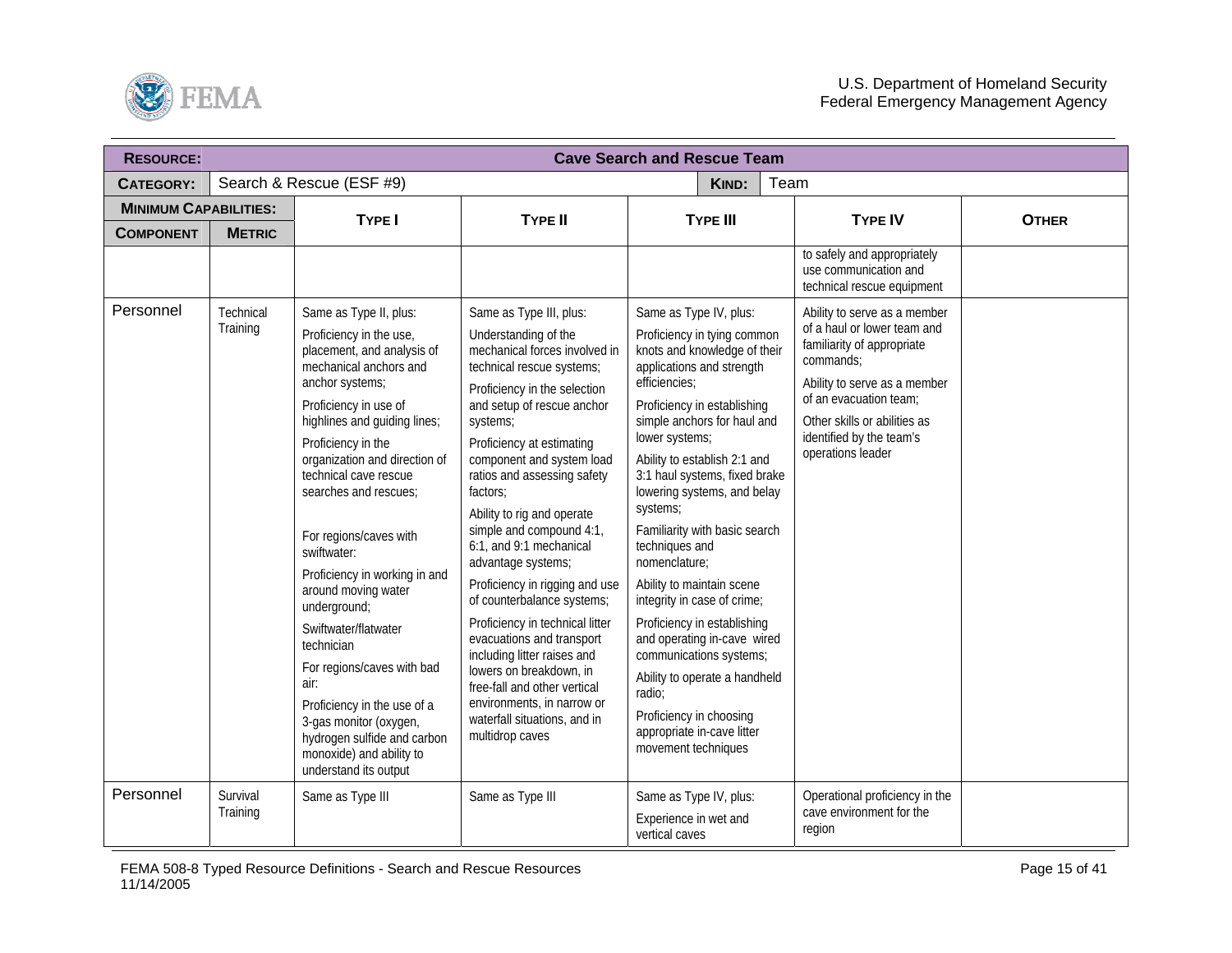

| <b>RESOURCE:</b>             | <b>Cave Search and Rescue Team</b>    |                                                                                                                                                                                                                                                                                                                                                                                                                       |                                                                                                  |                                                     |                 |      |                                                                                                                                                                                                                                                                                                                                                                |              |
|------------------------------|---------------------------------------|-----------------------------------------------------------------------------------------------------------------------------------------------------------------------------------------------------------------------------------------------------------------------------------------------------------------------------------------------------------------------------------------------------------------------|--------------------------------------------------------------------------------------------------|-----------------------------------------------------|-----------------|------|----------------------------------------------------------------------------------------------------------------------------------------------------------------------------------------------------------------------------------------------------------------------------------------------------------------------------------------------------------------|--------------|
| <b>CATEGORY:</b>             |                                       | Search & Rescue (ESF #9)                                                                                                                                                                                                                                                                                                                                                                                              |                                                                                                  |                                                     | KIND:           | Team |                                                                                                                                                                                                                                                                                                                                                                |              |
| <b>MINIMUM CAPABILITIES:</b> |                                       | TYPE I                                                                                                                                                                                                                                                                                                                                                                                                                | <b>TYPE II</b>                                                                                   |                                                     |                 |      | <b>TYPE IV</b>                                                                                                                                                                                                                                                                                                                                                 | <b>OTHER</b> |
| <b>COMPONENT</b>             | <b>METRIC</b>                         |                                                                                                                                                                                                                                                                                                                                                                                                                       |                                                                                                  |                                                     | <b>TYPE III</b> |      |                                                                                                                                                                                                                                                                                                                                                                |              |
| Personnel                    | Medical<br>Specialist<br>Training     | National Standard EMT-B,<br>with BTLS or PHTLS                                                                                                                                                                                                                                                                                                                                                                        | National Standard EMT-B, or<br>advanced wilderness first<br>responder; BTLS                      | Same as Type IV                                     |                 |      | <b>Basic First Aid/CPR</b>                                                                                                                                                                                                                                                                                                                                     |              |
| Team                         | Sustained<br>Operations               | 48 hours or more                                                                                                                                                                                                                                                                                                                                                                                                      | 36 hours                                                                                         | 24 hours                                            |                 |      | 24 hours                                                                                                                                                                                                                                                                                                                                                       |              |
| Team                         | Search and<br>Rescue<br>Capabilities  | Same as Type II with<br>experience complex rescue<br>environments as appropriate<br>for region of activity                                                                                                                                                                                                                                                                                                            | Same as Type III with<br>experience in wet and<br>vertical caves and<br>crack/crevice situations | Same as Type IV                                     |                 |      | Trained cave rescue and cave<br>search personnel with<br>experience in relatively dry<br>caves with moderate vertical<br>situations                                                                                                                                                                                                                            |              |
| Equipment                    | Team<br>Supplies and<br>Materials     | Same as Type III, plus:<br>Ability to support more than<br>2 patients at 2 separate<br>incidents:<br>Sufficient rope and hardware<br>to support complex rigging,<br>multiple drops, highline, etc.<br>In regions/caves with<br>swiftwater:<br>Appropriate floatation<br>equipment for patient(s) and<br>other necessary swiftwater-<br>specific rigging equipment<br>In regions/caves with bad air:<br>3-gas monitors | Same as Type III, plus:<br>Ability to respond to two<br>in-cave patients<br>simultaneously       | Same as Type IV                                     |                 |      | Harnesses, Helmets; Basic<br>hardware (including:<br>7/16 or .5" static kernmantle<br>rope, webbing, pulleys,<br>carabiners, lowering devices,<br>etc.)<br>Field telephones and wire<br>Radio communications on a<br>common frequency<br>Patient packaging materials<br>Litters appropriate for<br>situation<br>Entrance control materials:<br>Edge protection |              |
| Equipment                    | Personal<br>Supplies and<br>materials | Same as Type II, plus:<br>Food for 48 hours<br>In regions/caves with<br>swiftwater:<br>Appropriate swiftwater gear,<br>PFD, personal throwbags,                                                                                                                                                                                                                                                                       | Same as Type III, plus:<br>Food for 36 hours                                                     | Same as Type IV, plus:<br>Wetsuit where appropriate |                 |      | Personal protective equipment<br>including:<br>Footwear, underwear, and<br>outerwear suited to the<br>particular cave environment<br>Sewn seat harness; Personal                                                                                                                                                                                               |              |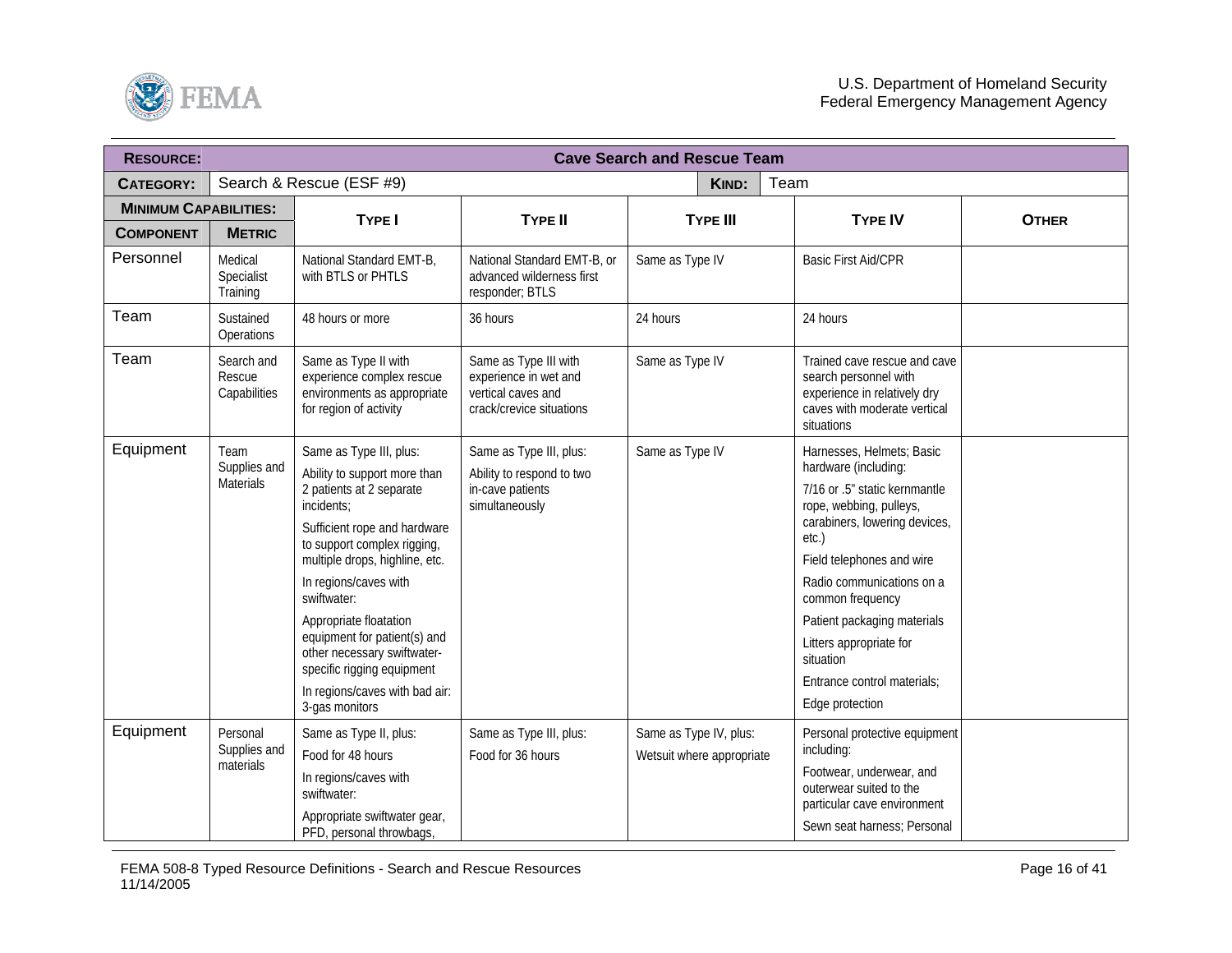

| <b>RESOURCE:</b>             | <b>Cave Search and Rescue Team</b>          |                              |                 |                 |                                                                                                                                          |              |  |  |  |  |
|------------------------------|---------------------------------------------|------------------------------|-----------------|-----------------|------------------------------------------------------------------------------------------------------------------------------------------|--------------|--|--|--|--|
| <b>CATEGORY:</b>             |                                             | Search & Rescue (ESF #9)     |                 | KIND:           | Team                                                                                                                                     |              |  |  |  |  |
| <b>MINIMUM CAPABILITIES:</b> |                                             | <b>TYPE I</b>                | <b>TYPE II</b>  | <b>TYPE III</b> | <b>TYPE IV</b>                                                                                                                           | <b>OTHER</b> |  |  |  |  |
| <b>COMPONENT</b>             | <b>METRIC</b>                               |                              |                 |                 |                                                                                                                                          |              |  |  |  |  |
|                              |                                             | and waterproof light sources |                 |                 | descending and ascending<br>equipment with 2 points of<br>attachment above the waist                                                     |              |  |  |  |  |
|                              |                                             |                              |                 |                 | Helmet (with 3- or 4-point<br>chinstrap suspension system);<br>Gloves with leather palms                                                 |              |  |  |  |  |
|                              |                                             |                              |                 |                 | 3 independent sources of<br>light, each capable of exiting<br>the cave; 2 of which must be<br>helmet-mountable                           |              |  |  |  |  |
|                              |                                             |                              |                 |                 | Batteries (carbide if<br>appropriate)                                                                                                    |              |  |  |  |  |
|                              |                                             |                              |                 |                 | Quantity of water appropriate<br>for the conditions                                                                                      |              |  |  |  |  |
|                              |                                             |                              |                 |                 | Food for 24 hours                                                                                                                        |              |  |  |  |  |
|                              |                                             |                              |                 |                 | Knife/multitool                                                                                                                          |              |  |  |  |  |
|                              |                                             |                              |                 |                 | Personal first aid kit                                                                                                                   |              |  |  |  |  |
|                              |                                             |                              |                 |                 | Waterproof pen/pencil and<br>paper                                                                                                       |              |  |  |  |  |
|                              |                                             |                              |                 |                 | Appropriate pack to carry<br>personal gear; food for 24<br>hours                                                                         |              |  |  |  |  |
| Equipment                    | Medical<br>Supplies and<br><b>Materials</b> | Same as Type IV              | Same as Type IV | Same as Type IV | As appropriate for level of<br>training, as applied in<br>wilderness/cave environment<br>and meeting local protocols<br>and requirements |              |  |  |  |  |
| <b>COMMENTS:</b>             |                                             |                              |                 |                 |                                                                                                                                          |              |  |  |  |  |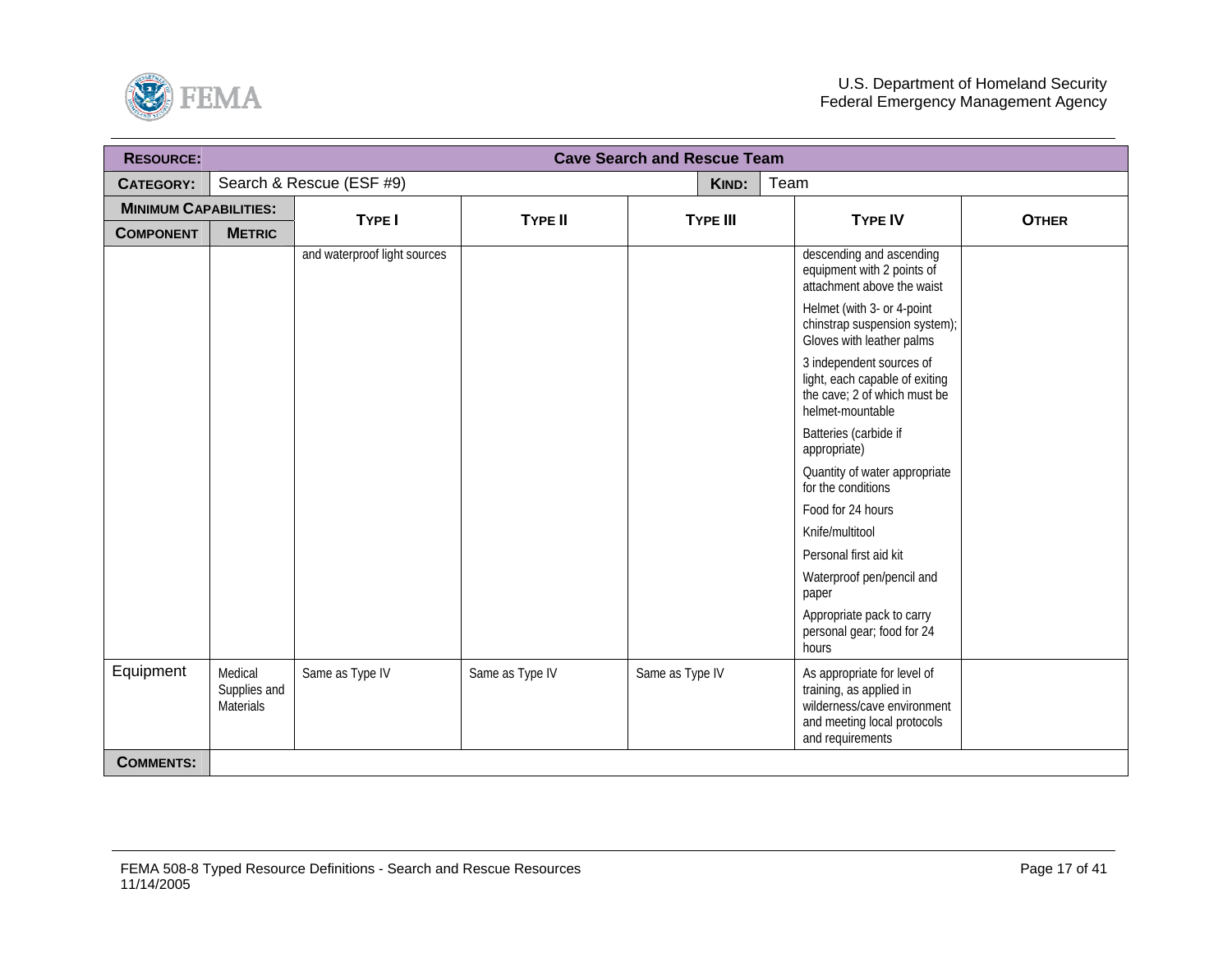<span id="page-17-0"></span>

| <b>RESOURCE:</b>             |                                                             |                                                                                                                                                                                                                                                        |                                                                                                                                                                                      | <b>Collapse Search and Rescue Teams</b>                                                                                                                                              |                                                                                                                                                                                      |              |
|------------------------------|-------------------------------------------------------------|--------------------------------------------------------------------------------------------------------------------------------------------------------------------------------------------------------------------------------------------------------|--------------------------------------------------------------------------------------------------------------------------------------------------------------------------------------|--------------------------------------------------------------------------------------------------------------------------------------------------------------------------------------|--------------------------------------------------------------------------------------------------------------------------------------------------------------------------------------|--------------|
| <b>CATEGORY:</b>             | Search & Rescue                                             |                                                                                                                                                                                                                                                        |                                                                                                                                                                                      | <b>KIND:</b><br>Team                                                                                                                                                                 |                                                                                                                                                                                      |              |
| <b>MINIMUM CAPABILITIES:</b> |                                                             | TYPE I                                                                                                                                                                                                                                                 | <b>TYPE II</b>                                                                                                                                                                       | <b>TYPE III</b>                                                                                                                                                                      | <b>TYPE IV</b>                                                                                                                                                                       | <b>OTHER</b> |
| <b>COMPONENT</b>             | <b>METRIC</b>                                               |                                                                                                                                                                                                                                                        |                                                                                                                                                                                      |                                                                                                                                                                                      |                                                                                                                                                                                      |              |
| Personnel                    | Training and<br>Certification                               | Trained to the HazMat<br>Technician Level (NFPA 472)<br>Comply with NFPA 1006<br><b>Technician Level</b><br>requirements for their area of<br>specialization or organization<br>Operations Level for support<br>personnel as outlined in<br>NFPA 1670. | Trained to the HazMat First<br>Responder Operational Level<br>(NFPA 472)<br>Comply with organization<br>Operations Level for support<br>personnel as outlined in<br>NFPA 1670.       | Trained to the HazMat First<br>Responder Operational Level<br>(NFPA 472)<br>Comply with organization<br>Operations Level for support<br>personnel as outlined in<br><b>NFPA 1670</b> | <b>Trained to HazMat First</b><br>Responder Awareness Level<br>(NFPA 472)<br>Comply with organization<br>Awareness Level for support<br>personnel as outlined in<br><b>NFPA 1670</b> |              |
| Team                         | Training                                                    | Trained for Heavy Floor<br>Construction, Pre-cast<br>Concrete Construction, Steel<br>Frame Construction, High<br>Angle Rope Rescue<br>(including highline systems),<br>Confined Space Rescue<br>(permit required), and Mass<br>Transportation Rescue   | Trained for Heavy Wall<br>Construction, High Angle<br>Rope Rescue (not including<br>highline systems), Confined<br>Space (no permit required)<br>and Trench and Excavation<br>Rescue | Trained for Light Frame<br>Construction and Low Angle<br>Rope Rescue                                                                                                                 | <b>Trained for Surface Rescue</b><br>and Non-Structural<br>Entrapment in Non-<br><b>Collapsed Structures</b>                                                                         |              |
| Team                         | Sustained<br>Operations                                     | Capable of sustained heavy<br>operations for 18-24 hours                                                                                                                                                                                               | Medium operations for 12-24<br>hours<br>Typically require relief for<br>sustained 24-hour operations                                                                                 | Light operations for 6-12<br>hours<br>Typically require assistance<br>from additional team for<br>sustained 12-hour operations                                                       | Basic operations for 3-6 hours<br>Typically require assistance<br>for sustained 6-hour<br>operations                                                                                 |              |
| Team                         | Safe and<br>Effective<br>Response<br>Operation<br>Incidents | Conduct safe and effective<br>search and rescue<br>operations at incidents<br>involving collapse or failure<br>of heavy floor, pre-cast<br>concrete, and steel frame<br>construction                                                                   | Conduct safe and effective<br>search and rescue<br>operations at structural<br>incidents involving the<br>collapse of failure of heavy<br>wall construction                          | Conduct safe and effective<br>search and rescue<br>operations at structure<br>collapse incidents involving<br>the collapse or failure of light<br>frame construction                 | Conduct safe and effective<br>search and rescue<br>operations at incidents<br>involving non-structural<br>entrapments and minimal<br>removal of debris and<br>building contents      |              |
| Team                         | Specialty<br>Search and                                     | Conduct High Angle Rope<br>Rescue (including highline                                                                                                                                                                                                  | Conduct High Angle Rope<br>Rescue (not including                                                                                                                                     | <b>Conduct Low Angle Rope</b><br>Rescue                                                                                                                                              |                                                                                                                                                                                      |              |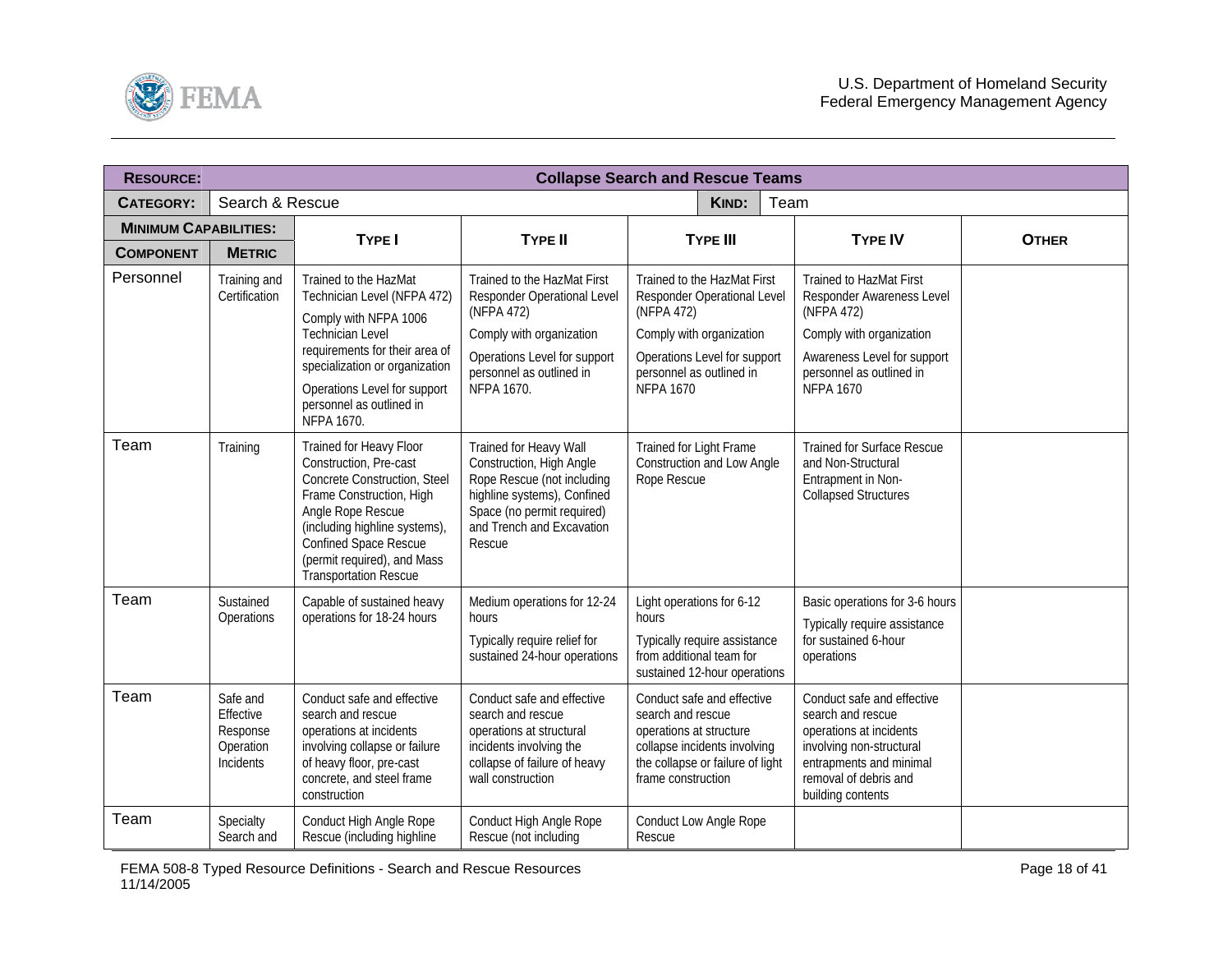

| <b>RESOURCE:</b>             |                                      |                                                                                                                                                                                                |                                                                                         | <b>Collapse Search and Rescue Teams</b>                                                                                                                                                                                                                                                                                                       |                                                                                                                                                                                     |              |
|------------------------------|--------------------------------------|------------------------------------------------------------------------------------------------------------------------------------------------------------------------------------------------|-----------------------------------------------------------------------------------------|-----------------------------------------------------------------------------------------------------------------------------------------------------------------------------------------------------------------------------------------------------------------------------------------------------------------------------------------------|-------------------------------------------------------------------------------------------------------------------------------------------------------------------------------------|--------------|
| <b>CATEGORY:</b>             | Search & Rescue                      |                                                                                                                                                                                                |                                                                                         | <b>KIND:</b>                                                                                                                                                                                                                                                                                                                                  | Team                                                                                                                                                                                |              |
| <b>MINIMUM CAPABILITIES:</b> |                                      | <b>TYPE I</b>                                                                                                                                                                                  | <b>TYPE II</b>                                                                          | <b>TYPE III</b>                                                                                                                                                                                                                                                                                                                               | <b>TYPE IV</b>                                                                                                                                                                      |              |
| <b>COMPONENT</b>             | <b>METRIC</b>                        |                                                                                                                                                                                                |                                                                                         |                                                                                                                                                                                                                                                                                                                                               |                                                                                                                                                                                     | <b>OTHER</b> |
|                              | Rescue<br>Capabilities               | systems), Confined Space<br>Rescue (permit required),<br>and extraction of entrapped<br>victims for Mass<br><b>Transportation Rescue</b>                                                       | highline systems), Confined<br>Space Rescue, and Trench<br>and Excavation Rescue        |                                                                                                                                                                                                                                                                                                                                               |                                                                                                                                                                                     |              |
| Team                         | Certifications                       | Confined Space Permit                                                                                                                                                                          |                                                                                         |                                                                                                                                                                                                                                                                                                                                               |                                                                                                                                                                                     |              |
| Equipment                    | Technical<br>Search<br>Resources     | Same as Type II plus:<br>Audible and optical search<br>equipment to conduct<br>technical search<br>Visual inspection devices<br>Listening devices (seismic<br>and acoustic)<br>Handheld radios | Same as Type III                                                                        | Same as Type IV plus:<br>Demolition hammers<br>Rotary hammers<br>Hydraulic concrete breakers<br>Hydraulic vehicle rescue<br>system<br>Hammer drill<br>Nail gun<br>Cutting torch<br>Hoisting slings and shackles<br>Rope equipment (kernmantal<br>and lifeline rope, ascenders/<br>descenders, pulleys, tripod<br>hauling system, carabineers) | Shoring assortment<br>Rebar cutters<br>Reciprocating saws<br>Chain saw<br>Assorted hand tools<br>Generator<br>Lights<br><b>Extensions cords</b><br>Air blower<br>Fire extinguishers |              |
| Equipment                    | Breathing<br>Apparatus               | Same as Type II plus:<br>Self-contained (SCBA)<br>Respiratory protection                                                                                                                       | Same as Type III                                                                        | Air bags                                                                                                                                                                                                                                                                                                                                      |                                                                                                                                                                                     |              |
| Equipment                    | Medical<br>Materials<br>and Supplies | Same as Type IV                                                                                                                                                                                | Same as Type IV                                                                         | Same as Type IV                                                                                                                                                                                                                                                                                                                               | Medical aid equipment<br><b>Backboards</b><br>Stokes stretcher                                                                                                                      |              |
| Equipment                    | HazMat<br>Materials<br>and Supplies  | Same as Type II                                                                                                                                                                                | HazMat monitoring equipment<br>Sampling detection kit<br>4-gas meters<br>Rad monitoring | 4-gas meter                                                                                                                                                                                                                                                                                                                                   |                                                                                                                                                                                     |              |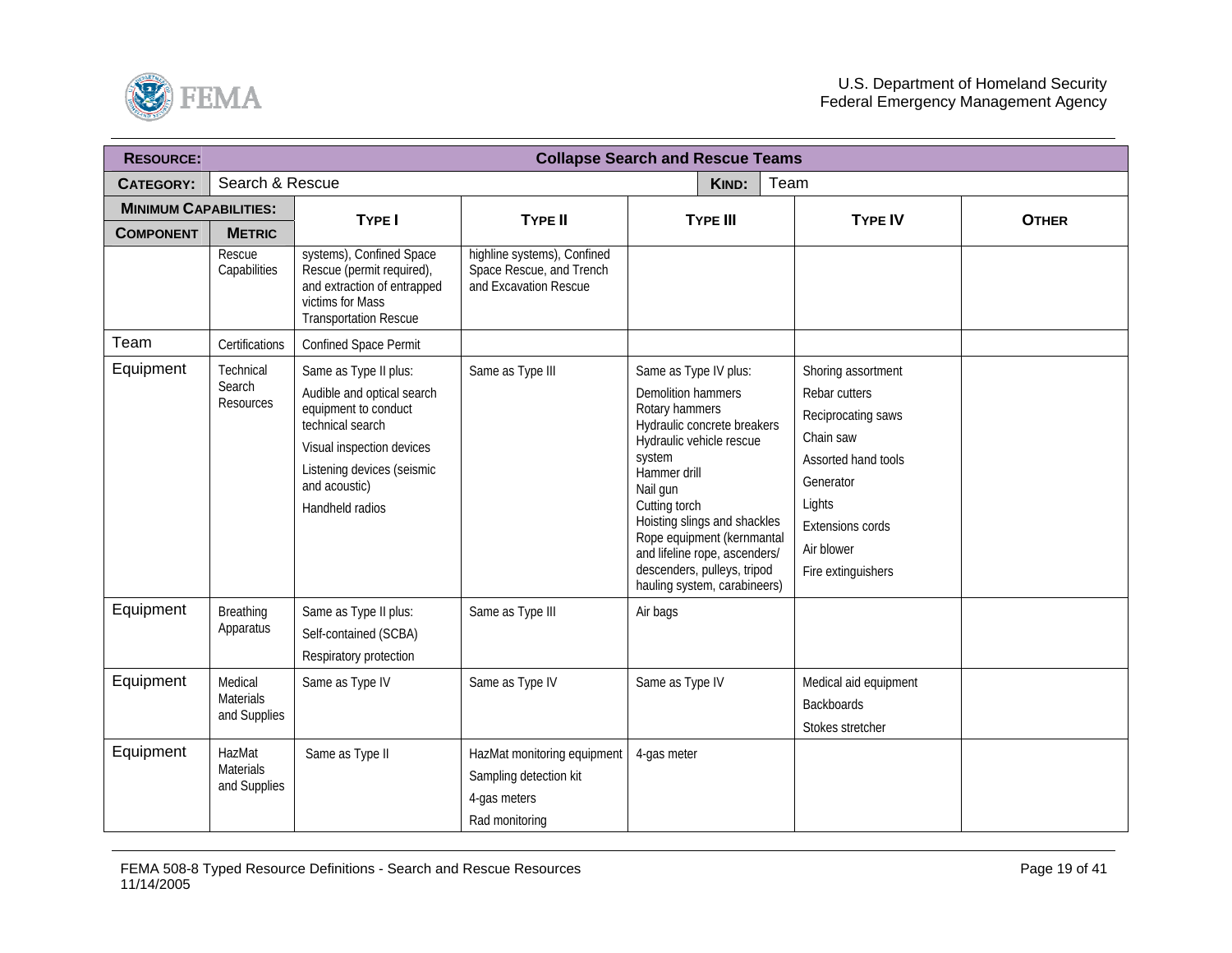

| <b>RESOURCE:</b>             |                          | <b>Collapse Search and Rescue Teams</b> |                                                                                                                                                                           |  |          |  |                |              |  |  |  |
|------------------------------|--------------------------|-----------------------------------------|---------------------------------------------------------------------------------------------------------------------------------------------------------------------------|--|----------|--|----------------|--------------|--|--|--|
| CATEGORY:                    | Search & Rescue          | KIND:<br>Team                           |                                                                                                                                                                           |  |          |  |                |              |  |  |  |
| <b>MINIMUM CAPABILITIES:</b> | <b>TYPE II</b><br>TYPE I |                                         |                                                                                                                                                                           |  |          |  | <b>TYPE IV</b> | <b>OTHER</b> |  |  |  |
| <b>COMPONENT</b>             | <b>METRIC</b>            |                                         |                                                                                                                                                                           |  | TYPE III |  |                |              |  |  |  |
|                              |                          |                                         | Decontamination equipment                                                                                                                                                 |  |          |  |                |              |  |  |  |
|                              |                          |                                         | 4-gas meter                                                                                                                                                               |  |          |  |                |              |  |  |  |
| <b>COMMENTS:</b>             |                          |                                         | A State, local, or private technical rescue team that responds to locate, rescue, and recover individuals trapped in a fallen structure or buried in structural collapse. |  |          |  |                |              |  |  |  |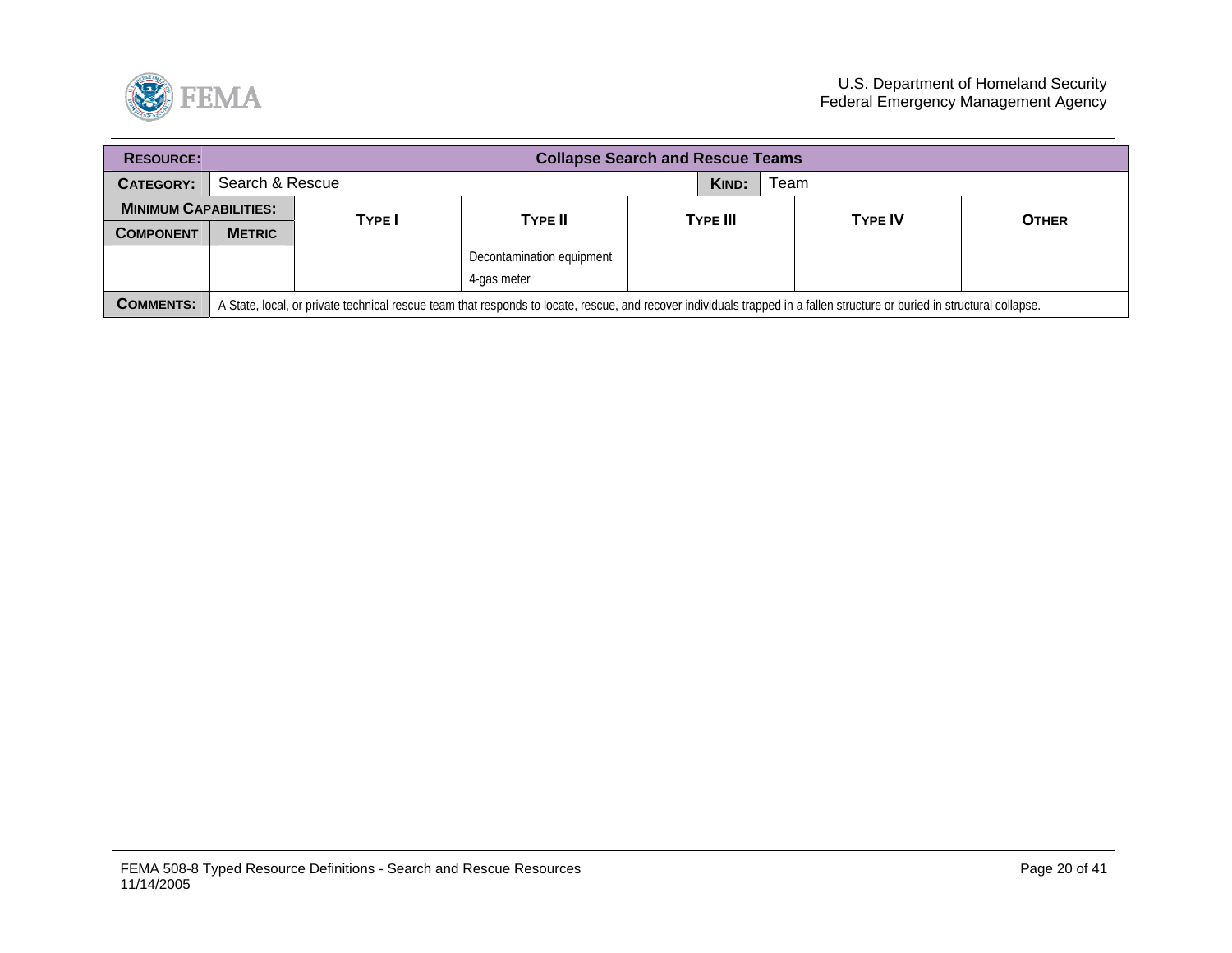<span id="page-20-0"></span>

| <b>RESOURCE:</b>             |                        |                                                                                                                                                                                                                                                                                                                                                                               | Mine and Tunnel Search and Rescue Team                                                                                                                                                                                                                                                                                                                                                                                                        |                 |      |                |              |
|------------------------------|------------------------|-------------------------------------------------------------------------------------------------------------------------------------------------------------------------------------------------------------------------------------------------------------------------------------------------------------------------------------------------------------------------------|-----------------------------------------------------------------------------------------------------------------------------------------------------------------------------------------------------------------------------------------------------------------------------------------------------------------------------------------------------------------------------------------------------------------------------------------------|-----------------|------|----------------|--------------|
| <b>CATEGORY:</b>             |                        | Search & Rescue (ESF #9)                                                                                                                                                                                                                                                                                                                                                      |                                                                                                                                                                                                                                                                                                                                                                                                                                               | KIND:           | Team |                |              |
| <b>MINIMUM CAPABILITIES:</b> |                        | TYPE I                                                                                                                                                                                                                                                                                                                                                                        | <b>TYPE II</b>                                                                                                                                                                                                                                                                                                                                                                                                                                | <b>TYPE III</b> |      | <b>TYPE IV</b> | <b>OTHER</b> |
| <b>COMPONENT</b>             | <b>METRIC</b>          |                                                                                                                                                                                                                                                                                                                                                                               |                                                                                                                                                                                                                                                                                                                                                                                                                                               |                 |      |                |              |
| Team                         | Capability             | Inactive or Abandoned Mines<br>or Tunnels                                                                                                                                                                                                                                                                                                                                     | Active mines or tunnels<br>under construction                                                                                                                                                                                                                                                                                                                                                                                                 |                 |      |                |              |
| Team                         | Personnel              | Same as Type II                                                                                                                                                                                                                                                                                                                                                               | 8 members (at least 5<br>qualified on breathing<br>apparatus)                                                                                                                                                                                                                                                                                                                                                                                 |                 |      |                |              |
| Personnel                    | Training               | Same as Type II plus:<br>Understanding forces<br>involved in technical rope<br>systems<br>Proficiency in the selection<br>and set up of rescue anchors<br>Ability to construct and<br>operate simple and<br>compound mechanical<br>advantage systems, belay<br>systems and lowering<br>systems<br>Proficiency in technical litter<br>evacuations in a vertical<br>environment | 20 hour MSHA initial training<br>on use of breathing<br>apparatus<br>Refresher training sessions<br>underground with breathing<br>apparatus at least every<br>6 months<br>Use and care of auxiliary<br>mine rescue equipment<br>Mine searching and mapping<br>Mine ventilation procedures<br>and equipment<br>Mine firefighting<br>Any advanced mine rescue<br>training and procedures, as<br>described by MSHA<br><b>Basic First Aid/CPR</b> |                 |      |                |              |
| Equipment                    | Breathing<br>apparatus | Same as Type II                                                                                                                                                                                                                                                                                                                                                               | 64-hour self-contained<br>oxygen breathing apparatus<br>and a<br>Any necessary equipment for<br>testing such breathing<br>apparatus before putting it<br>into service<br>1 extra, fully charged, oxygen                                                                                                                                                                                                                                       |                 |      |                |              |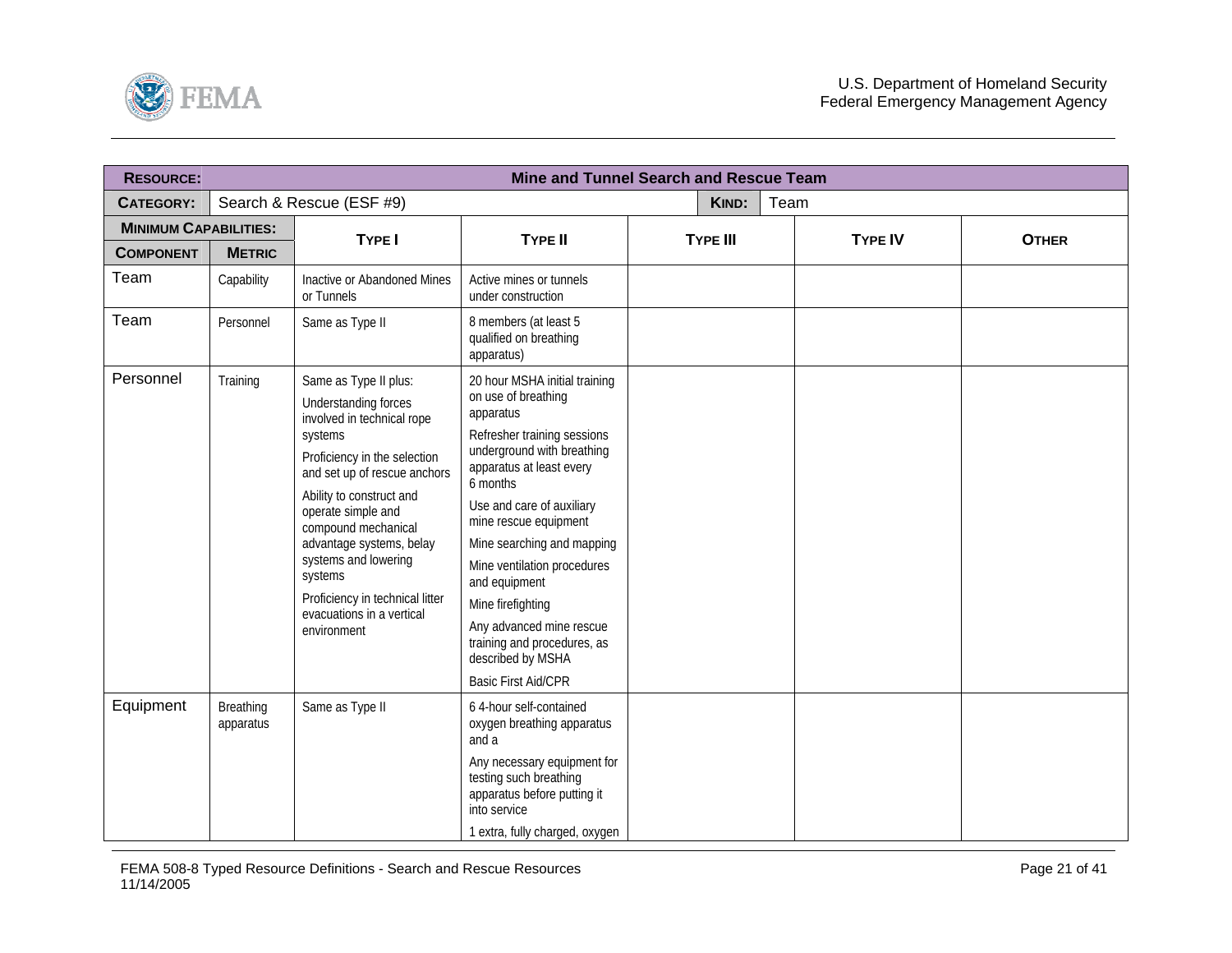

| <b>RESOURCE:</b>             |                    |                                                            |                                                                                                                                                                                                                          | Mine and Tunnel Search and Rescue Team |      |                |              |
|------------------------------|--------------------|------------------------------------------------------------|--------------------------------------------------------------------------------------------------------------------------------------------------------------------------------------------------------------------------|----------------------------------------|------|----------------|--------------|
| <b>CATEGORY:</b>             |                    | Search & Rescue (ESF #9)                                   |                                                                                                                                                                                                                          | KIND:                                  | Team |                |              |
| <b>MINIMUM CAPABILITIES:</b> |                    | TYPE I                                                     | <b>TYPE II</b>                                                                                                                                                                                                           | <b>TYPE III</b>                        |      | <b>TYPE IV</b> |              |
| <b>COMPONENT</b>             | <b>METRIC</b>      |                                                            |                                                                                                                                                                                                                          |                                        |      |                | <b>OTHER</b> |
|                              |                    |                                                            | bottle<br>6 spare coolant canisters<br>compatible with the breathing<br>apparatus<br>1 oxygen pump or cascading<br>system with portable supply<br>of pressurized oxygen to<br>compatible with the breathing<br>apparatus |                                        |      |                |              |
| Equipment                    | Lamps              | Same as Type II                                            | 10 permissible cap lamps<br>and charging rack                                                                                                                                                                            |                                        |      |                |              |
| Equipment                    | Gas<br>Detectors   | Same as Type II                                            | 2 gas detectors capable of<br>reading oxygen levels, and<br>any flammable or poisonous<br>gases encountered or<br>anticipated at the rescue<br>location                                                                  |                                        |      |                |              |
| Equipment                    | Communicati<br>ons | Same as Type II                                            | 1 portable mine rescue<br>communications system at<br>least 1,000 feet in length                                                                                                                                         |                                        |      |                |              |
| Equipment                    | Repair             | Same as Type II                                            | Necessary spare parts and<br>tools for repairing the<br>breathing apparatus or<br>communications system                                                                                                                  |                                        |      |                |              |
| Equipment                    | Rigging            | Sufficient rope and hardware<br>to support complex rigging |                                                                                                                                                                                                                          |                                        |      |                |              |
| Equipment                    | Personal           | Same as Type II plus:<br>Full body harness                 | Head protection compatible<br>with cap lamps<br>Gloves<br>Flame protective outerwear<br>Footwear appropriate to the                                                                                                      |                                        |      |                |              |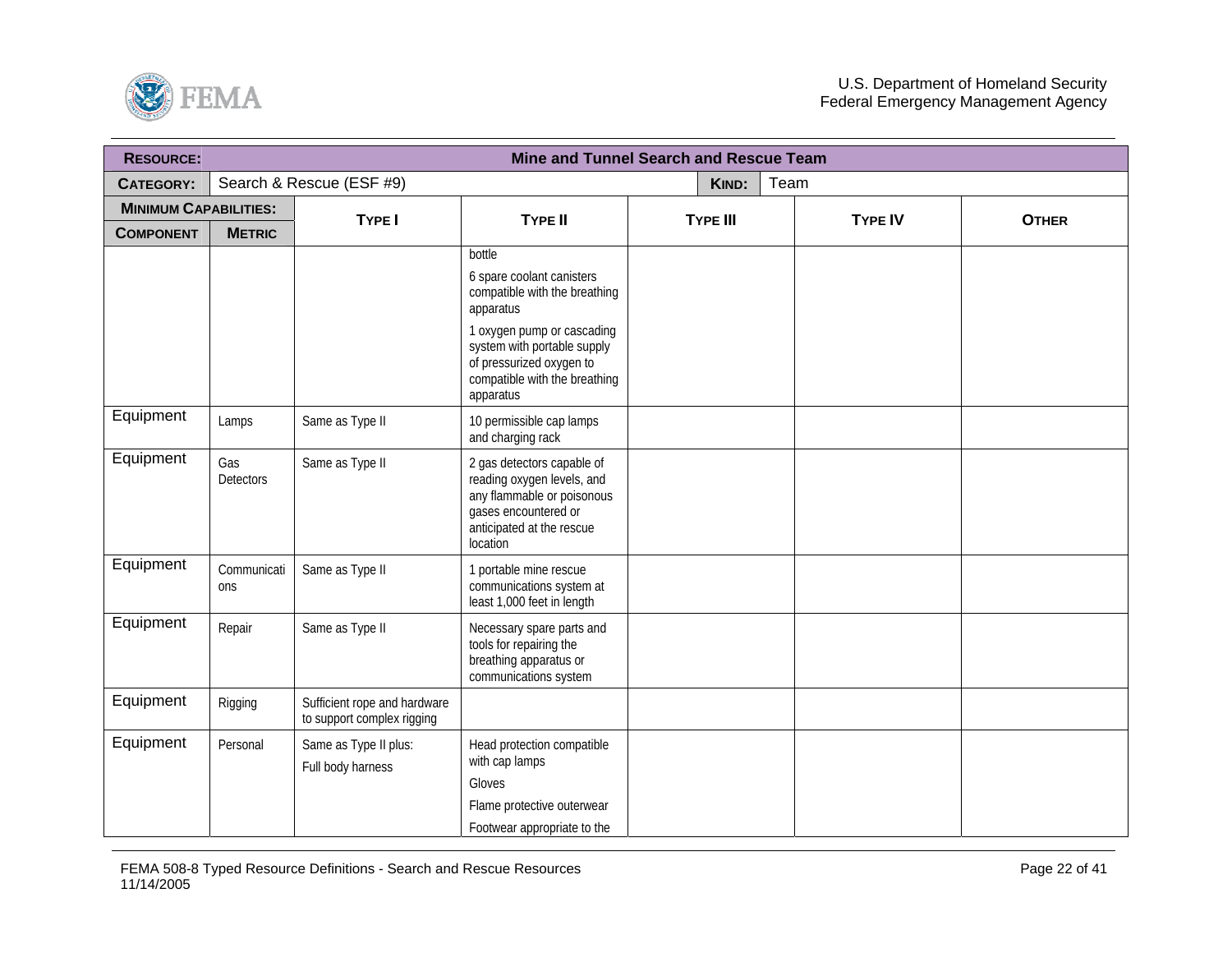

| <b>RESOURCE:</b>             |               | Mine and Tunnel Search and Rescue Team |                                                                   |       |                 |  |                |              |  |  |  |
|------------------------------|---------------|----------------------------------------|-------------------------------------------------------------------|-------|-----------------|--|----------------|--------------|--|--|--|
| <b>CATEGORY:</b>             |               | Search & Rescue (ESF #9)               |                                                                   | KIND: | Team            |  |                |              |  |  |  |
| <b>MINIMUM CAPABILITIES:</b> |               |                                        | <b>TYPE II</b>                                                    |       | <b>TYPE III</b> |  | <b>TYPE IV</b> |              |  |  |  |
| <b>COMPONENT</b>             | <b>METRIC</b> | <b>TYPE</b>                            |                                                                   |       |                 |  |                | <b>OTHER</b> |  |  |  |
|                              |               |                                        | environment                                                       |       |                 |  |                |              |  |  |  |
| Transportation               | Resources     | Same as Type II                        | Transportation for all<br>personnel and equipment to<br>mine site |       |                 |  |                |              |  |  |  |
| <b>COMMENTS:</b>             |               |                                        |                                                                   |       |                 |  |                |              |  |  |  |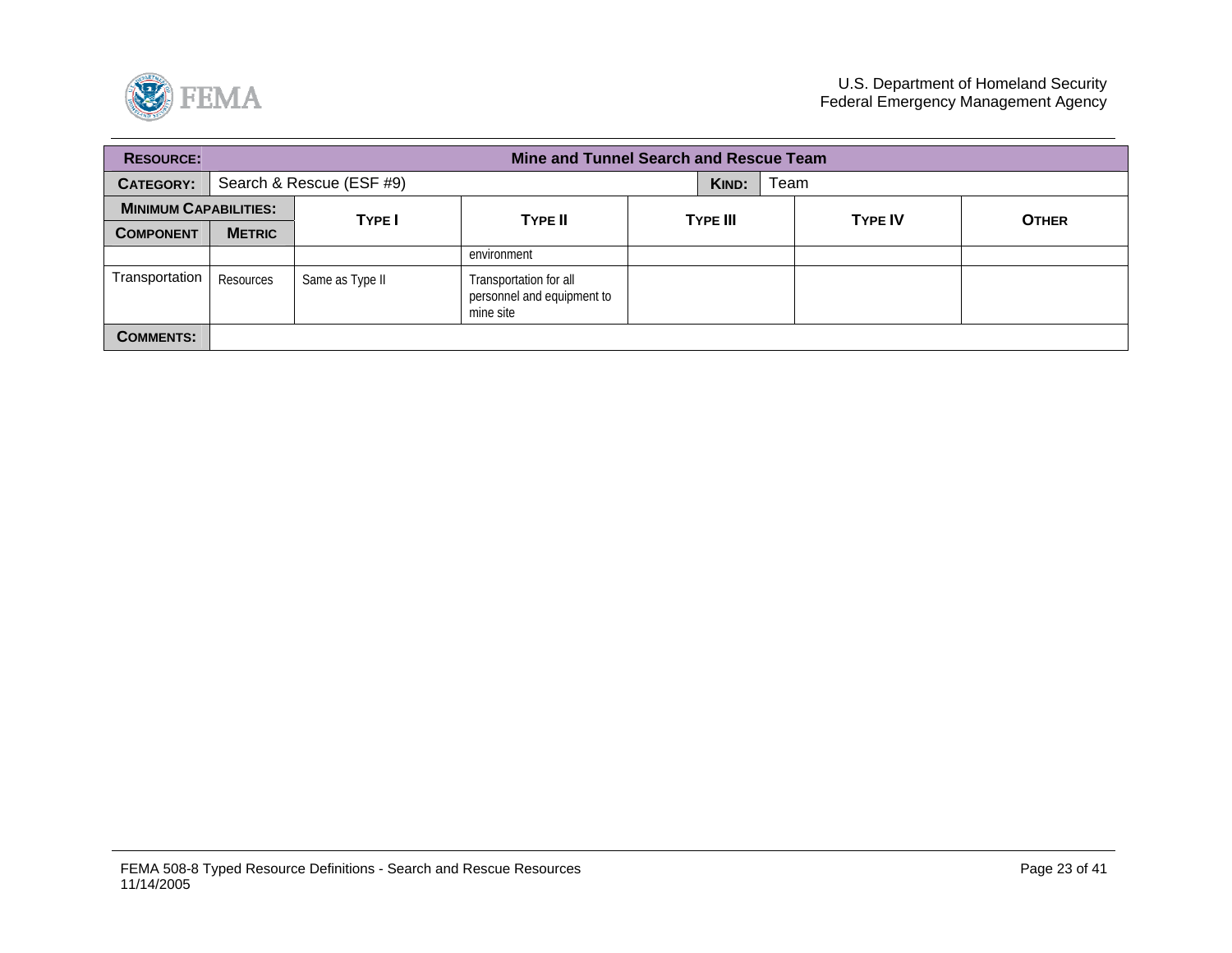<span id="page-23-0"></span>

| <b>RESOURCE:</b>             |                        |                                                                                                                                                                                                                                                                                                                                                                                                                                                          |                                                                                                                                                                                                                                                                                                                                                                                                                                                           | <b>Mountain Search and Rescue Team</b>                                                                                                                                                                                                                                                                                                   |      |                                                                         |              |  |  |
|------------------------------|------------------------|----------------------------------------------------------------------------------------------------------------------------------------------------------------------------------------------------------------------------------------------------------------------------------------------------------------------------------------------------------------------------------------------------------------------------------------------------------|-----------------------------------------------------------------------------------------------------------------------------------------------------------------------------------------------------------------------------------------------------------------------------------------------------------------------------------------------------------------------------------------------------------------------------------------------------------|------------------------------------------------------------------------------------------------------------------------------------------------------------------------------------------------------------------------------------------------------------------------------------------------------------------------------------------|------|-------------------------------------------------------------------------|--------------|--|--|
| <b>CATEGORY:</b>             |                        | Search & Rescue (ESF #9)                                                                                                                                                                                                                                                                                                                                                                                                                                 |                                                                                                                                                                                                                                                                                                                                                                                                                                                           | KIND:                                                                                                                                                                                                                                                                                                                                    | Team |                                                                         |              |  |  |
| <b>MINIMUM CAPABILITIES:</b> |                        | <b>TYPE I</b>                                                                                                                                                                                                                                                                                                                                                                                                                                            | <b>TYPE II</b>                                                                                                                                                                                                                                                                                                                                                                                                                                            | <b>TYPE III</b>                                                                                                                                                                                                                                                                                                                          |      | <b>TYPE IV</b>                                                          | <b>OTHER</b> |  |  |
| <b>COMPONENT</b>             | <b>METRIC</b>          |                                                                                                                                                                                                                                                                                                                                                                                                                                                          |                                                                                                                                                                                                                                                                                                                                                                                                                                                           |                                                                                                                                                                                                                                                                                                                                          |      |                                                                         |              |  |  |
| Team                         | Personnel              | Same as Type II                                                                                                                                                                                                                                                                                                                                                                                                                                          | Same as Type III                                                                                                                                                                                                                                                                                                                                                                                                                                          | Same as Type IV                                                                                                                                                                                                                                                                                                                          |      | Field team leader<br>Field team members<br>Medical specialist           |              |  |  |
| Personnel                    | Navigation<br>Training | Same as Type II                                                                                                                                                                                                                                                                                                                                                                                                                                          | Same as Type III                                                                                                                                                                                                                                                                                                                                                                                                                                          | Same as Type IV plus:<br>Proficiency in back country<br>navigation including: The<br>ability to triangulate a<br>position, ascertain a UTM,<br>utilize GPS, and follow a<br>route to a new location using<br>a topographical map and<br>compass                                                                                          |      | Navigation (map and<br>compass)                                         |              |  |  |
| Personnel                    | Survival<br>Training   | Same as Type II                                                                                                                                                                                                                                                                                                                                                                                                                                          | Operational and technical<br>proficiency in personal<br>survival in mountainous<br>terrain and snow and ice<br>environments                                                                                                                                                                                                                                                                                                                               | Technical proficiency in<br>personal survival in<br>mountainous terrain and<br>snow and ice environments                                                                                                                                                                                                                                 |      | Technical proficiency in<br>personal survival in<br>mountainous terrain |              |  |  |
| Personnel                    | Technical<br>Training  | Same as Type II plus:<br>Proficient at estimating the<br>mechanical forces involved in<br>technical rescue systems<br>and estimating factors of<br>safety; Proficiency in the use,<br>placement and analysis of<br>mechanical anchors and<br>anchor systems; Proficiency<br>in the use of highlines;<br>Proficiency in the use of<br>slings, etriers, Prusik hitches<br>and mechanical ascenders;<br>Proficiency in the<br>organization and direction of | Same as Type III plus:<br>Understanding of the<br>mechanical forces involved in<br>technical rescue systems;<br>Proficiency in the selection<br>and setup of rescue anchor<br>systems; Proficiency in<br>technical litter evacuation<br>and transport; Litter descents<br>(on steep, vertical, and<br>overhanging rock, on scree<br>and snow, and traversing);<br>Lowering of a subject without<br>a litter; Raising a subject or<br>litter; Knowledge of | Proficiency in bagging,<br>coiling, throwing and storing<br>static and dynamic ropes;<br>Proficiency in tying common<br>knots, and knowledge of their<br>applications and strength<br>efficiencies; Proficiency in<br>search techniques including<br>in hasty and line search<br>techniques, directing line<br>searches, and probe lines |      |                                                                         |              |  |  |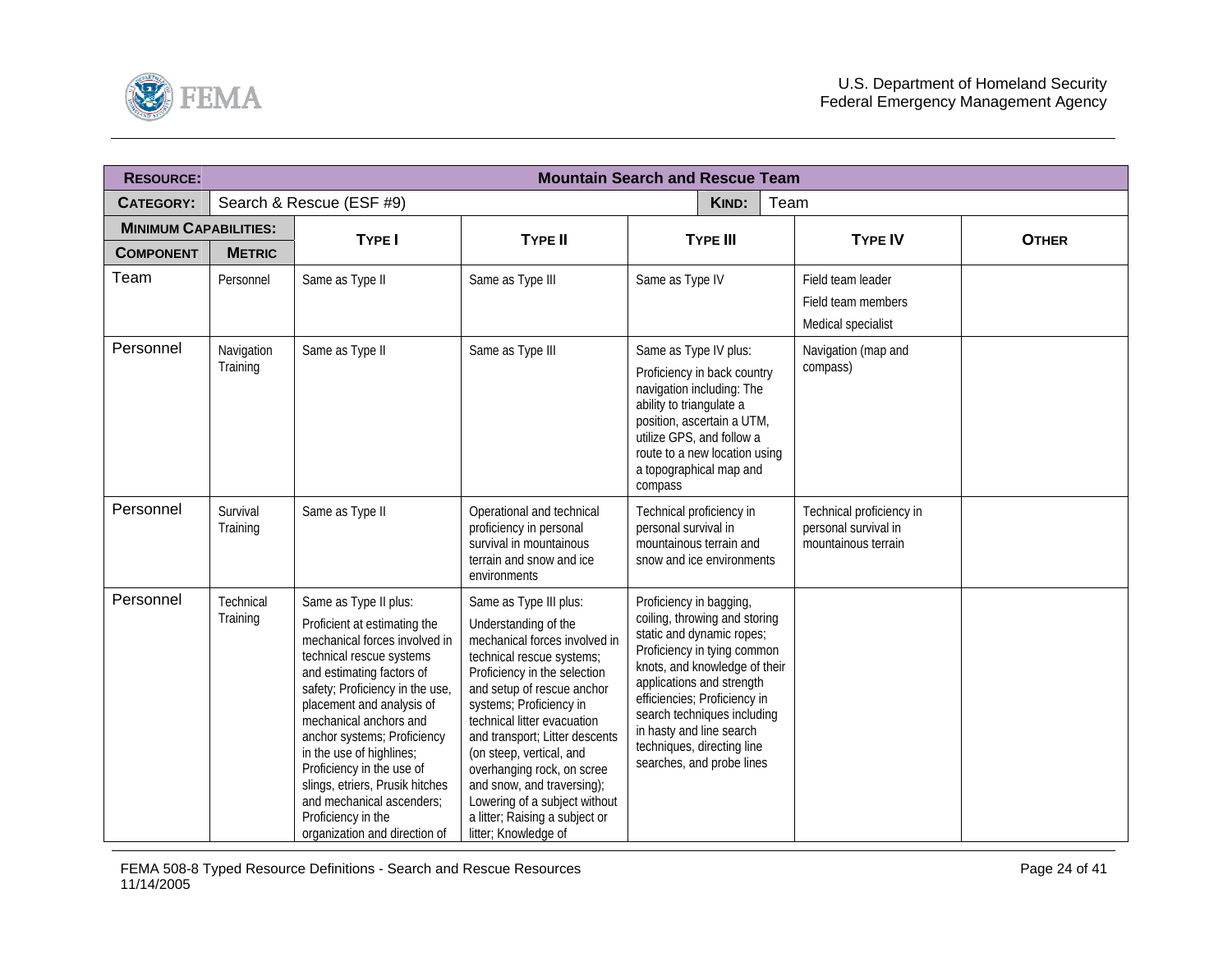

| <b>RESOURCE:</b>             |                                   |                                                                                                                                                                                                                                                                                                                                                                                                                         |                                                                                                                                                                      | <b>Mountain Search and Rescue Team</b>                                                         |                                                                                                                                                                                                                                                                 |              |
|------------------------------|-----------------------------------|-------------------------------------------------------------------------------------------------------------------------------------------------------------------------------------------------------------------------------------------------------------------------------------------------------------------------------------------------------------------------------------------------------------------------|----------------------------------------------------------------------------------------------------------------------------------------------------------------------|------------------------------------------------------------------------------------------------|-----------------------------------------------------------------------------------------------------------------------------------------------------------------------------------------------------------------------------------------------------------------|--------------|
| <b>CATEGORY:</b>             |                                   | Search & Rescue (ESF #9)                                                                                                                                                                                                                                                                                                                                                                                                |                                                                                                                                                                      | KIND:                                                                                          | Team                                                                                                                                                                                                                                                            |              |
| <b>MINIMUM CAPABILITIES:</b> |                                   | <b>TYPE I</b>                                                                                                                                                                                                                                                                                                                                                                                                           | <b>TYPE II</b>                                                                                                                                                       | <b>TYPE III</b>                                                                                | <b>TYPE IV</b>                                                                                                                                                                                                                                                  | <b>OTHER</b> |
| <b>COMPONENT</b>             | <b>METRIC</b>                     |                                                                                                                                                                                                                                                                                                                                                                                                                         |                                                                                                                                                                      |                                                                                                |                                                                                                                                                                                                                                                                 |              |
|                              |                                   | technical litter evacuation                                                                                                                                                                                                                                                                                                                                                                                             | procedures involved with<br>helicopter transport                                                                                                                     |                                                                                                |                                                                                                                                                                                                                                                                 |              |
| Personnel                    | Alpine<br>Training                | Proficiency in winter camping<br>in any area, including above<br>timberline; Proficiency in<br>snow and ice climbing;<br>Proficiency in avalanche<br>search and rescue, including<br>recognition of avalanche<br>hazards, avalanche search<br>and rescue organization and<br>leadership, scuff searches,<br>use of SAR dogs; Proficiency<br>in high and low-angle,<br>technical snow and ice<br>rescues and evacuations | Ability to recognize<br>avalanche hazards and to<br>perform avalanche search<br>and rescue including probe<br>lines and avalanche<br>Avalanche awareness<br>training | Understanding of the<br>fundamentals of mountain<br>weather<br>Avalanche awareness<br>training | Basic understanding of<br>mountain weather<br>Ability to walk in<br>mountainous terrain<br>Ability to backpack personal<br>equipment plus one rope at<br>least four miles with an<br>elevation gain of at least<br>2000 feet<br>Avalanche awareness<br>training |              |
| Personnel                    | Basic<br>Training                 | Same as Type II plus:<br>Technical proficiency in one-<br>person rescue and self-<br>rescue techniques<br>Proficiency in mantracking<br>Ability to integrate into and<br>operate using ICS<br>Ability to plan, organize and<br>direct search and rescue<br>missions                                                                                                                                                     | Same as Type III plus:<br>Ability to operate using ICS                                                                                                               | Same as Type IV                                                                                | Proficiency in search<br>techniques<br>Awareness of mantracking<br>and maintaining site integrity<br>Understanding of the ICS                                                                                                                                   |              |
| Personnel                    | Medical<br>Specialist<br>Training | National standard EMT<br>curriculum; ACLS, BTLS                                                                                                                                                                                                                                                                                                                                                                         | National standard EMT-B<br>curriculum or advanced<br>wilderness first responder;<br><b>BTLS</b>                                                                      | Same as Type IV                                                                                | National standard first<br>responder or wilderness first<br>responder curriculum; BTLS                                                                                                                                                                          |              |
| Team                         | Sustained<br>Operations           | 60 hours                                                                                                                                                                                                                                                                                                                                                                                                                | 48 hours                                                                                                                                                             | 24 hours                                                                                       | 12 hours                                                                                                                                                                                                                                                        |              |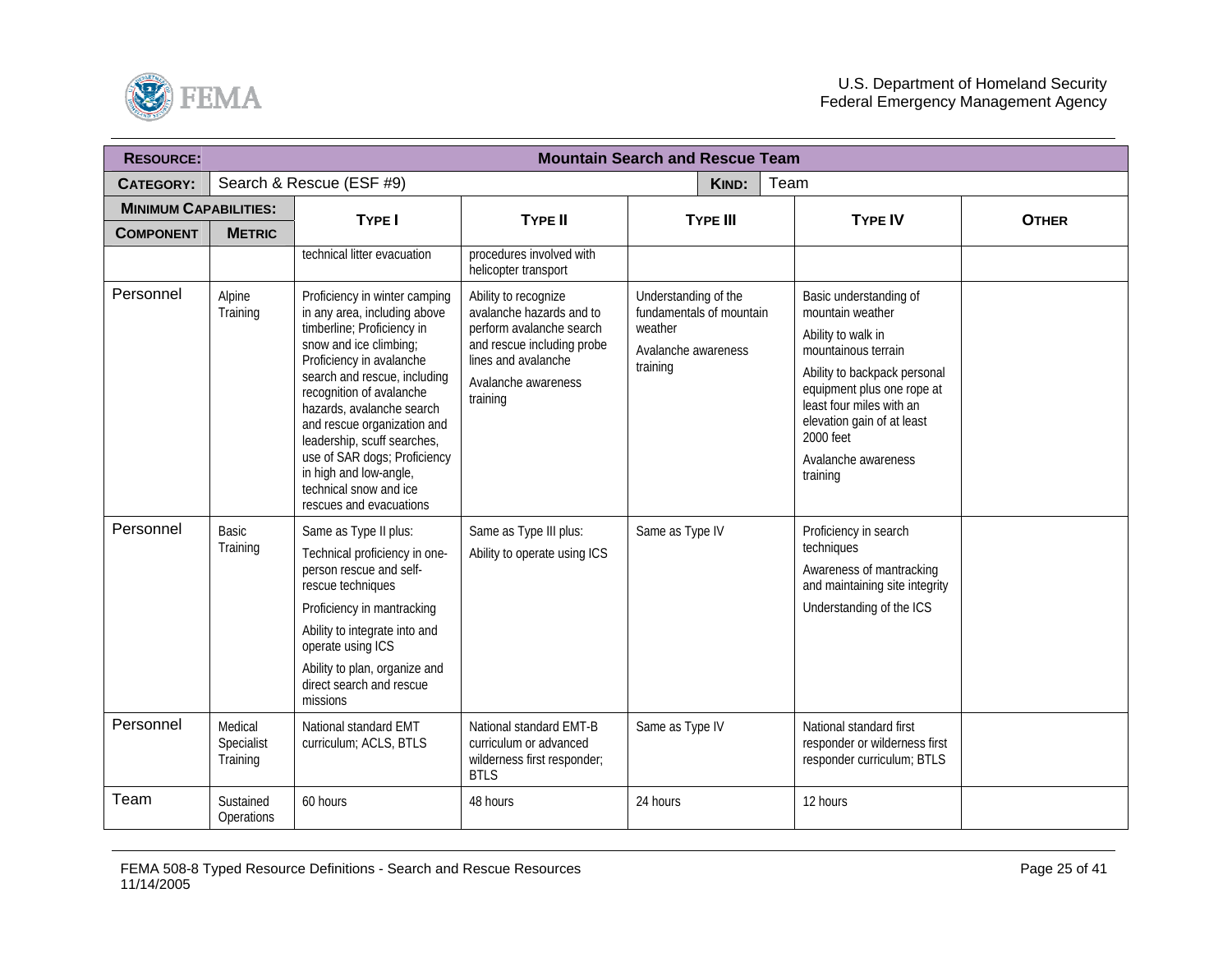

| <b>RESOURCE:</b>             |                                              |                                                                                                                                                    | <b>Mountain Search and Rescue Team</b>                                                                                                                                       |                                                                                                         |                 |      |                                                                                                                                                                                                                                                                                                                                                                                   |              |
|------------------------------|----------------------------------------------|----------------------------------------------------------------------------------------------------------------------------------------------------|------------------------------------------------------------------------------------------------------------------------------------------------------------------------------|---------------------------------------------------------------------------------------------------------|-----------------|------|-----------------------------------------------------------------------------------------------------------------------------------------------------------------------------------------------------------------------------------------------------------------------------------------------------------------------------------------------------------------------------------|--------------|
| <b>CATEGORY:</b>             |                                              | Search & Rescue (ESF #9)                                                                                                                           |                                                                                                                                                                              |                                                                                                         | <b>KIND:</b>    | Team |                                                                                                                                                                                                                                                                                                                                                                                   |              |
| <b>MINIMUM CAPABILITIES:</b> |                                              | <b>TYPE I</b>                                                                                                                                      | <b>TYPE II</b>                                                                                                                                                               |                                                                                                         | <b>TYPE III</b> |      | <b>TYPE IV</b>                                                                                                                                                                                                                                                                                                                                                                    | <b>OTHER</b> |
| <b>COMPONENT</b>             | <b>METRIC</b>                                |                                                                                                                                                    |                                                                                                                                                                              |                                                                                                         |                 |      |                                                                                                                                                                                                                                                                                                                                                                                   |              |
| Team                         | Rescue<br>Capabilities                       | Same as Type II plus:<br>Highly trained rescue<br>personnel with multipitch,<br>high-angle experience on<br>vertical rock, ice, and steep<br>snow  | Same as Type III plus:<br>Single pitch, high-angle rock<br>rescue                                                                                                            | Backcountry, low-angle scree<br>evacuation                                                              |                 |      | Trained rescue personnel<br>with experience in non-<br>technical backcountry<br>evacuation/carryouts                                                                                                                                                                                                                                                                              |              |
| Team                         | Search<br>Capabilities                       | Capable of searching during<br>the day or night<br>Capable of searching any<br>terrain, including severe rock<br>Competent IC and section<br>chief | Capable of searching steep,<br>timbered terrain, excluding<br>severe rock, day or night<br>Competent search team<br>leaders/technicians                                      | Self-sustaining for 48 hours<br>in all weather/terrain, except<br>severe winter/rock                    |                 |      | Capable of searching<br>moderate terrain<br>May be outdoorsmen with<br>basic training                                                                                                                                                                                                                                                                                             |              |
| Equipment                    | Rescue<br>Supplies and<br><b>Materials</b>   | Same as Type II plus:<br>8-10 ropes of various lengths<br>$(200-400)$ ft)                                                                          | Same as Type III plus;<br>6-8 ropes of various lengths<br>and a full complement of<br>rescue/climbing gear                                                                   | Same as Type IV plus:<br>4-6 ropes of various lengths                                                   |                 |      | Harnesses; Helmets; Basic<br>hardware; Rope; Radio<br>communications on a<br>common frequency                                                                                                                                                                                                                                                                                     |              |
| Equipment                    | Search<br>Supplies and<br>Materials          | Equipped to be self-<br>sustaining for 60 hours in all<br>environments; Radio<br>communications on common<br>frequency                             | Equipped to be self-<br>sustaining for 48 hours in all<br>environments; Radio<br>communications on common<br>frequency                                                       | Equipped to be self-<br>sustaining for 24 hours in all<br>weather/terrain, except<br>severe winter/rock |                 |      | Equipped to be self-<br>sustaining for 12 hours in all<br>weather/terrain, except<br>severe winter/rock                                                                                                                                                                                                                                                                           |              |
| Equipment                    | Personal<br>Supplies and<br><b>Materials</b> | Same as Type II plus:<br>Food for 60 hours                                                                                                         | Same as Type III plus:<br>Water container of two-liter<br>capacity and/or quantity of<br>water appropriate for the<br>conditions<br>Food for 48 hours<br>Second light source | Same as Type IV                                                                                         |                 |      | Appropriate clothes and<br>footgear for both fair and foul<br>weather; Water container of<br>1-liter capacity and/or quantity<br>of water appropriate for the<br>conditions; Day pack; Five<br>large, heavy-duty plastic trash<br>bags; Food for 24 hours;<br>Headlamp or flashlight;<br>Lighter, matches and candle,<br>or equivalent waterproof fire<br>source; Knife; Compass; |              |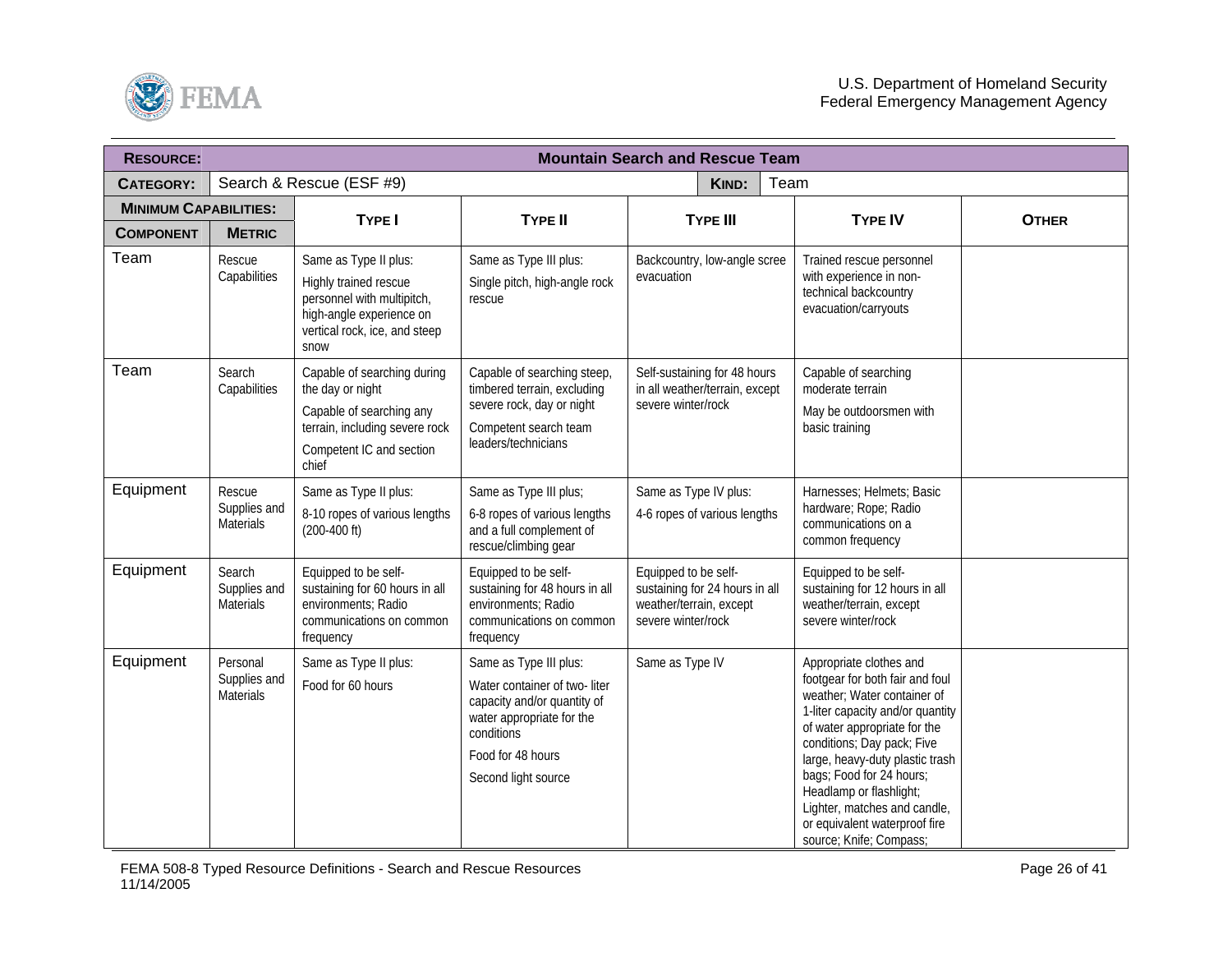

| <b>RESOURCE:</b>             |                                             |                                                                                                                                                                                                                                                                                                                                |                                                                                                             | <b>Mountain Search and Rescue Team</b> |                 |                                                                                                                                     |  |              |
|------------------------------|---------------------------------------------|--------------------------------------------------------------------------------------------------------------------------------------------------------------------------------------------------------------------------------------------------------------------------------------------------------------------------------|-------------------------------------------------------------------------------------------------------------|----------------------------------------|-----------------|-------------------------------------------------------------------------------------------------------------------------------------|--|--------------|
| <b>CATEGORY:</b>             |                                             | Search & Rescue (ESF #9)                                                                                                                                                                                                                                                                                                       |                                                                                                             |                                        | KIND:           | Team                                                                                                                                |  |              |
| <b>MINIMUM CAPABILITIES:</b> |                                             | <b>TYPE I</b>                                                                                                                                                                                                                                                                                                                  | <b>TYPE II</b>                                                                                              |                                        | <b>TYPE III</b> | <b>TYPE IV</b>                                                                                                                      |  |              |
| <b>COMPONENT</b>             | <b>METRIC</b>                               |                                                                                                                                                                                                                                                                                                                                |                                                                                                             |                                        |                 |                                                                                                                                     |  | <b>OTHER</b> |
|                              |                                             |                                                                                                                                                                                                                                                                                                                                |                                                                                                             |                                        |                 | Personal First Aid Kit:<br>Waterproof pen/pencil and<br>paper; Whistle; Two pairs<br>plastic or vinyl examination<br>gloves         |  |              |
| Equipment                    | Medical<br>Supplies and<br><b>Materials</b> | Same as Type II                                                                                                                                                                                                                                                                                                                | Same as Type III                                                                                            | Same as Type IV                        |                 | As appropriate for level of<br>training, as applied in<br>wilderness environment and<br>meeting local protocols and<br>requirements |  |              |
| <b>COMMENTS:</b>             | <b>Definitions</b>                          | Search for and rescue people in trouble either above the timberline or in high-angle areas below the timberline, which can include glacier, crevasse, backcountry and alpine<br>search and rescue, and educate the population in safe activities so they will be able to avoid the dangers that result in the need for rescue. |                                                                                                             |                                        |                 |                                                                                                                                     |  |              |
|                              | <b>GPS</b>                                  | Global Positioning System                                                                                                                                                                                                                                                                                                      |                                                                                                             |                                        |                 |                                                                                                                                     |  |              |
|                              | Navigation                                  |                                                                                                                                                                                                                                                                                                                                | The practice of charting a course for a group of people (team) using basic tools such as a map and compass. |                                        |                 |                                                                                                                                     |  |              |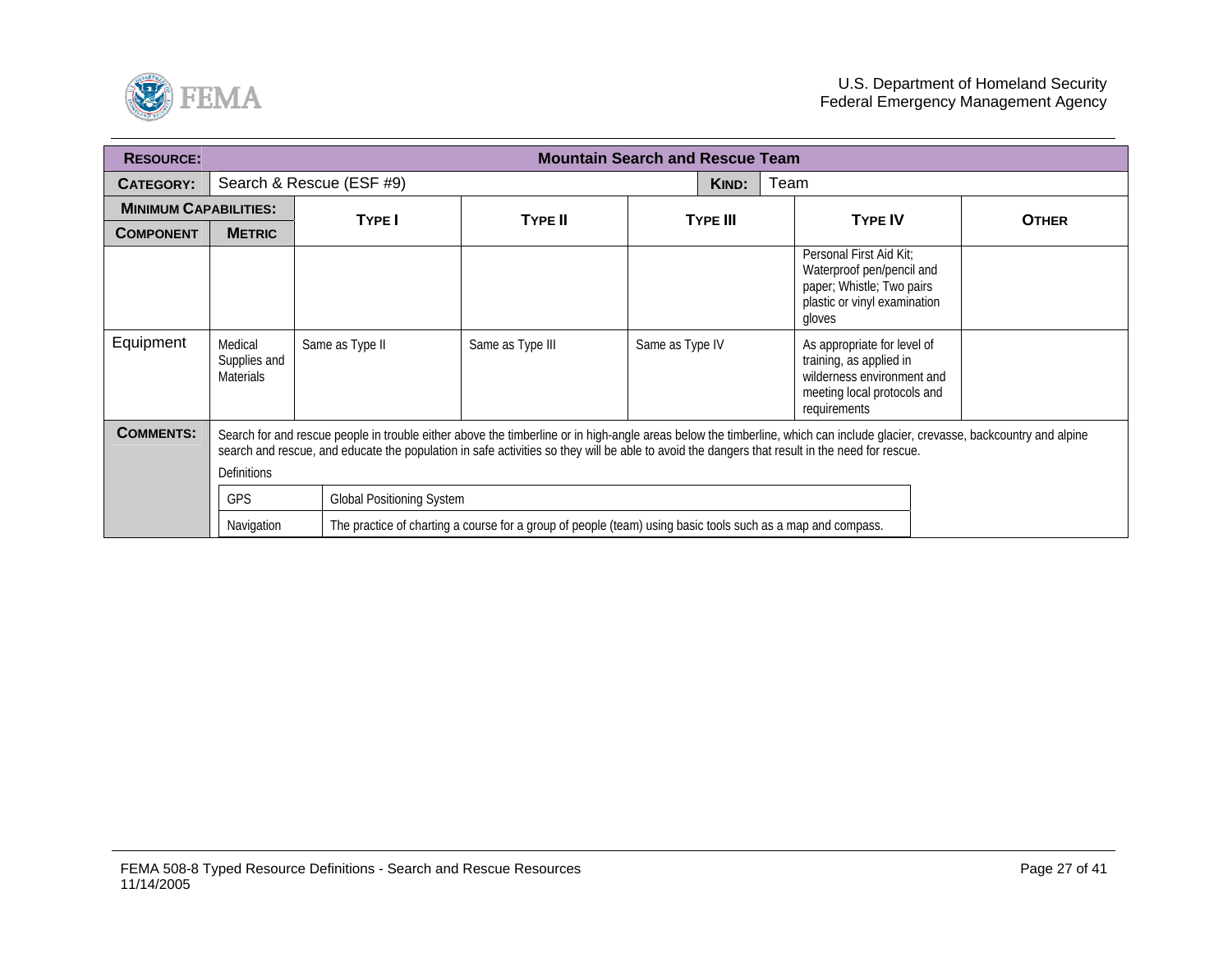<span id="page-27-0"></span>

| <b>RESOURCE:</b>             |                      |                                                                                                                                                                                                                                                                                                                                                                                                                                 |                                                                                                                                                                                                                                                                                                                                   | <b>Radio Direction Finding Team</b>                                                                                                                                                                                                                            |      |                |              |
|------------------------------|----------------------|---------------------------------------------------------------------------------------------------------------------------------------------------------------------------------------------------------------------------------------------------------------------------------------------------------------------------------------------------------------------------------------------------------------------------------|-----------------------------------------------------------------------------------------------------------------------------------------------------------------------------------------------------------------------------------------------------------------------------------------------------------------------------------|----------------------------------------------------------------------------------------------------------------------------------------------------------------------------------------------------------------------------------------------------------------|------|----------------|--------------|
| <b>CATEGORY:</b>             |                      | Search & Rescue (ESF #9)                                                                                                                                                                                                                                                                                                                                                                                                        |                                                                                                                                                                                                                                                                                                                                   | KIND:                                                                                                                                                                                                                                                          | Team |                |              |
| <b>MINIMUM CAPABILITIES:</b> |                      | <b>TYPE I</b>                                                                                                                                                                                                                                                                                                                                                                                                                   | <b>TYPE II</b>                                                                                                                                                                                                                                                                                                                    | <b>TYPE III</b>                                                                                                                                                                                                                                                |      | <b>TYPE IV</b> | <b>OTHER</b> |
| <b>COMPONENT</b>             | <b>METRIC</b>        |                                                                                                                                                                                                                                                                                                                                                                                                                                 |                                                                                                                                                                                                                                                                                                                                   |                                                                                                                                                                                                                                                                |      |                |              |
| Personnel                    | Team<br>members      | Team leader and team<br>members to support at least<br>2 operational field units (at<br>least 1 team member must<br>be a medical specialist -<br>EMT or higher)<br>Management staff following<br>ICS model                                                                                                                                                                                                                      | Team leader and team<br>members to support at least<br>2 operational field units<br>Management staff following<br>ICS model                                                                                                                                                                                                       | Team leader<br>Team member(s)                                                                                                                                                                                                                                  |      |                |              |
| Personnel                    | Crew<br>Availability | Same as Type II                                                                                                                                                                                                                                                                                                                                                                                                                 | Available for more than 1 full<br>day of operations                                                                                                                                                                                                                                                                               | Available for at least 1 full<br>day of operations                                                                                                                                                                                                             |      |                |              |
| Personnel                    | Training             | Must be able to operate the<br>team's equipment<br>Team is expected to be able<br>to triangulate a distress<br>beacon to its source<br>Team members must be<br>experienced in coordinating<br>with other search teams and<br>aircrews<br>Team members must have<br>training for operations in<br>remote locations for<br>extended periods<br>One member of each team<br>must have advanced medical<br>training to the EMT level | Must be able to operate the<br>team's equipment<br>Team is expected to be able<br>to triangulate a distress<br>beacon to its source<br>Team members must be<br>experienced in coordinating<br>with other search teams<br>Team members must have<br>training for operations in<br>limited remote locations for<br>extended periods | Must be able to operate the<br>team's equipment<br>Team is expected to be able<br>to triangulate a distress<br>beacon to its source in<br>moderate terrain<br>Team members are not<br>expected to operate in<br>remote field locations for<br>extended periods |      |                |              |
| Vehicle                      | Transportation       | 4x4 vehicles that can<br>transport each team<br>throughout the search area                                                                                                                                                                                                                                                                                                                                                      | Vehicles that can transport<br>each team throughout the<br>search area<br>4x4s are not required, but<br>recommended                                                                                                                                                                                                               | 1 vehicle that can transport<br>the team throughout the<br>search area<br>4x4s are not required, but<br>recommended                                                                                                                                            |      |                |              |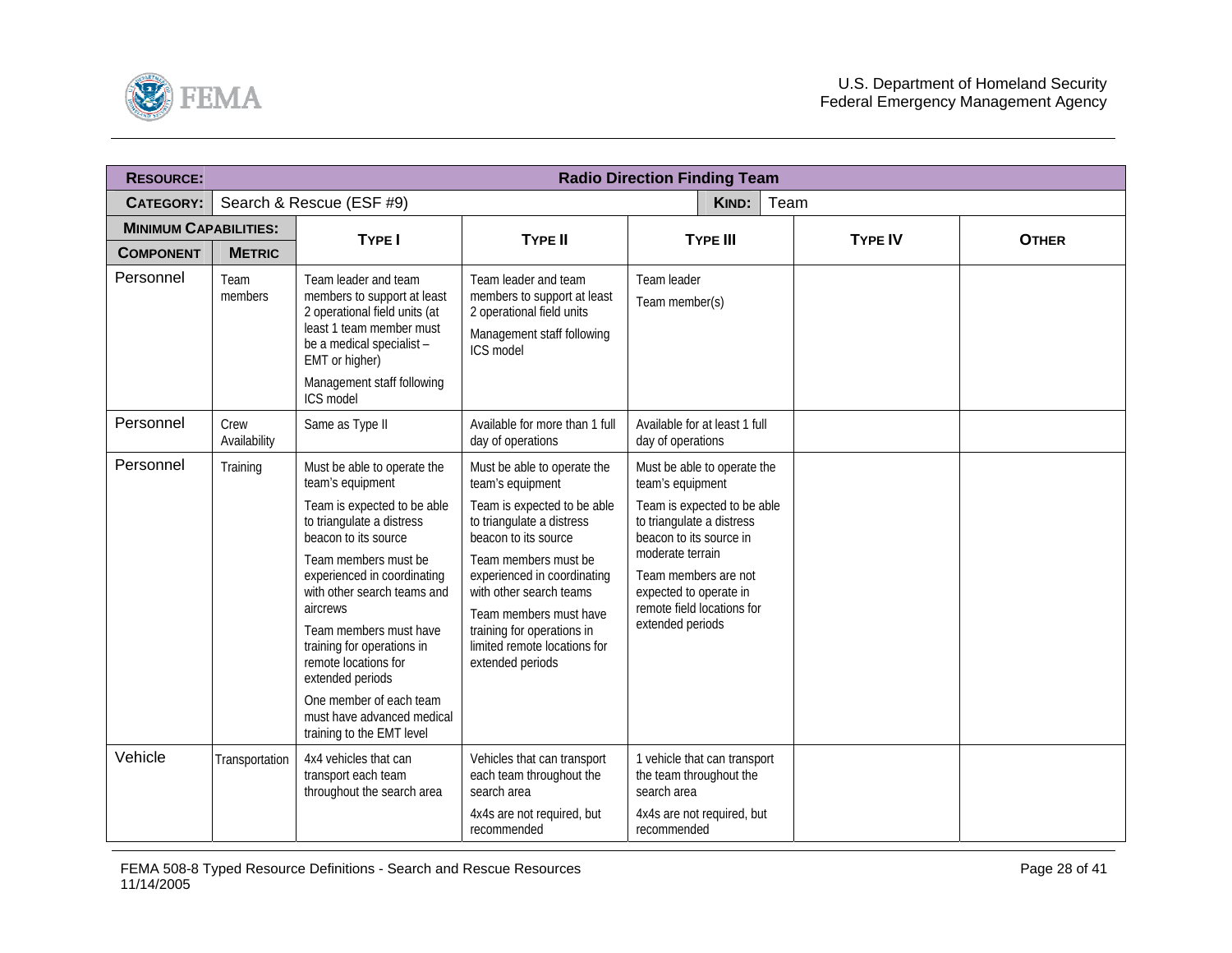

| <b>RESOURCE:</b>             |                                    |                                                                                                                                                                                                                                                                                                                                                                                         |                                                                                  | <b>Radio Direction Finding Team</b>                                |                |              |  |  |
|------------------------------|------------------------------------|-----------------------------------------------------------------------------------------------------------------------------------------------------------------------------------------------------------------------------------------------------------------------------------------------------------------------------------------------------------------------------------------|----------------------------------------------------------------------------------|--------------------------------------------------------------------|----------------|--------------|--|--|
| <b>CATEGORY:</b>             |                                    | Search & Rescue (ESF #9)                                                                                                                                                                                                                                                                                                                                                                |                                                                                  | Team<br>KIND:                                                      |                |              |  |  |
| <b>MINIMUM CAPABILITIES:</b> |                                    | <b>TYPE I</b>                                                                                                                                                                                                                                                                                                                                                                           | <b>TYPE II</b>                                                                   | <b>TYPE III</b>                                                    | <b>TYPE IV</b> |              |  |  |
| <b>COMPONENT</b>             | <b>METRIC</b>                      |                                                                                                                                                                                                                                                                                                                                                                                         |                                                                                  |                                                                    |                | <b>OTHER</b> |  |  |
| Equipment                    | Clothing                           | Same as Type II                                                                                                                                                                                                                                                                                                                                                                         | Same as Type III                                                                 | Appropriate level of PPE for<br>working environment                |                |              |  |  |
| Equipment                    | Communicat<br>ions                 | Same as Type II                                                                                                                                                                                                                                                                                                                                                                         | <b>VHF Radios</b><br>Cell Phone                                                  | Cell Phone                                                         |                |              |  |  |
| Equipment                    | Electronic                         | Same as Type II                                                                                                                                                                                                                                                                                                                                                                         | At least one Handheld<br>Portable Electronic Direction<br>Finder per team        | At least one Handheld<br>Portable Electronic Direction<br>Finder   |                |              |  |  |
| Equipment                    | Rescue                             | Equipment to support remote<br>extrication and field transport<br>of aircraft crash survivors                                                                                                                                                                                                                                                                                           | None required                                                                    | None required                                                      |                |              |  |  |
| Personnel                    | Overhead<br>Incident<br>Management | Same as Type II                                                                                                                                                                                                                                                                                                                                                                         | Incident staff capable of<br>managing electronic<br>direction-finding operations | Unit level mission release<br>No search management<br>capabilities |                |              |  |  |
| <b>COMMENTS:</b>             |                                    | Team members will usually only work a maximum of 12-hour shifts, depending on individual unit policies and procedures.<br>Crew availability does not require continuous availability of specific personnel, only that crews are available to those specifications.<br>Medical support and technical rescue equipment is expected to be provided by local EMS for Type II and III teams. |                                                                                  |                                                                    |                |              |  |  |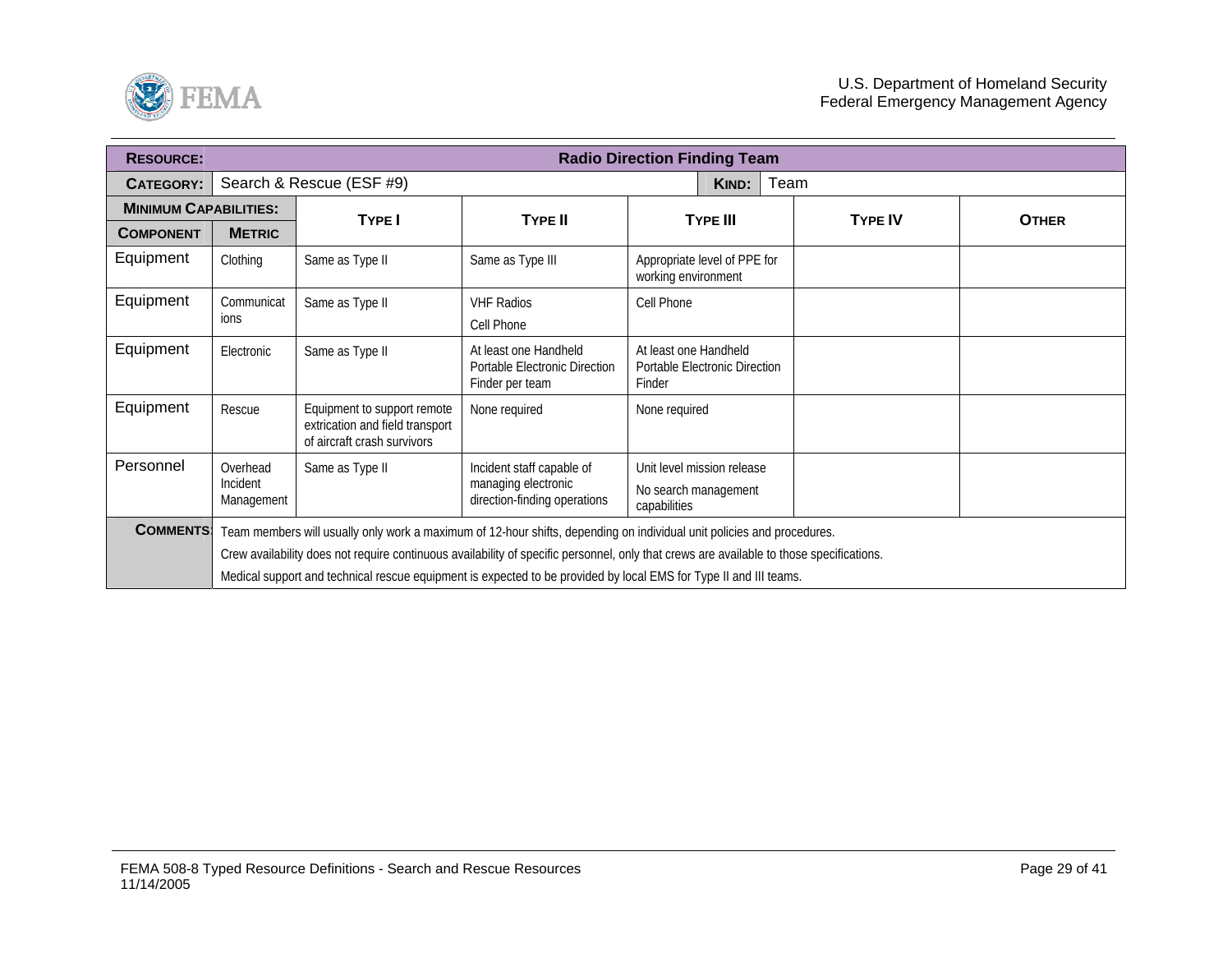<span id="page-29-0"></span>

| <b>RESOURCE:</b>             |                                                                                           |                                                                 |                                                | <b>Swiftwater/Flood Search and Rescue Team</b> |                                                |              |
|------------------------------|-------------------------------------------------------------------------------------------|-----------------------------------------------------------------|------------------------------------------------|------------------------------------------------|------------------------------------------------|--------------|
| <b>CATEGORY:</b>             | Search and Rescue                                                                         |                                                                 |                                                | KIND:                                          | Team                                           |              |
| <b>MINIMUM CAPABILITIES:</b> |                                                                                           | TYPE I                                                          |                                                |                                                |                                                |              |
| <b>COMPONENT</b>             | <b>METRIC</b>                                                                             |                                                                 | <b>TYPE II</b>                                 | <b>TYPE III</b>                                | <b>TYPE IV</b>                                 | <b>OTHER</b> |
| Personnel                    | Team<br>Composition                                                                       | 14 member team<br>2 managers<br>2 squad leaders<br>10 personnel | 6 member team<br>1 squad leader<br>5 personnel | 4 member team<br>1 squad leader<br>3 personnel | 3 member team<br>1 squad leader<br>2 personnel |              |
| Personnel                    | Minimum<br>number<br>Technical<br>Animal<br>Rescue                                        | $\overline{2}$                                                  | $\mathbf{1}$                                   | $\mathbf{1}$                                   |                                                |              |
| Personnel                    | Minimum<br>number ALS<br>Certified                                                        | $\overline{2}$                                                  |                                                |                                                |                                                |              |
| Personnel                    | Minimum<br>number<br>Helicopter/<br>Aquatic<br>Rescue<br>Operations                       | $\overline{4}$                                                  | $\overline{2}$                                 |                                                |                                                |              |
| Personnel                    | Minimum<br>number<br>Powered<br>Boat<br>Operators                                         | $\sqrt{4}$                                                      | $\overline{2}$                                 |                                                |                                                |              |
| Personnel                    | Minimum<br>number<br><b>SCUBA</b><br>Trained<br>Support<br>Personnel<br>with<br>Equipment | $\overline{4}$                                                  | $\overline{2}$                                 | $\overline{2}$                                 |                                                |              |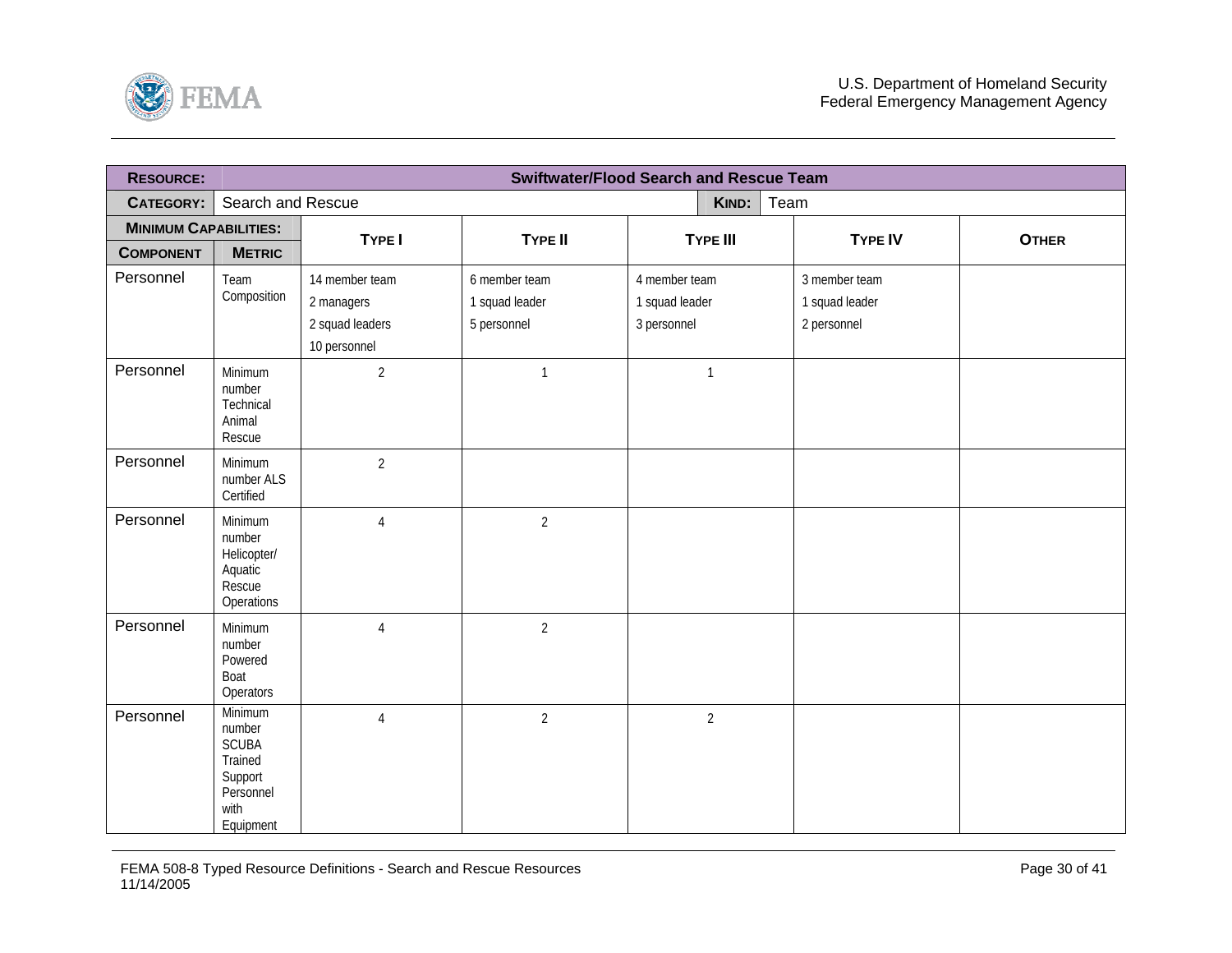

| <b>RESOURCE:</b>             |                                             |                                                                                                                                                              |                                                                                                                               | <b>Swiftwater/Flood Search and Rescue Team</b>                                                 |                                                                                                          |              |
|------------------------------|---------------------------------------------|--------------------------------------------------------------------------------------------------------------------------------------------------------------|-------------------------------------------------------------------------------------------------------------------------------|------------------------------------------------------------------------------------------------|----------------------------------------------------------------------------------------------------------|--------------|
| <b>CATEGORY:</b>             | Search and Rescue                           |                                                                                                                                                              |                                                                                                                               | KIND:                                                                                          | Team                                                                                                     |              |
| <b>MINIMUM CAPABILITIES:</b> |                                             | <b>TYPE I</b>                                                                                                                                                | <b>TYPE II</b>                                                                                                                | <b>TYPE III</b>                                                                                | <b>TYPE IV</b>                                                                                           | <b>OTHER</b> |
| <b>COMPONENT</b>             | <b>METRIC</b>                               |                                                                                                                                                              |                                                                                                                               |                                                                                                |                                                                                                          |              |
| Personnel                    | Number and<br>level EMTs                    | 14 EMT - B<br>2 EMT - P                                                                                                                                      | Same as Type III                                                                                                              | Same as Type IV                                                                                | $1$ EMT - B                                                                                              |              |
| Team                         | Sustained<br>operations                     | Same as Type II                                                                                                                                              | 24-hour operations                                                                                                            | Same as Type IV                                                                                | 18-hour operations                                                                                       |              |
| Team                         | Capabilities                                | Manage search operations<br>Power vessel operations<br>Helicopter rescue operational<br>Animal rescue<br>HazMat<br><b>ALS</b><br>Communications<br>Logistics | Manage search operations<br>Power vessel operations<br>Helicopter rescue operational<br>Animal rescue<br>HazMat<br><b>BLS</b> | Assist in search operations<br>Nonpowered water craft<br>Animal rescue<br>HazMat<br><b>BLS</b> | Low-risk operations<br>Land-based<br>HazMat<br><b>BLS</b>                                                |              |
| Team                         | Specialty<br><b>S&amp;R</b><br>Capabilities | Same as Type II                                                                                                                                              | Same as Type III plus:<br>Technical rope systems                                                                              | In-water contact rescue<br>Dive rescue                                                         |                                                                                                          |              |
| Team                         | Training                                    | Same as Type II except::<br>Divers to have 80 hours of<br>formal public safety diver<br>training                                                             | Same as Type III plus:<br>Helicopter operations<br>Awareness<br>Technical rope rescue                                         | Same as Type IV plus:<br>Divers to have 60 hours of<br>formal public safety diver<br>training  | Class 3 paddle skills<br>Contact and self-rescue skills<br>HazMat<br>ICS<br>Swiftwater rescue technician |              |
| Team                         | Certifications                              | <b>ALS</b><br>Advanced First Aid & CPR                                                                                                                       | Same as Type IV                                                                                                               | Same as Type IV                                                                                | <b>BLS</b><br>Advanced First Aid & CPR                                                                   |              |
| Equipment                    | Transportation<br>Resources                 | Equipment trailer;<br>Personnel support vehicle                                                                                                              |                                                                                                                               |                                                                                                |                                                                                                          |              |
| Equipment                    | Communication                               | Same as Type II                                                                                                                                              | Same as Type III plus:<br>Aircraft radio                                                                                      | Same as Type IV plus:<br>Headset                                                               | <b>Batteries</b><br>Portable radios                                                                      |              |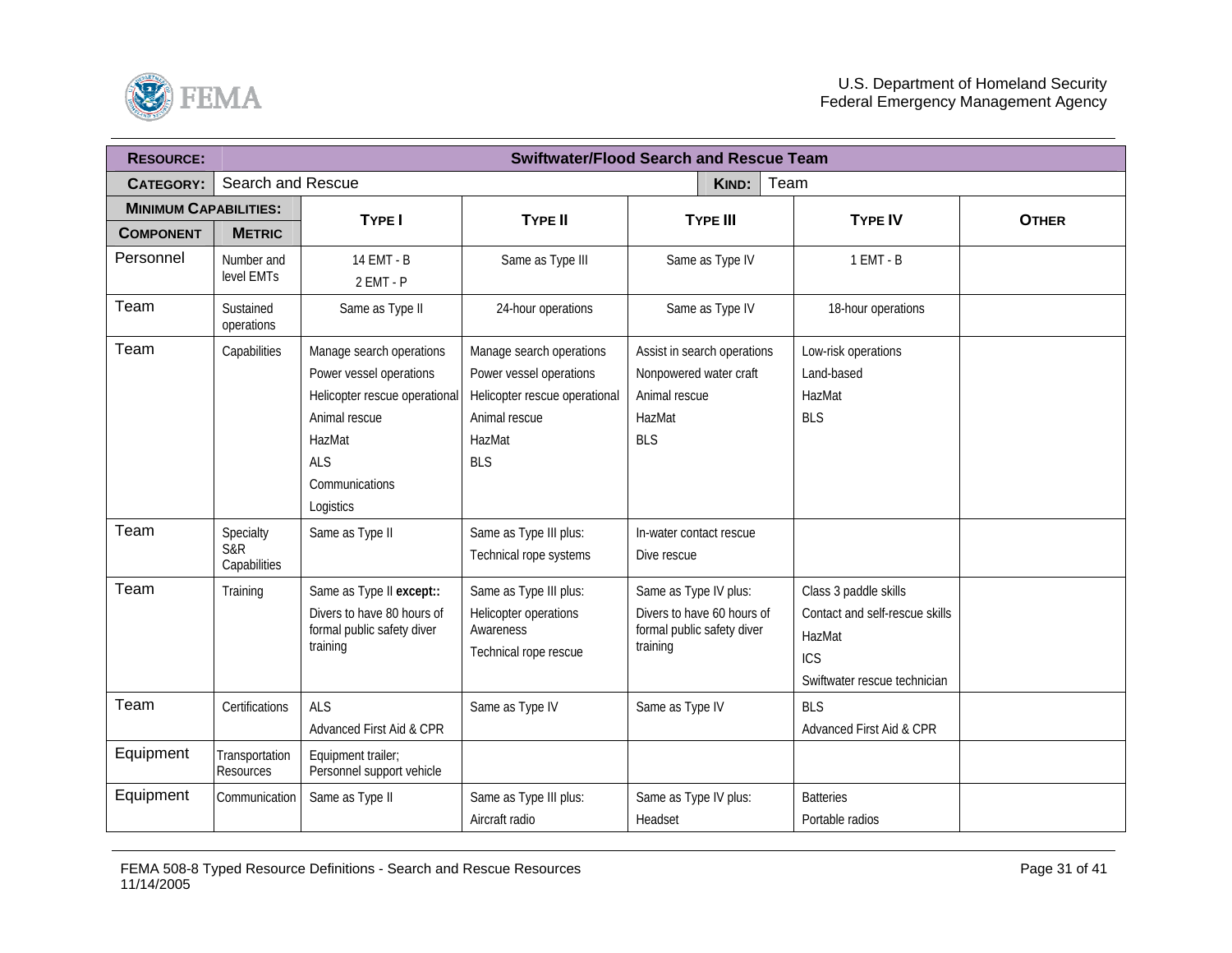

| <b>RESOURCE:</b>             |                   |                                                                                                                                                                                                                                                                                                                                                                                |                                                                                  | <b>Swiftwater/Flood Search and Rescue Team</b>                                                                                                                                                        |                                                                                                                     |              |  |  |
|------------------------------|-------------------|--------------------------------------------------------------------------------------------------------------------------------------------------------------------------------------------------------------------------------------------------------------------------------------------------------------------------------------------------------------------------------|----------------------------------------------------------------------------------|-------------------------------------------------------------------------------------------------------------------------------------------------------------------------------------------------------|---------------------------------------------------------------------------------------------------------------------|--------------|--|--|
| <b>CATEGORY:</b>             | Search and Rescue |                                                                                                                                                                                                                                                                                                                                                                                |                                                                                  | KIND:                                                                                                                                                                                                 | Team                                                                                                                |              |  |  |
| <b>MINIMUM CAPABILITIES:</b> |                   | <b>TYPE I</b>                                                                                                                                                                                                                                                                                                                                                                  | <b>TYPE II</b>                                                                   | <b>TYPE III</b>                                                                                                                                                                                       | <b>TYPE IV</b>                                                                                                      | <b>OTHER</b> |  |  |
| <b>COMPONENT</b>             | <b>METRIC</b>     |                                                                                                                                                                                                                                                                                                                                                                                |                                                                                  |                                                                                                                                                                                                       |                                                                                                                     |              |  |  |
|                              |                   |                                                                                                                                                                                                                                                                                                                                                                                |                                                                                  |                                                                                                                                                                                                       | Cell phone                                                                                                          |              |  |  |
| Equipment                    | Medical           | ALS medical kit<br><b>Blankets</b><br>Spineboard<br>Litter                                                                                                                                                                                                                                                                                                                     | Same as Type III plus:<br>Spineboard                                             | Same as Type IV plus:<br>Litter                                                                                                                                                                       | <b>BLS</b> medical kit<br><b>Blankets</b>                                                                           |              |  |  |
| Equipment                    | Personal          | Same as Type II                                                                                                                                                                                                                                                                                                                                                                | Same as Type III:<br>plus:<br>Life vests<br><b>HEED</b><br>except:<br>PFD Type V | Same as Type IV plus:<br><b>Fins</b><br>Lamps                                                                                                                                                         | Flares; Markers; Bags;<br>Flashlight; Gloves; Helmets;<br>Light sticks; PFD Type III/IV;<br>Knives; Shoes; Whistles |              |  |  |
| Equipment                    | <b>SCUBA</b>      | Same as Type III                                                                                                                                                                                                                                                                                                                                                               | Same as Type III                                                                 | SCUBA cylinder<br>Buoyancy compensator<br>Weight belt<br>2 cutting tools<br>Chest harness & snap<br>shackle<br>Full face mask<br>U/W communication<br>Dry suit<br>Search line<br>Spare SCUBA cylinder |                                                                                                                     |              |  |  |
| Vehicle                      | Rescue Boat       | 2 - Fueled                                                                                                                                                                                                                                                                                                                                                                     | 1 - Fueled                                                                       | 1 - Non-powered 4 person                                                                                                                                                                              |                                                                                                                     |              |  |  |
| <b>COMMENTS:</b>             |                   | Conduct search and rescue operations in all water environments including swiftwater and flood conditions. Water rescue teams come with all team equipment required to safely<br>and effectively conduct operations.<br>For a complete listing of recommended training, skills, and equipment, please reference the FIRESCOPE Swiftwater/Flood Search and Rescue definition at: |                                                                                  |                                                                                                                                                                                                       |                                                                                                                     |              |  |  |

http://www.firescope.org/ics-usar/ICS-SF-SAR-020-1.pdf.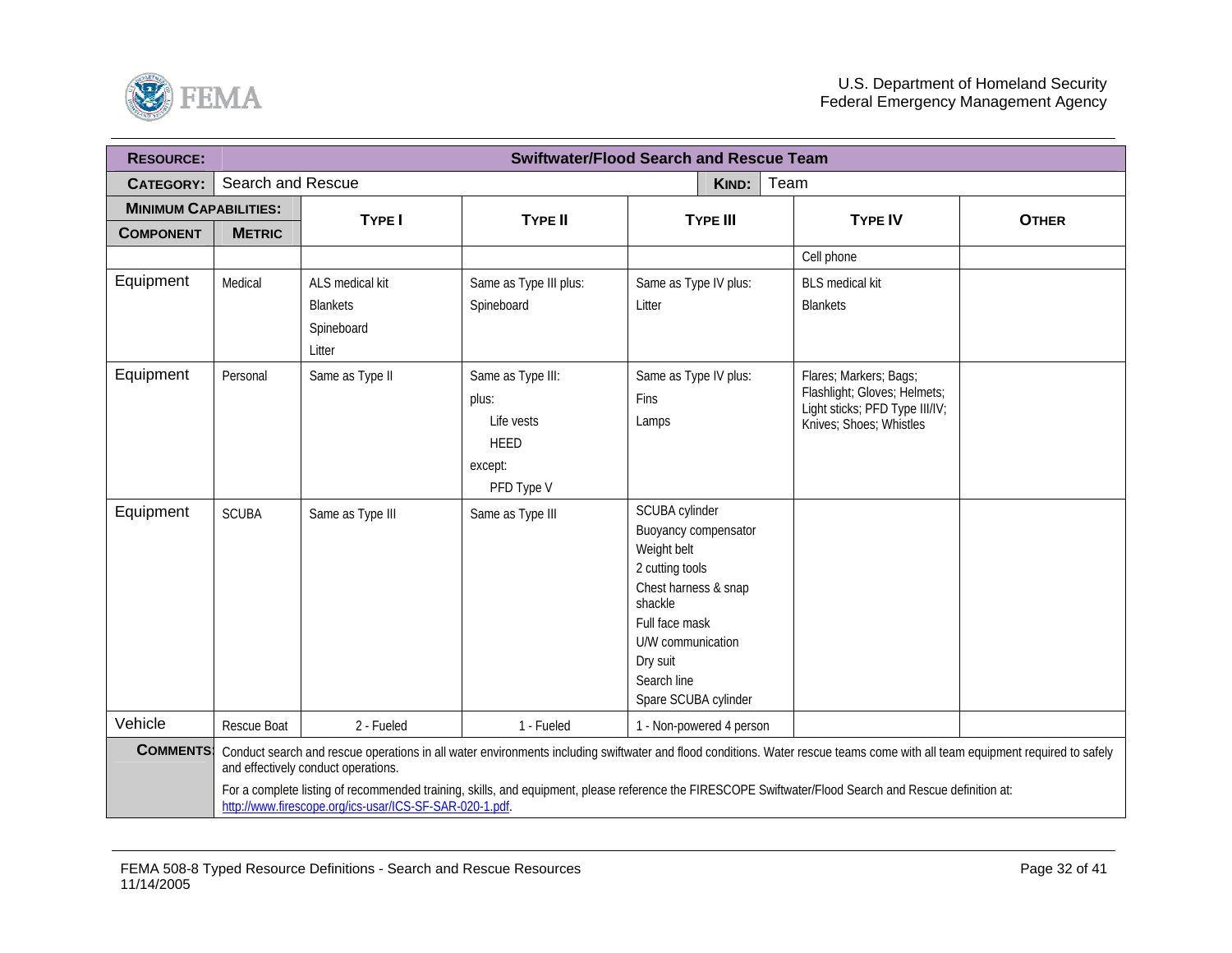<span id="page-32-0"></span>

| <b>RESOURCE:</b>             |                                     |                                                                                                                                                                                                                                                                                                                                                                          |                                                                                                                                                                                                                                                                                                                                         | <b>US&amp;R Incident Support Team</b> |      |                |              |
|------------------------------|-------------------------------------|--------------------------------------------------------------------------------------------------------------------------------------------------------------------------------------------------------------------------------------------------------------------------------------------------------------------------------------------------------------------------|-----------------------------------------------------------------------------------------------------------------------------------------------------------------------------------------------------------------------------------------------------------------------------------------------------------------------------------------|---------------------------------------|------|----------------|--------------|
| <b>CATEGORY:</b>             |                                     | Search & Rescue (ESF #9)                                                                                                                                                                                                                                                                                                                                                 |                                                                                                                                                                                                                                                                                                                                         | KIND:                                 | Team |                |              |
| <b>MINIMUM CAPABILITIES:</b> |                                     | <b>TYPE I</b>                                                                                                                                                                                                                                                                                                                                                            | <b>TYPE II</b>                                                                                                                                                                                                                                                                                                                          | <b>TYPE III</b>                       |      | <b>TYPE IV</b> | <b>OTHER</b> |
| <b>COMPONENT</b>             | <b>METRIC</b>                       |                                                                                                                                                                                                                                                                                                                                                                          |                                                                                                                                                                                                                                                                                                                                         |                                       |      |                |              |
| Personnel                    | Number of<br>People per<br>Response | 30-60 depending on the<br>needs of the incident                                                                                                                                                                                                                                                                                                                          | 22                                                                                                                                                                                                                                                                                                                                      |                                       |      |                |              |
| Personnel                    | Training                            | Same as Type II                                                                                                                                                                                                                                                                                                                                                          | <b>Qualified National US&amp;R</b><br>Response System                                                                                                                                                                                                                                                                                   |                                       |      |                |              |
| Personnel                    | Areas of<br>Specialization          | Provide staffing to fill all<br>necessary ICS functions to<br>the assigned incident<br>Provide technical<br>assistance in the acquisition<br>and utilization of ESF #9<br>resources through advice,<br>Incident command<br>assistance, Incident<br>response planning,<br>Management and<br>coordination of US&R task<br>forces<br>Obtaining ESF #9 logistical<br>support | Provide staffing for 14 ICS<br>functions activated to provide<br>technical assistance in the<br>acquisition and utilization of<br>ESF #9 resources through<br>advice, Incident command<br>assistance, Incident<br>response planning,<br>Management and<br>coordination of US&R task<br>forces<br>Obtaining ESF #9 logistical<br>support |                                       |      |                |              |
| Personnel                    | Sustained<br>Operations             | 24-hour operations for a<br>minimum of 14 days before<br>requiring personnel<br>rotations and can provide<br>administrative and living<br>support if necessary                                                                                                                                                                                                           | Type II is an advanced<br>element of Type I<br>Will require supplemental<br>IST staff to perform 24-hour<br>operations rotations                                                                                                                                                                                                        |                                       |      |                |              |
| Personnel                    | Organization                        | Fully staffed US&R multi-<br>functional management<br>team; Organized based on<br>ICS guidelines, Command<br>and Command Staff and<br>Operations, Planning,                                                                                                                                                                                                              | Organized based on ICS<br>quidelines, Command and<br>Command Staff and<br>Operations, Planning,<br>Logistics, Finance and<br>Administration                                                                                                                                                                                             |                                       |      |                |              |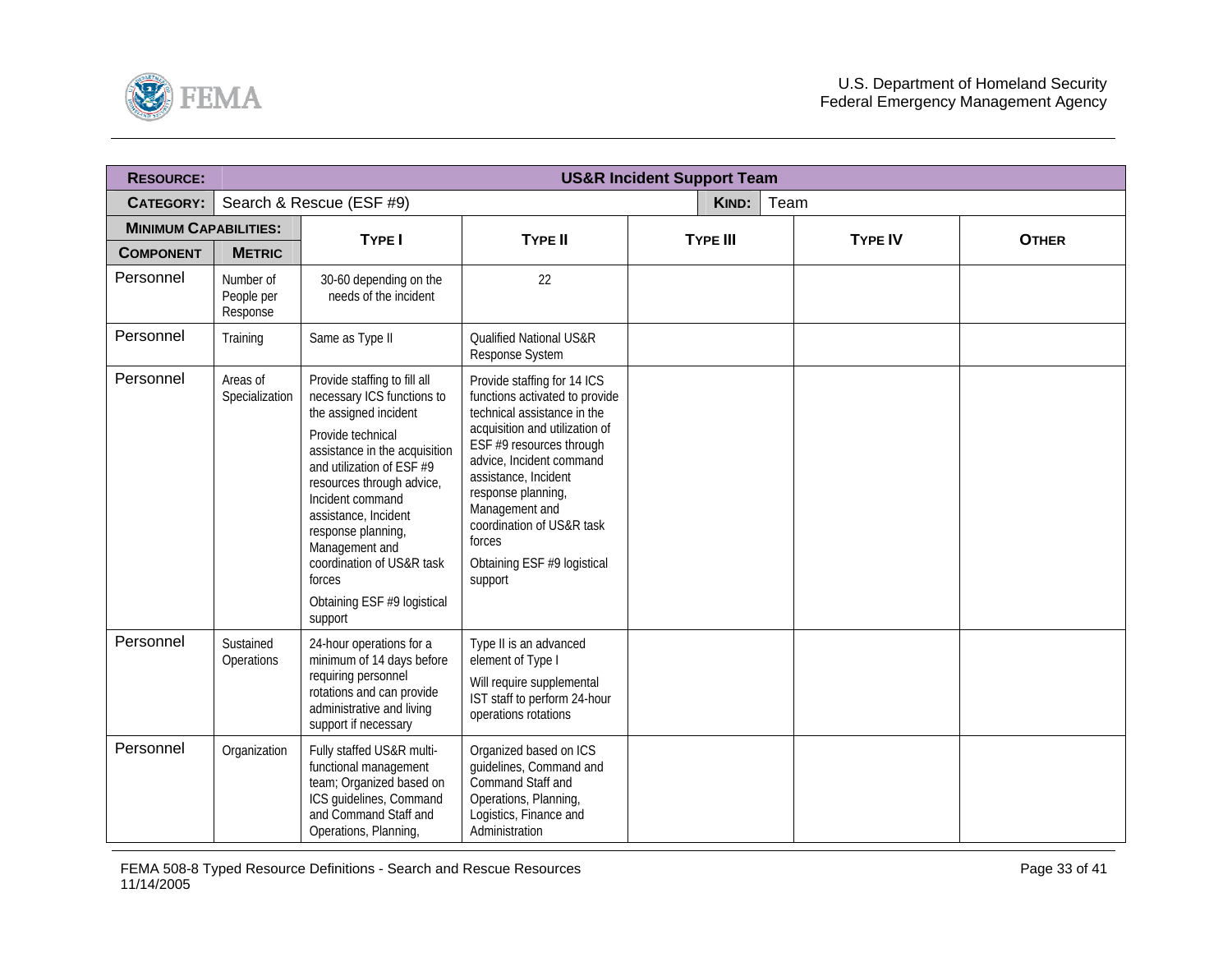

| <b>RESOURCE:</b>             |                            |                                          |                                                                                                                                                                                                                                                                                                                | <b>US&amp;R Incident Support Team</b> |                |              |
|------------------------------|----------------------------|------------------------------------------|----------------------------------------------------------------------------------------------------------------------------------------------------------------------------------------------------------------------------------------------------------------------------------------------------------------|---------------------------------------|----------------|--------------|
| <b>CATEGORY:</b>             |                            | Search & Rescue (ESF #9)                 |                                                                                                                                                                                                                                                                                                                | KIND:                                 | Team           |              |
| <b>MINIMUM CAPABILITIES:</b> |                            |                                          |                                                                                                                                                                                                                                                                                                                |                                       |                |              |
| <b>COMPONENT</b>             | <b>METRIC</b>              | <b>TYPE I</b>                            | <b>TYPE II</b>                                                                                                                                                                                                                                                                                                 | <b>TYPE III</b>                       | <b>TYPE IV</b> | <b>OTHER</b> |
|                              |                            | Logistics, Finance and<br>Administration |                                                                                                                                                                                                                                                                                                                |                                       |                |              |
| Equipment                    |                            | Same as Type II                          | Living support as necessary                                                                                                                                                                                                                                                                                    |                                       |                |              |
| Supply                       | Computer<br>Supplies       | Same as Type II                          | Ink cartridge; CD; Computer;<br>Disk; DVD; Modem; Mouse;<br>Mouse pad; Printer; Scanner                                                                                                                                                                                                                        |                                       |                |              |
| Equipment                    | Communication<br>Equipment | Same as Type II                          | Antennas; Celwave; Fax;<br>GPS; Microphone; Pager;<br>Phone; Radio; Repeater;<br>Receiver; Recorder;<br>Repeater; Satellite; Satellite<br>phone; Speaker phone                                                                                                                                                 |                                       |                |              |
| Equipment                    | Tools                      | Same as Type II                          | Blade; Can opener; Chisel;<br>Drill; Drill bit; Fire<br>extinguisher; Flashlight;<br>Guywire; Hammer;<br>Handtruck; Knife; Level;<br>Lightstick; Measuring tape;<br>Nails; Paint; Pump; Rope;<br>Shovel; Screwdriver; Smoke<br>detector; Saw; Wrench;<br>Toolkit; Tool bag; Wire brad;<br>Wrecking bar; Wrench |                                       |                |              |
| Equipment                    | Power<br>Supply            | Same as Type II                          | Battery; Bulb; Charger;<br>Electric cord; Extension cord;<br>Generator; Grounding;<br>Power adapter; Power cord;<br>Power supply; Socket; Surge<br>protector; Transformer; Watt<br>meter                                                                                                                       |                                       |                |              |
| Supply                       | Administrative             | Same as Type II                          | Accounting book; Acetate;<br>Binder clip; Chalk; Chalk line<br>Bracket; Calculator;                                                                                                                                                                                                                            |                                       |                |              |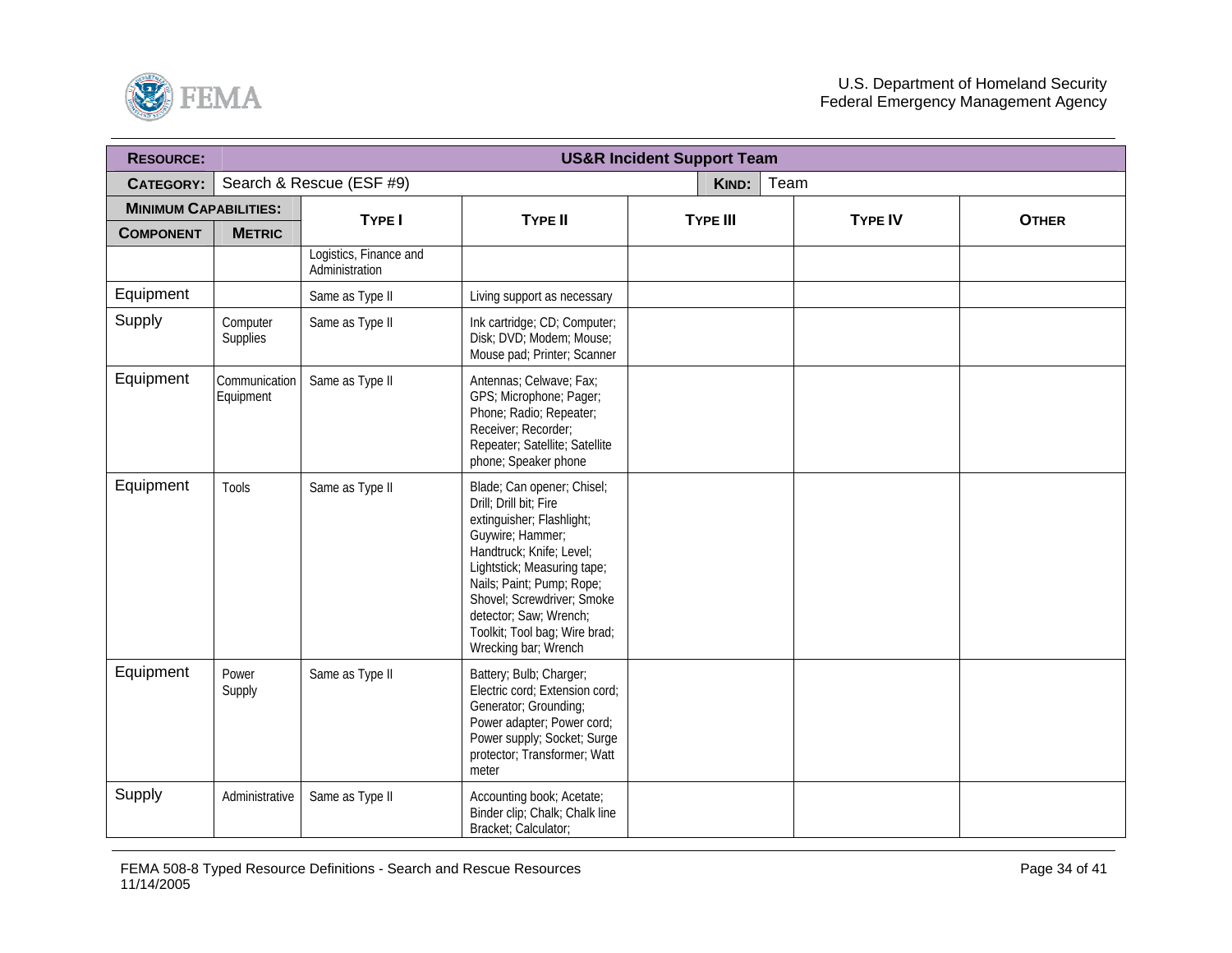

| <b>RESOURCE:</b>             |               |                          |                                                                                                                                                                                                                                                                                                                                                                                                                                                                                                               | <b>US&amp;R Incident Support Team</b> |                                                                                                                                                                                                                                                                                                                                                            |              |
|------------------------------|---------------|--------------------------|---------------------------------------------------------------------------------------------------------------------------------------------------------------------------------------------------------------------------------------------------------------------------------------------------------------------------------------------------------------------------------------------------------------------------------------------------------------------------------------------------------------|---------------------------------------|------------------------------------------------------------------------------------------------------------------------------------------------------------------------------------------------------------------------------------------------------------------------------------------------------------------------------------------------------------|--------------|
| CATEGORY:                    |               | Search & Rescue (ESF #9) |                                                                                                                                                                                                                                                                                                                                                                                                                                                                                                               | KIND:                                 | Team                                                                                                                                                                                                                                                                                                                                                       |              |
| <b>MINIMUM CAPABILITIES:</b> |               | <b>TYPE I</b>            | <b>TYPE II</b>                                                                                                                                                                                                                                                                                                                                                                                                                                                                                                | <b>TYPE III</b>                       | <b>TYPE IV</b>                                                                                                                                                                                                                                                                                                                                             | <b>OTHER</b> |
| <b>COMPONENT</b>             | <b>METRIC</b> |                          |                                                                                                                                                                                                                                                                                                                                                                                                                                                                                                               |                                       |                                                                                                                                                                                                                                                                                                                                                            |              |
|                              |               |                          | Clipboard; Envelope; Etcher;<br>FEMA logo; Filing box; Flip<br>chart; Folder; Form; Glue;<br>Handbook; Hole punch;<br>Laminating sheets; Letter<br>tray; Marker; Marker-board;<br>Measuring tape; Memo pad;<br>Name tag; Note pad; Paint;<br>Paper; Paper clip; Pen;<br>Pencil; Push pins; Rubber<br>band; Ruler; Scissor; Sheet<br>protector; Shrink wrap; Sign;<br>Stamp; Staple; Stapler;<br>Staple remover; Stationery;<br>Stenopad; Tape; Tape<br>dispenser; Three hole punch;<br>White out; Writing pad |                                       |                                                                                                                                                                                                                                                                                                                                                            |              |
| Equipment                    | Logistics     | Same as Type II          | Can opener; Cleaner; Clock;<br>Cup; Garbage bag; Road<br>atlas; Tissue; Toilet paper;<br>Zip-lock bags; A/C unit;<br>Blanket: Chair: Commode:<br>Cot; Fan; MRE; Pillow;<br>Sheet; Sleeping bag;<br>Sleeping pad; Table; Tarp;<br>Tent; Towel; Water                                                                                                                                                                                                                                                           |                                       |                                                                                                                                                                                                                                                                                                                                                            |              |
| <b>COMMENTS:</b>             |               |                          |                                                                                                                                                                                                                                                                                                                                                                                                                                                                                                               |                                       | Federal asset. ISTs provide Federal, State, and local officials with technical assistance in the acquisition and utilization of ESF 9 resources through advice, incident command<br>assistance, management and coordination of US&R task forces, and obtaining ESF #9 logistic support. ISTs are self-sufficient and mobilize within 2 hours of a request. |              |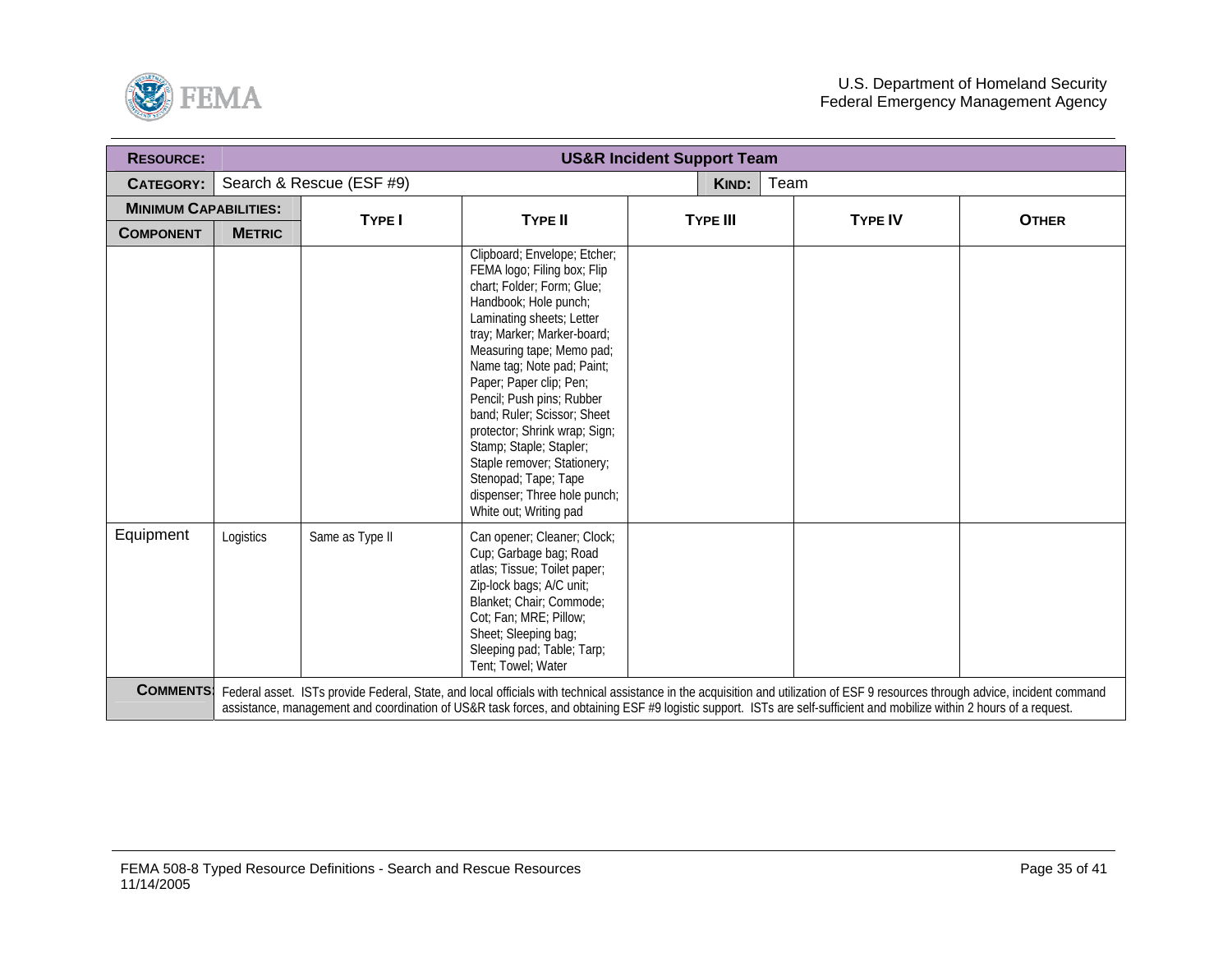<span id="page-35-0"></span>

| <b>RESOURCE:</b>             |                                     |                                                                                                                                                                                           |                                                                                                                                                            | <b>US&amp;R Task Forces</b> |                |              |
|------------------------------|-------------------------------------|-------------------------------------------------------------------------------------------------------------------------------------------------------------------------------------------|------------------------------------------------------------------------------------------------------------------------------------------------------------|-----------------------------|----------------|--------------|
| <b>CATEGORY:</b>             |                                     | Search & Rescue (ESF #9)                                                                                                                                                                  |                                                                                                                                                            | KIND:                       |                |              |
| <b>MINIMUM CAPABILITIES:</b> |                                     |                                                                                                                                                                                           |                                                                                                                                                            |                             |                |              |
| <b>COMPONENT</b>             | <b>METRIC</b>                       | <b>TYPE I</b>                                                                                                                                                                             | <b>TYPE II</b>                                                                                                                                             | <b>TYPE III</b>             | <b>TYPE IV</b> | <b>OTHER</b> |
| Personnel                    | Number of<br>People per<br>Response | 70-person response                                                                                                                                                                        | 28-person response                                                                                                                                         |                             |                |              |
| Personnel                    | Training                            | Same as Type II                                                                                                                                                                           | NFPA 1670 Technician Level<br>in area of specialty<br>Support personnel at<br>Operations Level                                                             |                             |                |              |
| Personnel                    | Areas of<br>Specialization          | High angle rope rescue<br>(including highline systems)<br>Confined space rescue<br>(permit required)<br>WMD/HM operations<br>Defensive water rescue<br>ALS intervention<br>Communications | Light frame construction and<br>basic rope rescue operations<br>HazMat conditions<br>Trench and excavation<br>rescue<br>ALS intervention<br>Communications |                             |                |              |
| Personnel                    | Sustained<br>Operations             | 24-hour S&R operations<br>Self-sufficient for first 72<br>hours                                                                                                                           | 12-hour S&R operations<br>Self-sufficient for first 72<br>hours                                                                                            |                             |                |              |
| Personnel                    | Organization                        | Same as Type II                                                                                                                                                                           | Multidisciplinary organization<br>of Command; Search;<br>Rescue; Medical; HazMat;<br>Logistics; Planning                                                   |                             |                |              |
| Equipment                    | Sustained<br>Operations             | Same as Type II                                                                                                                                                                           | Potential mission duration of<br>up to 10 days                                                                                                             |                             |                |              |
| Equipment                    | Rescue<br>Equipment                 | Same as Type II                                                                                                                                                                           | <b>Pneumatic Powered Tools</b><br><b>Electric Powered Tools</b><br><b>Hydraulic Powered Tools</b><br>Hand Tools                                            |                             |                |              |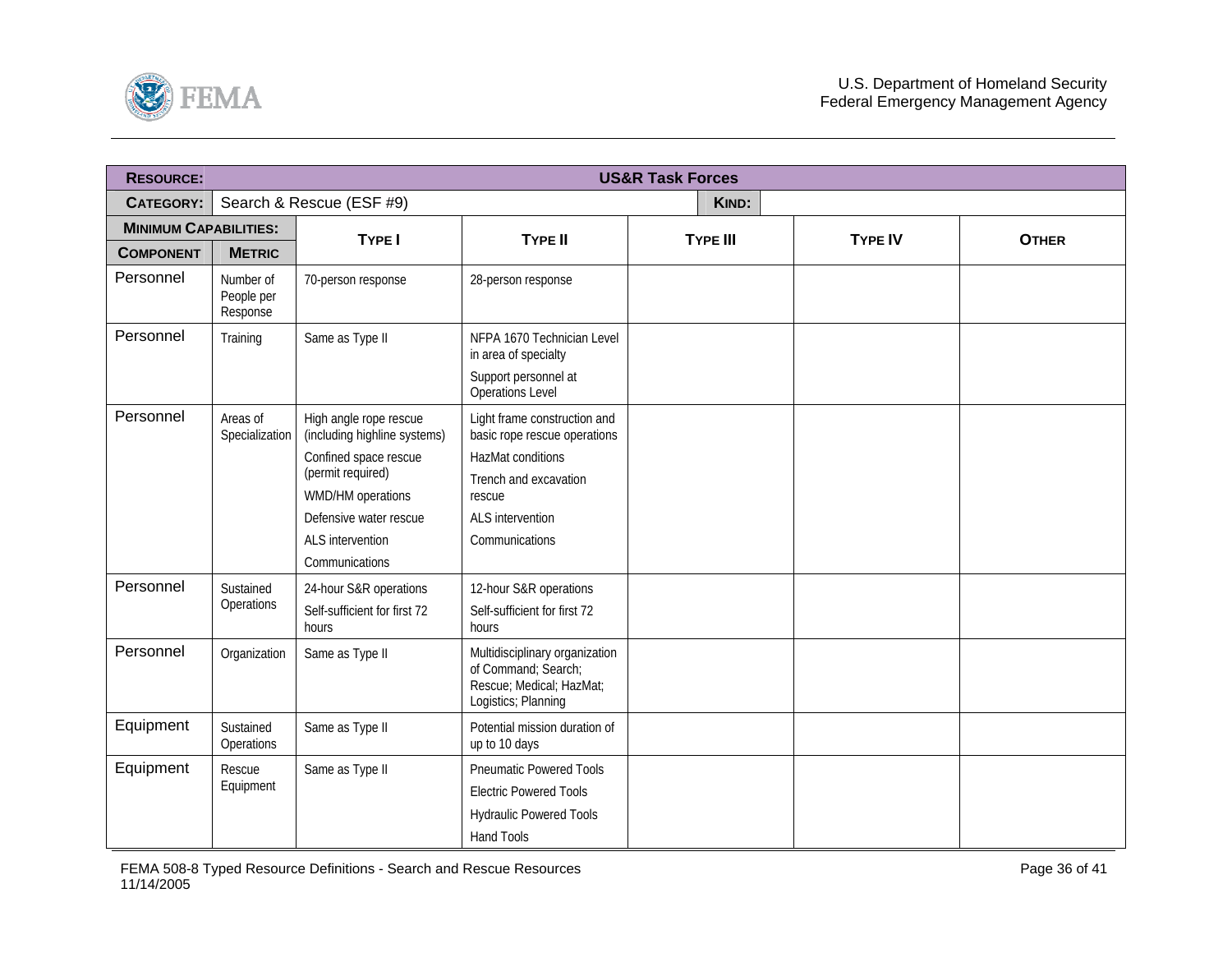

| <b>RESOURCE:</b>             |                                 |                          |                                                                                                                                                                                                                                                                                                                                                                                                                                          | <b>US&amp;R Task Forces</b> |                |              |
|------------------------------|---------------------------------|--------------------------|------------------------------------------------------------------------------------------------------------------------------------------------------------------------------------------------------------------------------------------------------------------------------------------------------------------------------------------------------------------------------------------------------------------------------------------|-----------------------------|----------------|--------------|
| <b>CATEGORY:</b>             |                                 | Search & Rescue (ESF #9) |                                                                                                                                                                                                                                                                                                                                                                                                                                          | KIND:                       |                |              |
| <b>MINIMUM CAPABILITIES:</b> |                                 | <b>TYPE I</b>            | <b>TYPE II</b>                                                                                                                                                                                                                                                                                                                                                                                                                           | <b>TYPE III</b>             | <b>TYPE IV</b> | <b>OTHER</b> |
| <b>COMPONENT</b>             | <b>METRIC</b>                   |                          |                                                                                                                                                                                                                                                                                                                                                                                                                                          |                             |                |              |
|                              |                                 |                          | Electrical<br>Heavy Rigging<br><b>Technical Rope</b><br>Safety                                                                                                                                                                                                                                                                                                                                                                           |                             |                |              |
| Equipment                    | Medical<br>Equipment            | Same as Type II          | Antibiotics/Antifungals;<br>Patient Comfort Medication;<br>Pain Medications; Sedatives/<br>Anesthetics/Paralytics;<br>Steroids; IV Fluids/Volume;<br>Immunizations/Immune<br>Globulin; Canine Treatment;<br>Basic Airway; Intubation; Eye<br>Care Supplies; IV Access/<br>Administration; Patient<br><b>Assessment Care; Patient</b><br>Immobilization/Extrication;<br>Patient/ PPE; Skeletal Care;<br>Wound Care; Patient<br>Monitoring |                             |                |              |
| Equipment                    | Technical<br>Equipment          | Same as Type II          | <b>Structures Specialist</b><br><b>Technical Information</b><br>Specialist<br>HazMat Specialist<br><b>Technical Search Specialist</b><br>Canine Search Specialist                                                                                                                                                                                                                                                                        |                             |                |              |
| Equipment                    | Communicat<br>ions<br>Equipment | Same as Type II          | Portable Radios; Charging<br>Units; Telecommunications;<br>Repeaters; Accessories;<br>Batteries; Power Sources;<br>Small Tools; Computer                                                                                                                                                                                                                                                                                                 |                             |                |              |
| Equipment                    | Logistics                       | Same as Type II          | Water/Fluids; Food; Shelter;<br>Sanitation; Safety;                                                                                                                                                                                                                                                                                                                                                                                      |                             |                |              |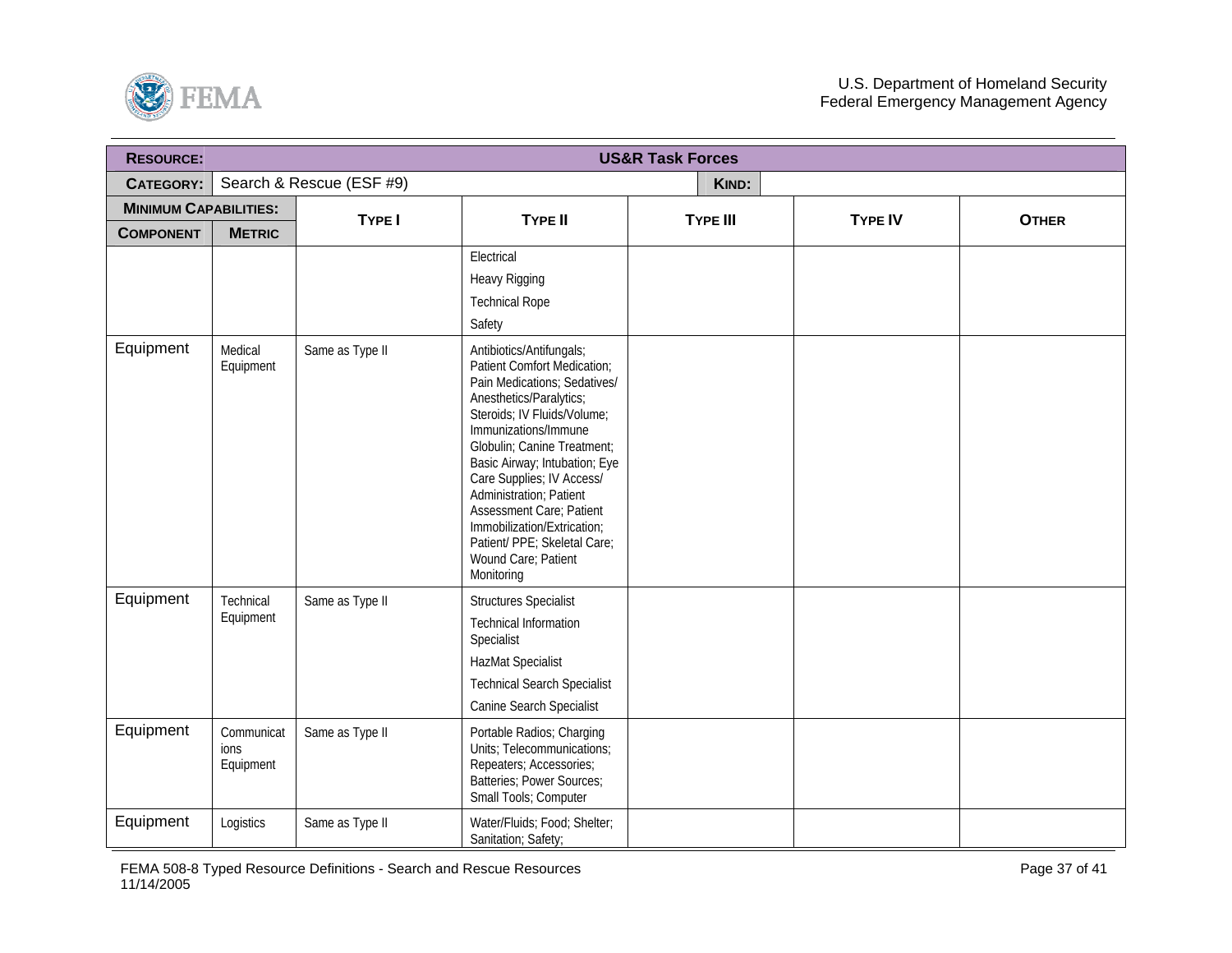

| <b>RESOURCE:</b> |                                   | <b>US&amp;R Task Forces</b>                                             |                                                                                                                                                                                                                                                                                                                                                                 |                 |                |              |  |  |  |  |
|------------------|-----------------------------------|-------------------------------------------------------------------------|-----------------------------------------------------------------------------------------------------------------------------------------------------------------------------------------------------------------------------------------------------------------------------------------------------------------------------------------------------------------|-----------------|----------------|--------------|--|--|--|--|
| <b>CATEGORY:</b> | Search & Rescue (ESF #9)<br>KIND: |                                                                         |                                                                                                                                                                                                                                                                                                                                                                 |                 |                |              |  |  |  |  |
|                  | <b>MINIMUM CAPABILITIES:</b>      |                                                                         | <b>TYPE II</b>                                                                                                                                                                                                                                                                                                                                                  | <b>TYPE III</b> | <b>TYPE IV</b> |              |  |  |  |  |
| <b>COMPONENT</b> | <b>METRIC</b>                     | <b>TYPE</b>                                                             |                                                                                                                                                                                                                                                                                                                                                                 |                 |                | <b>OTHER</b> |  |  |  |  |
|                  | Equipment                         |                                                                         | Administrative Support;<br>Personal Bag; Task Force<br>Support; Cache<br>Transportation/Support;<br>Base of Operations;<br><b>Equipment Maintenance</b>                                                                                                                                                                                                         |                 |                |              |  |  |  |  |
| <b>COMMENTS:</b> |                                   | and hazardous materials, and evaluate and stabilize damaged structures. | Federal asset. There are 28 FEMA US&R Task Forces, totally self-sufficient for the first 72 hours of a deployment, spread throughout the continental United States trained and<br>equipped by FEMA to conduct physical search and rescue in collapsed buildings, provide emergency medical care to trapped victims, assess and control gas, electrical services |                 |                |              |  |  |  |  |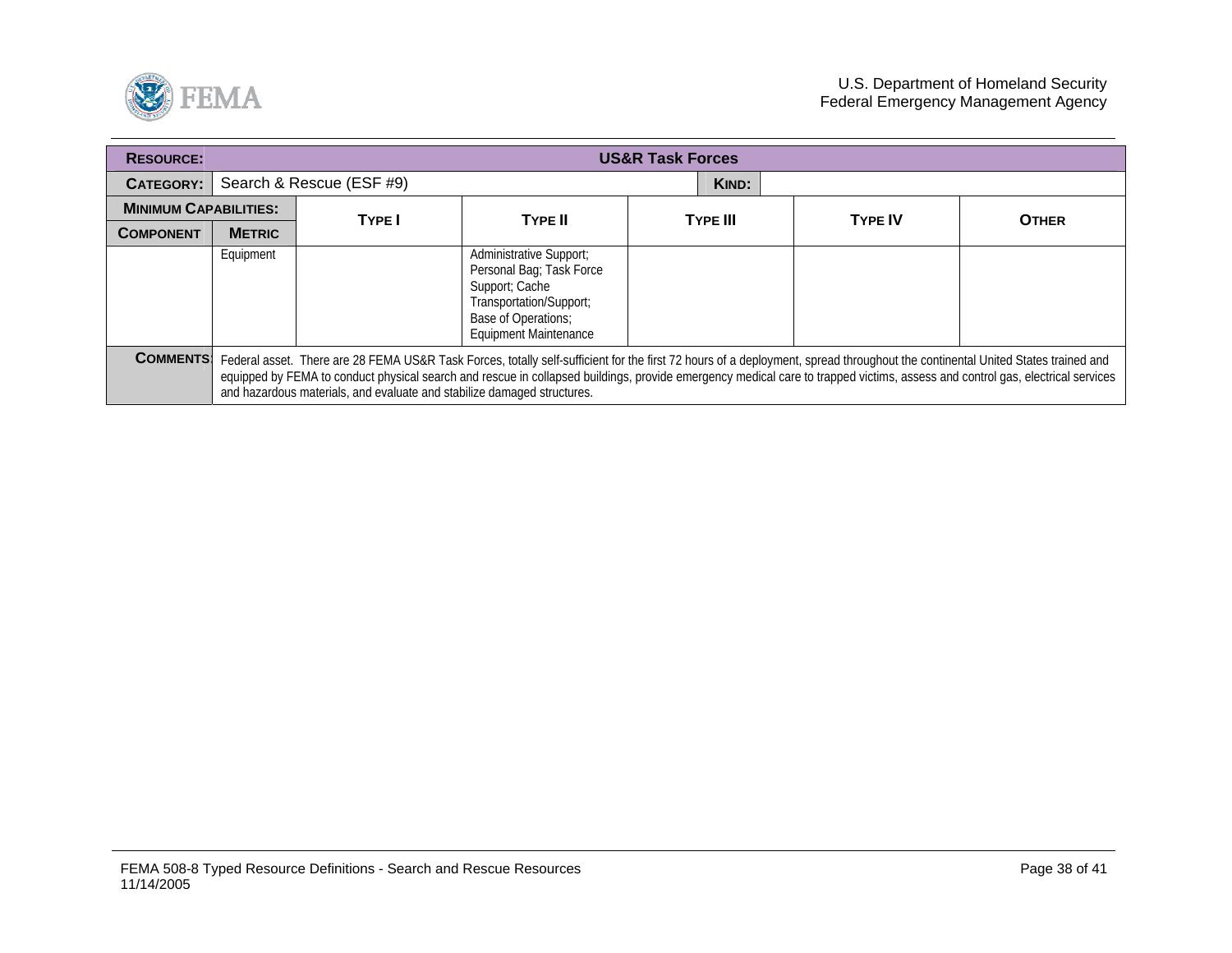<span id="page-38-0"></span>

| <b>RESOURCE:</b><br><b>Wilderness Search and Rescue Team</b> |                                    |                                                                                                                                                                                                                                  |                                                                                                                                                                                                                                  |                                                                                                                                                                                 |                                                                                                                                               |              |  |
|--------------------------------------------------------------|------------------------------------|----------------------------------------------------------------------------------------------------------------------------------------------------------------------------------------------------------------------------------|----------------------------------------------------------------------------------------------------------------------------------------------------------------------------------------------------------------------------------|---------------------------------------------------------------------------------------------------------------------------------------------------------------------------------|-----------------------------------------------------------------------------------------------------------------------------------------------|--------------|--|
| <b>CATEGORY:</b>                                             |                                    | Search & Rescue (ESF #9)                                                                                                                                                                                                         | <b>KIND:</b><br>Team                                                                                                                                                                                                             |                                                                                                                                                                                 |                                                                                                                                               |              |  |
| <b>MINIMUM CAPABILITIES:</b>                                 |                                    | <b>TYPE I</b>                                                                                                                                                                                                                    | <b>TYPE II</b>                                                                                                                                                                                                                   | <b>TYPE III</b>                                                                                                                                                                 | <b>TYPE IV</b>                                                                                                                                | <b>OTHER</b> |  |
| <b>COMPONENT</b>                                             | <b>METRIC</b>                      |                                                                                                                                                                                                                                  |                                                                                                                                                                                                                                  |                                                                                                                                                                                 |                                                                                                                                               |              |  |
| Team                                                         | Rescue<br>Capabilities             | Same as Type II                                                                                                                                                                                                                  | Backcountry, low-angle<br>evacuation                                                                                                                                                                                             | Same as Type IV                                                                                                                                                                 | Trained rescue personnel<br>with experience in<br>nontechnical backcountry<br>evacuation/carryouts<br>supported by local technical<br>experts |              |  |
| Team                                                         | Search<br>Capabilities             | Capable of conducting self-<br>sustaining full search<br>operations for 72 hours in all<br>weather and low-angle<br>wilderness terrain<br>Competent and experienced                                                              | Capable of conducting self-<br>sustaining full search<br>operations for 48 hours in all<br>weather and low-angle<br>wilderness terrain<br>Competent and experienced                                                              | Same as Type IV                                                                                                                                                                 | Capable of searching high-<br>probability local wilderness<br>terrain for short durations (24<br>hours or less)                               |              |  |
|                                                              |                                    | Incident Command staff                                                                                                                                                                                                           | Incident Command staff                                                                                                                                                                                                           |                                                                                                                                                                                 |                                                                                                                                               |              |  |
| Personnel                                                    | Team<br>Composition                | At least 6 team leaders and<br>48 team members to support<br>at least 6 operational field<br>units (at least 1 member of<br>each team must be a<br>medical specialist - see<br>below)<br>Management staff following<br>ICS model | At least 4 team leaders and<br>28 team members to support<br>at least 4 operational field<br>units (at least 1 member of<br>each team must be a<br>medical specialist - see<br>below)<br>Management staff following<br>ICS model | At least 2 team leaders and<br>6 team members to support<br>at least 2 operational field<br>units<br>Must be supported by local<br><b>EMS and technical rescue</b><br>personnel | At least 1 team leader and 3<br>team members<br>Must be supported by local<br>EMS and technical rescue<br>personnel                           |              |  |
| Personnel                                                    | Medical<br>Specialist              | National standard EMT<br>curriculum; ACLS, BTLS                                                                                                                                                                                  | National standard EMT-B<br>curriculum or wilderness first<br>responder; BTLS                                                                                                                                                     | Same as Type IV                                                                                                                                                                 | Not required - supported by<br>local EMS                                                                                                      |              |  |
| Personnel                                                    | Overhead<br>Incident<br>Management | Same as Type II                                                                                                                                                                                                                  | Incident staff capable of<br>managing wilderness search<br>operations                                                                                                                                                            | Same as Type IV                                                                                                                                                                 | Unit level mission release<br>No search management<br>capabilities                                                                            |              |  |
| Personnel                                                    | Crew<br>Availability               | Same as Type II                                                                                                                                                                                                                  | Available for more than 1 full<br>day of operations                                                                                                                                                                              | Same as Type IV                                                                                                                                                                 | Available for at least 1 full<br>day of operations                                                                                            |              |  |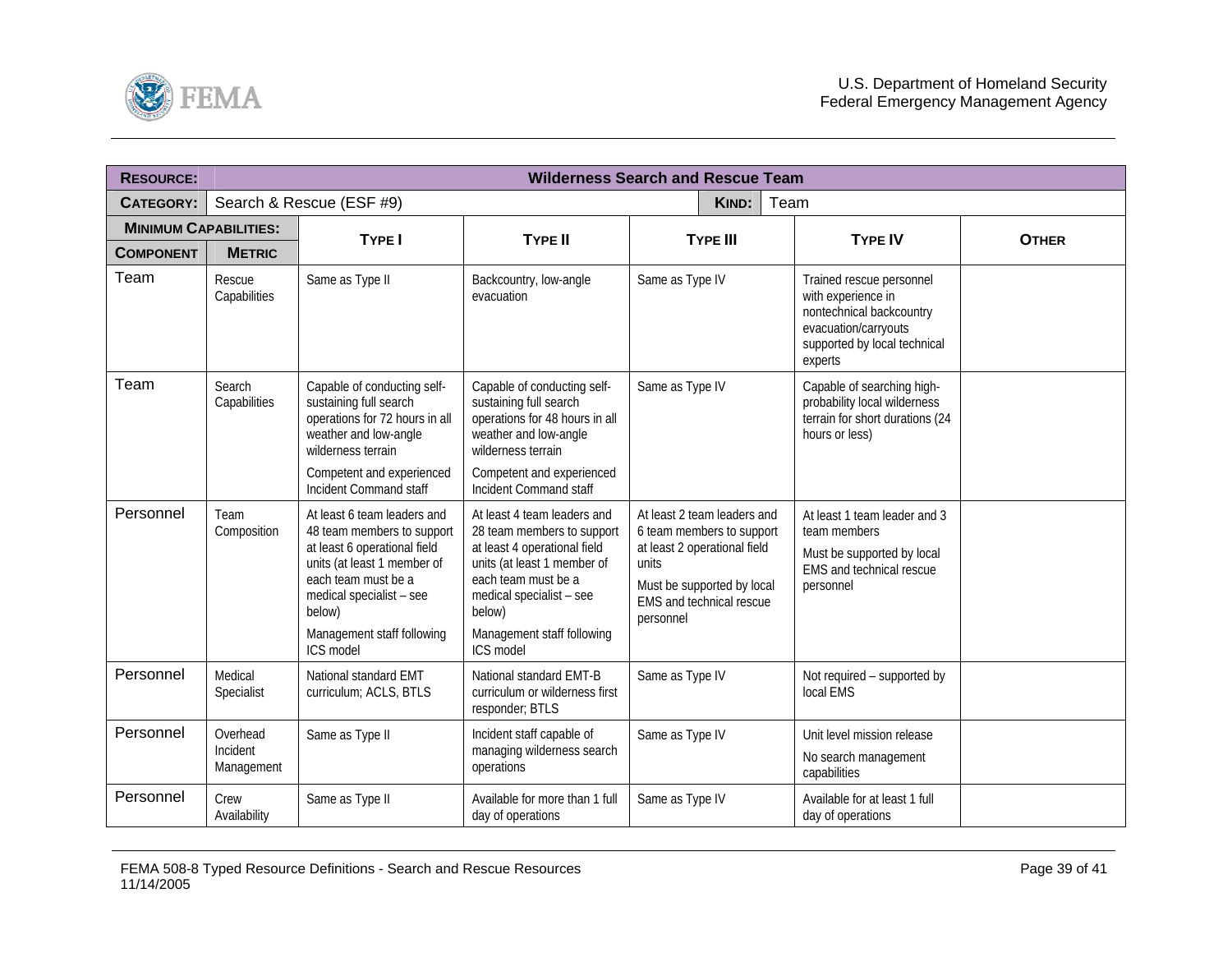

| <b>RESOURCE:</b>             | <b>Wilderness Search and Rescue Team</b> |                                                                                                                        |                                                                                                                                                                                                                                                                                                                                                                                                                                                                                                                                    |                                                                                                                                                                                                                                                                                                                  |                                                                                                                                                                                                                                                                                                                                                                                                                                                                                                           |              |  |
|------------------------------|------------------------------------------|------------------------------------------------------------------------------------------------------------------------|------------------------------------------------------------------------------------------------------------------------------------------------------------------------------------------------------------------------------------------------------------------------------------------------------------------------------------------------------------------------------------------------------------------------------------------------------------------------------------------------------------------------------------|------------------------------------------------------------------------------------------------------------------------------------------------------------------------------------------------------------------------------------------------------------------------------------------------------------------|-----------------------------------------------------------------------------------------------------------------------------------------------------------------------------------------------------------------------------------------------------------------------------------------------------------------------------------------------------------------------------------------------------------------------------------------------------------------------------------------------------------|--------------|--|
| <b>CATEGORY:</b>             |                                          | Search & Rescue (ESF #9)                                                                                               |                                                                                                                                                                                                                                                                                                                                                                                                                                                                                                                                    | Team<br>KIND:                                                                                                                                                                                                                                                                                                    |                                                                                                                                                                                                                                                                                                                                                                                                                                                                                                           |              |  |
| <b>MINIMUM CAPABILITIES:</b> |                                          |                                                                                                                        | <b>TYPE II</b>                                                                                                                                                                                                                                                                                                                                                                                                                                                                                                                     | <b>TYPE III</b>                                                                                                                                                                                                                                                                                                  | <b>TYPE IV</b>                                                                                                                                                                                                                                                                                                                                                                                                                                                                                            | <b>OTHER</b> |  |
| <b>COMPONENT</b>             | <b>METRIC</b>                            | <b>TYPE I</b>                                                                                                          |                                                                                                                                                                                                                                                                                                                                                                                                                                                                                                                                    |                                                                                                                                                                                                                                                                                                                  |                                                                                                                                                                                                                                                                                                                                                                                                                                                                                                           |              |  |
| Personnel                    | Sustained<br>Operations                  | 72 hours                                                                                                               | 48 hours                                                                                                                                                                                                                                                                                                                                                                                                                                                                                                                           | Same as Type IV                                                                                                                                                                                                                                                                                                  | 24 hours                                                                                                                                                                                                                                                                                                                                                                                                                                                                                                  |              |  |
| Personnel                    | Training                                 | Same as Type II plus:<br>Personnel demonstrate<br>proficiency in mantracking<br>and working with expert<br>mantrackers | Same as Type III plus:<br>1 member of each team<br>must be current to the<br>requirements of the medical<br>specialist (see above<br>Must also be knowledgeable<br>of procedures involved with<br>helicopter transport and<br>coordination with search<br>crews, both ground and air<br>Must have the ability to<br>operate in an ICS structure,<br>and be able to plan,<br>organize, and direct search<br>and rescue missions<br>Team members must have<br>training for operations in<br>remote locations for<br>extended periods | Same as Type IV plus:<br>Proficiency in backcountry<br>navigation (including the<br>ability to triangulate a<br>position, ascertain a UTM,<br>use GPS, and follow a route<br>to a new location using a<br>topographical map and<br>compass)<br>Must be proficient at<br>conducting and directing<br>search lines | Must be able to operate the<br>team's equipment; Team<br>members are not expected<br>to operate in remote field<br>locations for extended<br>periods<br>Must have basic navigation<br>training using a map and<br>compass<br>Must have technical<br>proficiency in personal<br>survival in local wilderness<br>terrain<br>Must have awareness of<br>mantracking and maintaining<br>site integrity<br>Must have a basic<br>understanding of the ICS<br>Must have proficiency in<br>hasty search techniques |              |  |
| Vehicle                      | Transportation                           | 4x4 vehicles that can<br>transport each team<br>throughout or to the search<br>area                                    | Vehicles that can transport<br>each team throughout or at<br>least to the search area<br>4x4s are not required, but<br>recommended                                                                                                                                                                                                                                                                                                                                                                                                 | Same as Type IV                                                                                                                                                                                                                                                                                                  | 1 vehicle that can transport<br>the team throughout or at<br>least to the search area<br>4x4s are not required, but<br>recommended                                                                                                                                                                                                                                                                                                                                                                        |              |  |
| Equipment                    | Clothing                                 | Same as Type II                                                                                                        | Same as Type III                                                                                                                                                                                                                                                                                                                                                                                                                                                                                                                   | Same as Type IV                                                                                                                                                                                                                                                                                                  | Appropriate level of PPE for<br>working environment                                                                                                                                                                                                                                                                                                                                                                                                                                                       |              |  |
| Equipment                    | Communications                           | Same as Type II                                                                                                        | Same as Type III plus:<br>VHF capability to                                                                                                                                                                                                                                                                                                                                                                                                                                                                                        | Same as Type IV plus:<br><b>VHF</b> communications                                                                                                                                                                                                                                                               | VHF Radios for team<br>communications                                                                                                                                                                                                                                                                                                                                                                                                                                                                     |              |  |